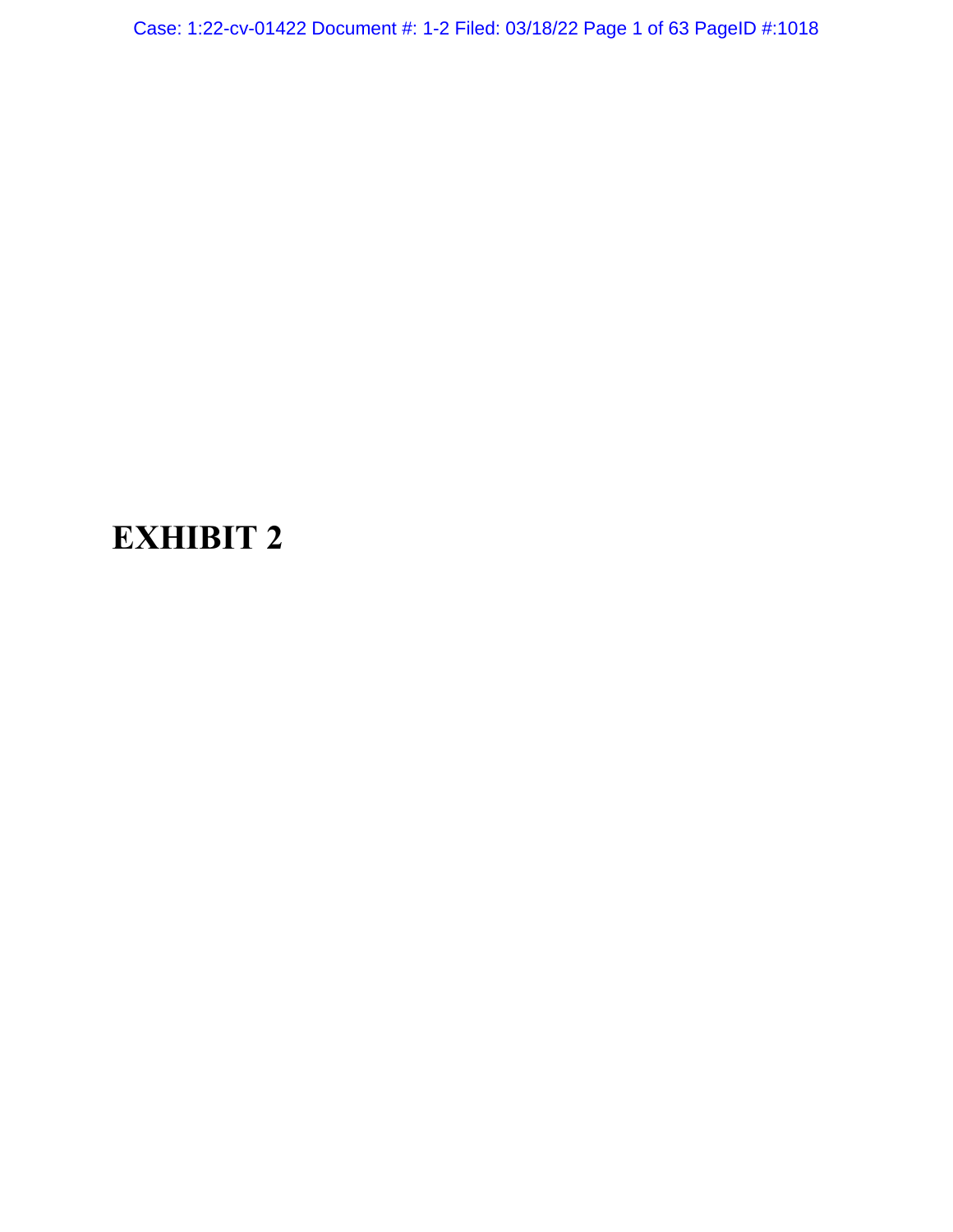|                                                                                                            | CaseCase 4:081:4271B65tGN9nt BodtAnEine043/F8/21 P266/290f BagBagedD62 1019                                                                                                                                                                                                                                                                                                                                                                                                                                                  |                                                                                               |  |
|------------------------------------------------------------------------------------------------------------|------------------------------------------------------------------------------------------------------------------------------------------------------------------------------------------------------------------------------------------------------------------------------------------------------------------------------------------------------------------------------------------------------------------------------------------------------------------------------------------------------------------------------|-----------------------------------------------------------------------------------------------|--|
|                                                                                                            |                                                                                                                                                                                                                                                                                                                                                                                                                                                                                                                              |                                                                                               |  |
| 1<br>$\overline{2}$<br>3 <sup>1</sup><br>4<br>5 <sup>1</sup><br>6<br>7 <sup>1</sup><br>8 <sup>1</sup><br>9 | SEDGWICK, DETERT, MORAN & ARNOLD LLP<br>KEVIN J. DUNNE, Bar No. 40030<br>LAURA L. GOODMAN, Bar No. 142689<br>MICHELLE Y. MCISAAC, Bar No. 215294<br>ANDREW J. KING, Bar No. 253962<br>One Market Plaza<br>Steuart Tower, 8th Floor<br>San Francisco, California 94105<br>Telephone: (415) 781-7900<br>Facsimile: (415) 781-2635<br>SKADDEN, ARPS, SLATE, MEAGHER & FLOM LLP<br>KATHERINE ARMSTRONG (pro hac vice)<br>Four Times Square<br>New York, New York 10036<br>Telephone: (212) 735-3000<br>Facsimile: (212) 735-2000 |                                                                                               |  |
| 10 <sup>1</sup><br>11                                                                                      | Attorneys for Defendant<br>STATE FARM MUTUAL AUTOMOBILE<br><b>INSURANCE COMPANY</b><br>UNITED STATES DISTRICT COURT                                                                                                                                                                                                                                                                                                                                                                                                          |                                                                                               |  |
| 12                                                                                                         |                                                                                                                                                                                                                                                                                                                                                                                                                                                                                                                              |                                                                                               |  |
| 13                                                                                                         |                                                                                                                                                                                                                                                                                                                                                                                                                                                                                                                              | NORTHERN DISTRICT OF CALIFORNIA                                                               |  |
| 14                                                                                                         |                                                                                                                                                                                                                                                                                                                                                                                                                                                                                                                              |                                                                                               |  |
| 15                                                                                                         | ARNESHA M. GARNER,                                                                                                                                                                                                                                                                                                                                                                                                                                                                                                           | CASE NO. CV 08 1365 CW (EMC)                                                                  |  |
| Plaintiff,<br>16                                                                                           |                                                                                                                                                                                                                                                                                                                                                                                                                                                                                                                              | <b>DECLARATION OF LAURA L.</b><br><b>GOODMAN IN SUPPORT OF STATE</b>                          |  |
| 17                                                                                                         | V.                                                                                                                                                                                                                                                                                                                                                                                                                                                                                                                           | <b>FARM MUTUAL AUTOMOBILE</b><br><b>INSURANCE COMPANY'S MOTION FOR</b>                        |  |
| 18                                                                                                         | <b>STATE FARM MUTUAL</b><br><b>AUTOMOBILE INSURANCE</b>                                                                                                                                                                                                                                                                                                                                                                                                                                                                      | PRELIMINARY APPROVAL OF CLASS<br><b>SETTLEMENT</b>                                            |  |
| 19<br>20                                                                                                   | COMPANY,<br>Defendant.                                                                                                                                                                                                                                                                                                                                                                                                                                                                                                       | January 7, 2010<br>DATE:<br>TIME:<br>$2:00$ P.M.<br>The Honorable Claudia Wilken              |  |
| 21                                                                                                         |                                                                                                                                                                                                                                                                                                                                                                                                                                                                                                                              |                                                                                               |  |
| 22                                                                                                         |                                                                                                                                                                                                                                                                                                                                                                                                                                                                                                                              |                                                                                               |  |
| 23                                                                                                         | I, Laura L. Goodman, hereby declare:                                                                                                                                                                                                                                                                                                                                                                                                                                                                                         |                                                                                               |  |
| 24                                                                                                         | 1.                                                                                                                                                                                                                                                                                                                                                                                                                                                                                                                           | I am an attorney at law licensed to practice in the State of California and admitted          |  |
| 25                                                                                                         | to the bar of this Court. I am a partner at the law firm of Sedgwick, Detert, Moran & Arnold,                                                                                                                                                                                                                                                                                                                                                                                                                                |                                                                                               |  |
| 26                                                                                                         |                                                                                                                                                                                                                                                                                                                                                                                                                                                                                                                              | LLP, attorneys of record for defendant State Farm Mutual Automobile Insurance Company in the  |  |
| 27                                                                                                         |                                                                                                                                                                                                                                                                                                                                                                                                                                                                                                                              | above-captioned action. I have personal knowledge of the matters set forth herein and if call |  |
| 28<br>$-1-$<br>CASE NO. CV 08 1365 CW (EMC)                                                                |                                                                                                                                                                                                                                                                                                                                                                                                                                                                                                                              |                                                                                               |  |
|                                                                                                            | DECLARATION OF LAURA L. GOODMAN ISO STATE FARM'S MOTION FOR PRELIMINARY<br>APPROVAL OF THE CLASS SETTLEMENT<br>SF/1651463v1                                                                                                                                                                                                                                                                                                                                                                                                  |                                                                                               |  |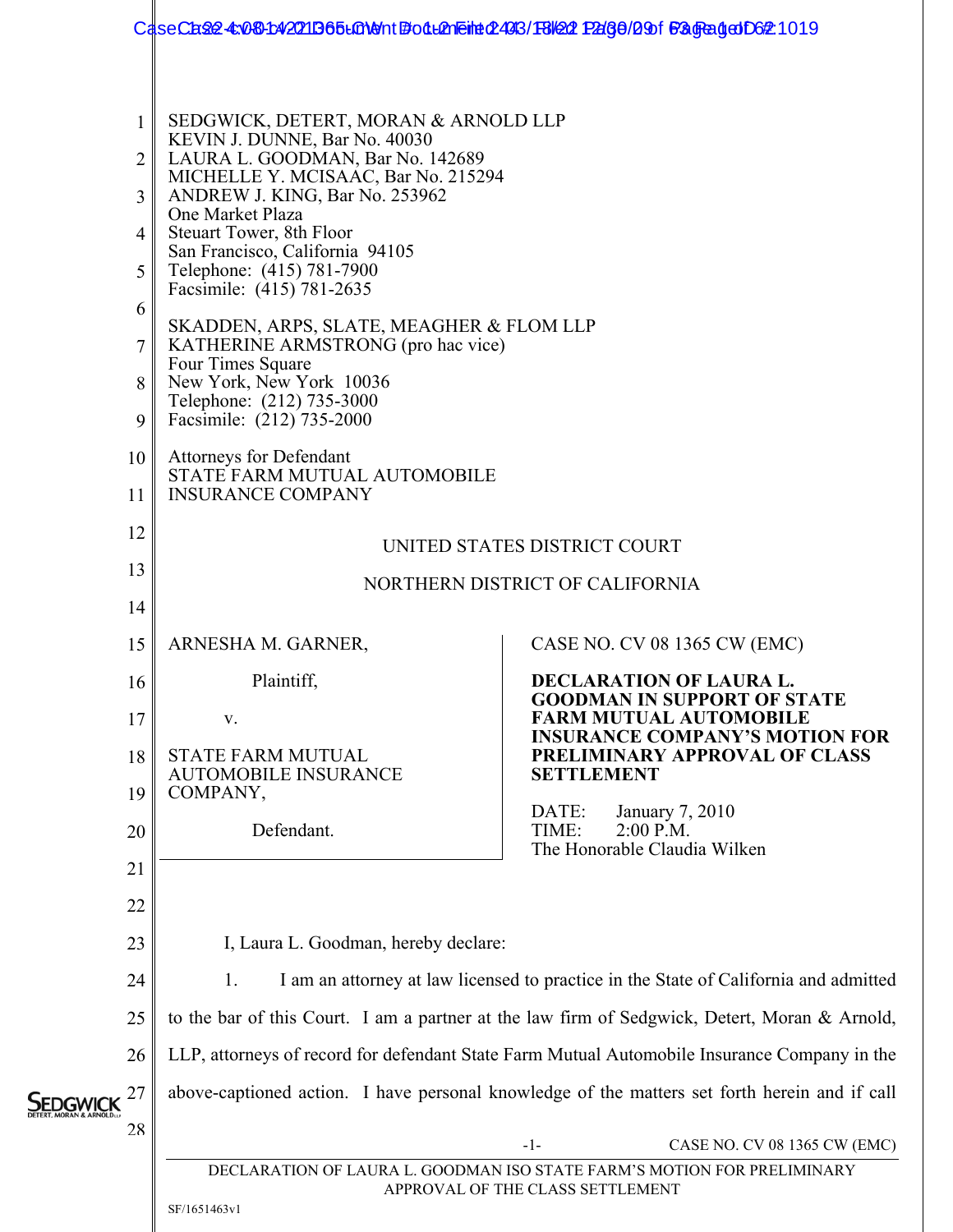## CaseCase4: 080-1:420211365 to 1:401 Boot to 16:10:24 Fale 12:08/23/18/22 Page 201366-Case 4:08-1020

1 | upon to testify, could and would competently testify thereto.

| $\overline{2}$       | 2.<br>Attached hereto as Exhibit A is a true and correct copy of the proposed                               |
|----------------------|-------------------------------------------------------------------------------------------------------------|
| 3                    | Agreement of Compromise and Settlement between plaintiff and defendant along with all                       |
|                      |                                                                                                             |
| $\overline{4}$       | Exhibits thereto, which include the proposed Notice of Settlement, the proposed Order of                    |
| 5                    | Preliminary Approval of Settlement, the proposed Supplemental Notice, and the Proposed Final                |
| 6                    | Judgment.                                                                                                   |
| $\overline{7}$       | I declare under penalty of perjury and in accordance with the laws of the United State of                   |
| 8                    | America that the foregoing is true and correct. Executed this 30th day of December 2009 at San              |
| 9                    | Francisco, California.                                                                                      |
| 10                   | /s/ Laura L. Goodman                                                                                        |
| 11                   | LAURA L. GOODMAN                                                                                            |
| 12                   |                                                                                                             |
| 13                   |                                                                                                             |
| 14                   |                                                                                                             |
| 15                   |                                                                                                             |
| 16                   |                                                                                                             |
| 17                   |                                                                                                             |
| 18                   |                                                                                                             |
| 19                   |                                                                                                             |
| 20                   |                                                                                                             |
| 21                   |                                                                                                             |
| 22                   |                                                                                                             |
| 23                   |                                                                                                             |
| 24                   |                                                                                                             |
| 25                   |                                                                                                             |
| 26                   |                                                                                                             |
| 27                   |                                                                                                             |
| <b>SEDGWIC</b><br>28 |                                                                                                             |
|                      | $-2-$<br>CASE NO. CV 08 1365 CW (EMC)                                                                       |
|                      | DECLARATION OF LAURA L. GOODMAN ISO STATE FARM'S MOTION FOR PRELIMINARY<br>APPROVAL OF THE CLASS SETTLEMENT |
|                      | SF/1651463v1                                                                                                |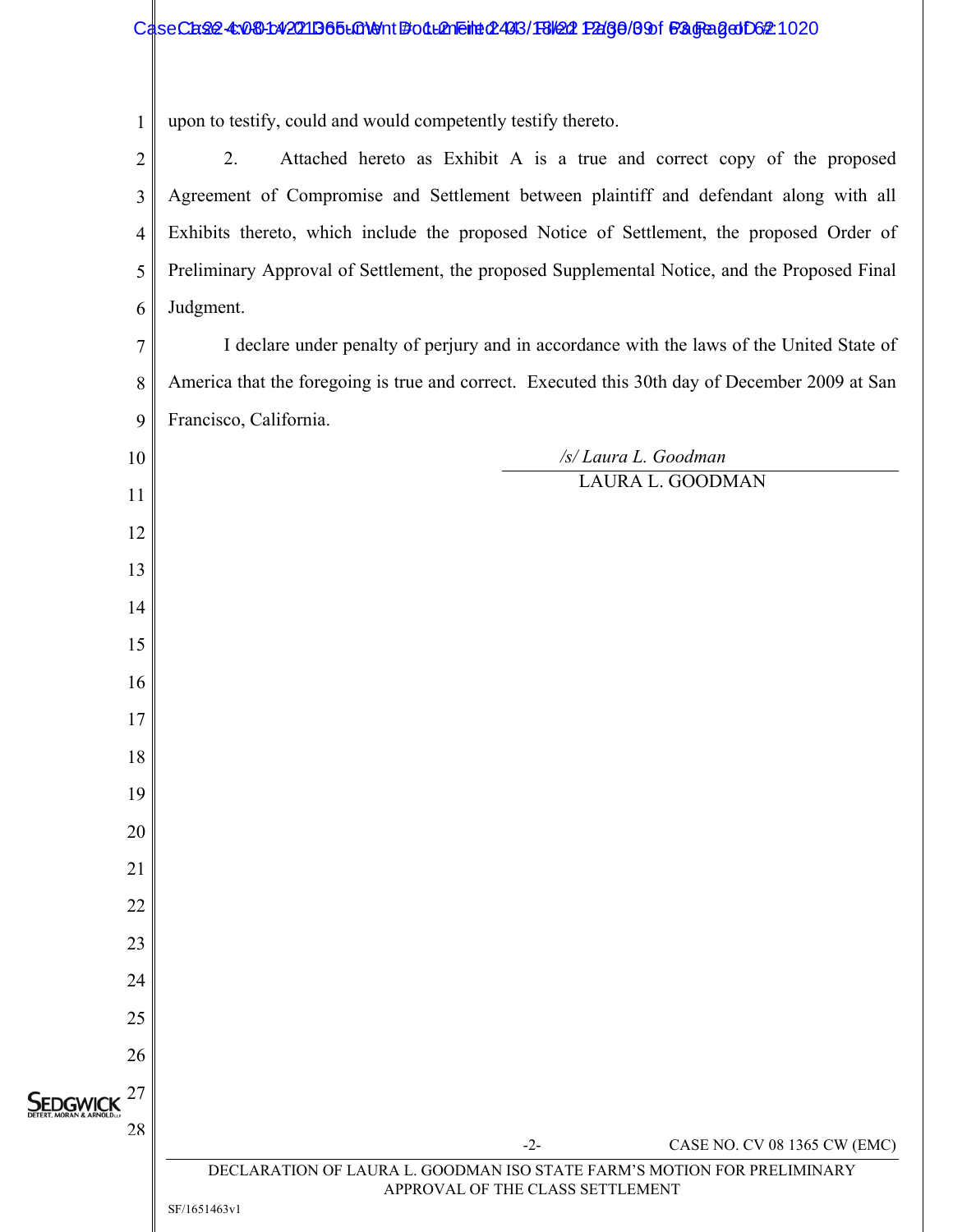CaseCase4:08-1:42011365 LON9 nt #04 LONE inter 2443/18/20 Page 109 f 63 Gage 3 Of 21021

# EXHIBIT A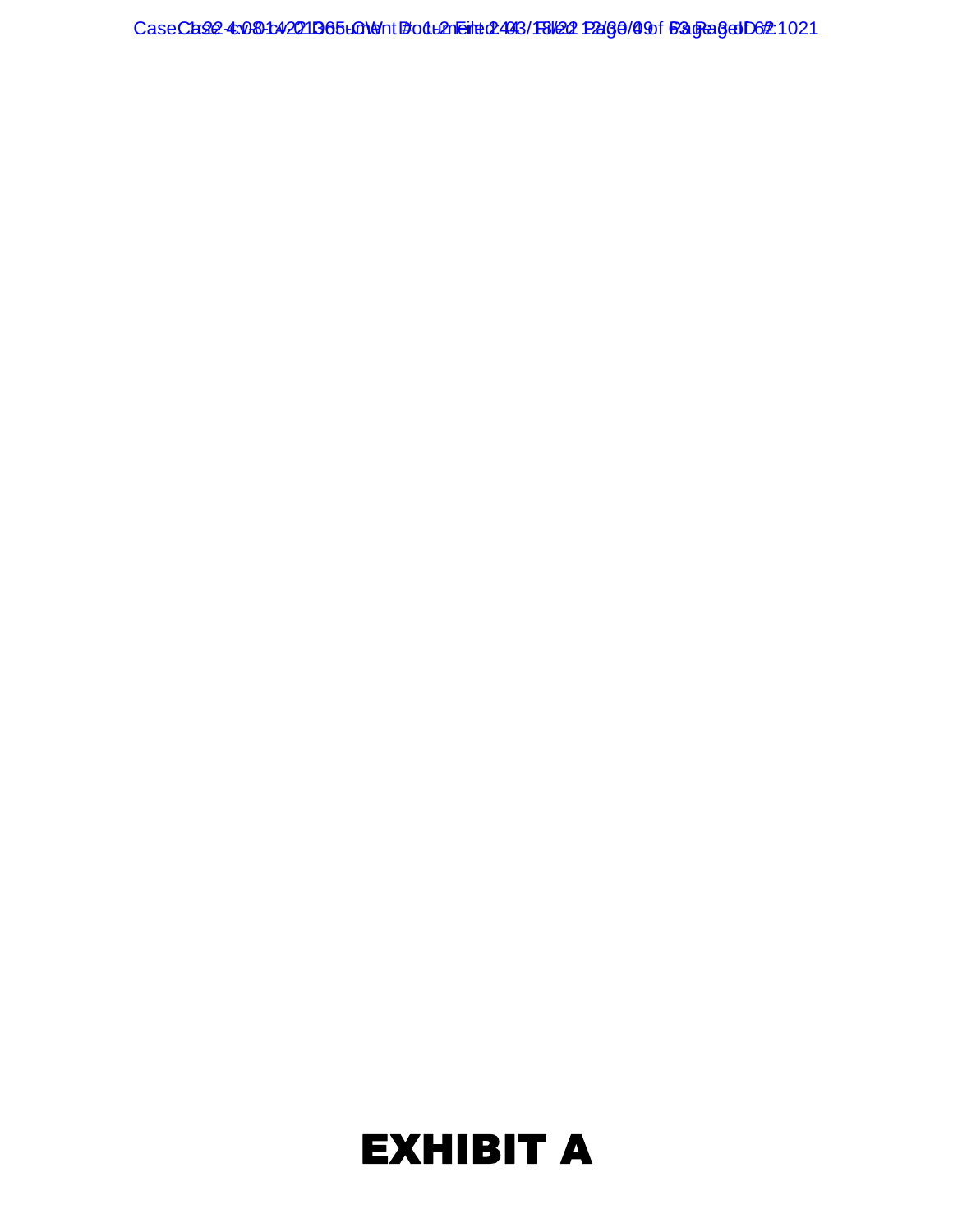|                                                             | CaseCase 4:081:4271B65L019ht BodL2nEine0243/F8/22 P266/B9f B3GBagedD62 1022                                                                                                                                                                                                                                                                                                                                                                                                                                                                                                                                                                |                                                                                                                                                                                                                                                                                                                                                                                                                                                                                                                                                                   |  |  |
|-------------------------------------------------------------|--------------------------------------------------------------------------------------------------------------------------------------------------------------------------------------------------------------------------------------------------------------------------------------------------------------------------------------------------------------------------------------------------------------------------------------------------------------------------------------------------------------------------------------------------------------------------------------------------------------------------------------------|-------------------------------------------------------------------------------------------------------------------------------------------------------------------------------------------------------------------------------------------------------------------------------------------------------------------------------------------------------------------------------------------------------------------------------------------------------------------------------------------------------------------------------------------------------------------|--|--|
| 1<br>2<br>3<br>4<br>5<br>6<br>7<br>8<br>9<br>10<br>11<br>12 | SEDGWICK, DETERT, MORAN &<br><b>ARNOLD LLP</b><br>KEVIN J. DUNNE Bar No. 40030<br>LAURA L. GOODMAN Bar No. 142689<br>MICHELLE Y. MCISAAC Bar No. 215294<br>ANDREW J. KING Bar No. 253962<br>One Market Plaza<br>Steuart Tower, 8th Floor<br>San Francisco, California 94105<br>Telephone: (415) 781-7900<br>Facsimile: (415) 781-2635<br>SKADDEN, ARPS, SLATE, MEAGHER &<br><b>FLOM LLP</b><br>KATHERINE ARMSTRONG (pro hac vice)<br>Four Times Square<br>New York, New York 10036<br>Telephone: (212) 735-3000<br>Facsimile: (212) 735-2000<br><b>Attorneys for Defendant</b><br>STATE FARM MUTUAL AUTOMOBILE<br><b>INSURANCE COMPANY</b> | LIEFF, CABRASER, HEIMANN &<br>BERNSTEIN, LLP<br>ROBERT J. NELSON Bar No. 132797<br>MICHAEL W. SOBOL Bar No. 194857<br>ROGER HELLER Bar No. 215348<br><b>Embarcadero Center West</b><br>275 Battery Street, 30th Floor<br>San Francisco, California 94111<br>Telephone: (415) 956-1000<br>Facsimile: (415) 956-1008<br><b>BIRKA-WHITE LAW OFFICES</b><br>DAVID M. BIRKA-WHITE Bar No. 85721<br>411 Hartz Avenue, Suite 200<br>Danville, California 94526<br>Telephone: (925) 362-9999<br>Facsimile: (925) 362-9970<br>Attorneys for Plaintiff<br>ARNESHA M. GARNER |  |  |
| 13<br>14                                                    |                                                                                                                                                                                                                                                                                                                                                                                                                                                                                                                                                                                                                                            |                                                                                                                                                                                                                                                                                                                                                                                                                                                                                                                                                                   |  |  |
| 15                                                          | UNITED STATES DISTRICT COURT                                                                                                                                                                                                                                                                                                                                                                                                                                                                                                                                                                                                               |                                                                                                                                                                                                                                                                                                                                                                                                                                                                                                                                                                   |  |  |
| 16                                                          | NORTHERN DISTRICT OF CALIFORNIA                                                                                                                                                                                                                                                                                                                                                                                                                                                                                                                                                                                                            |                                                                                                                                                                                                                                                                                                                                                                                                                                                                                                                                                                   |  |  |
| 17                                                          | ARNESHA M. GARNER, on behalf of<br>herself and all others similarly situated,                                                                                                                                                                                                                                                                                                                                                                                                                                                                                                                                                              | CASE NO. CV 08 1365 CW (EMC)                                                                                                                                                                                                                                                                                                                                                                                                                                                                                                                                      |  |  |
| 18<br>19                                                    | Plaintiff,                                                                                                                                                                                                                                                                                                                                                                                                                                                                                                                                                                                                                                 | <b>AGREEMENT OF COMPROMISE AND</b><br><b>SETTLEMENT</b>                                                                                                                                                                                                                                                                                                                                                                                                                                                                                                           |  |  |
|                                                             | V.                                                                                                                                                                                                                                                                                                                                                                                                                                                                                                                                                                                                                                         |                                                                                                                                                                                                                                                                                                                                                                                                                                                                                                                                                                   |  |  |
| 20<br>21                                                    | <b>STATE FARM MUTUAL</b><br><b>AUTOMOBILE INSURANCE</b><br>COMPANY,                                                                                                                                                                                                                                                                                                                                                                                                                                                                                                                                                                        |                                                                                                                                                                                                                                                                                                                                                                                                                                                                                                                                                                   |  |  |
| 22<br>23                                                    | Defendant.                                                                                                                                                                                                                                                                                                                                                                                                                                                                                                                                                                                                                                 |                                                                                                                                                                                                                                                                                                                                                                                                                                                                                                                                                                   |  |  |
| 24                                                          |                                                                                                                                                                                                                                                                                                                                                                                                                                                                                                                                                                                                                                            |                                                                                                                                                                                                                                                                                                                                                                                                                                                                                                                                                                   |  |  |
| 25                                                          | Arnesha Garner and State Farm Mutual Automobile Insurance Company, by and through<br>their undersigned Counsel, hereby enter into this Agreement of Compromise and Settlement,                                                                                                                                                                                                                                                                                                                                                                                                                                                             |                                                                                                                                                                                                                                                                                                                                                                                                                                                                                                                                                                   |  |  |
| 26                                                          |                                                                                                                                                                                                                                                                                                                                                                                                                                                                                                                                                                                                                                            | subject to the approval of the United States District Court for the Northern District of California,                                                                                                                                                                                                                                                                                                                                                                                                                                                              |  |  |
| 27                                                          | pursuant to Federal Rule of Civil Procedure 23.                                                                                                                                                                                                                                                                                                                                                                                                                                                                                                                                                                                            |                                                                                                                                                                                                                                                                                                                                                                                                                                                                                                                                                                   |  |  |
| 28                                                          |                                                                                                                                                                                                                                                                                                                                                                                                                                                                                                                                                                                                                                            |                                                                                                                                                                                                                                                                                                                                                                                                                                                                                                                                                                   |  |  |
|                                                             |                                                                                                                                                                                                                                                                                                                                                                                                                                                                                                                                                                                                                                            | -1-                                                                                                                                                                                                                                                                                                                                                                                                                                                                                                                                                               |  |  |
|                                                             | AGREEMENT OF COMPROMISE AND SETTLEMENT                                                                                                                                                                                                                                                                                                                                                                                                                                                                                                                                                                                                     |                                                                                                                                                                                                                                                                                                                                                                                                                                                                                                                                                                   |  |  |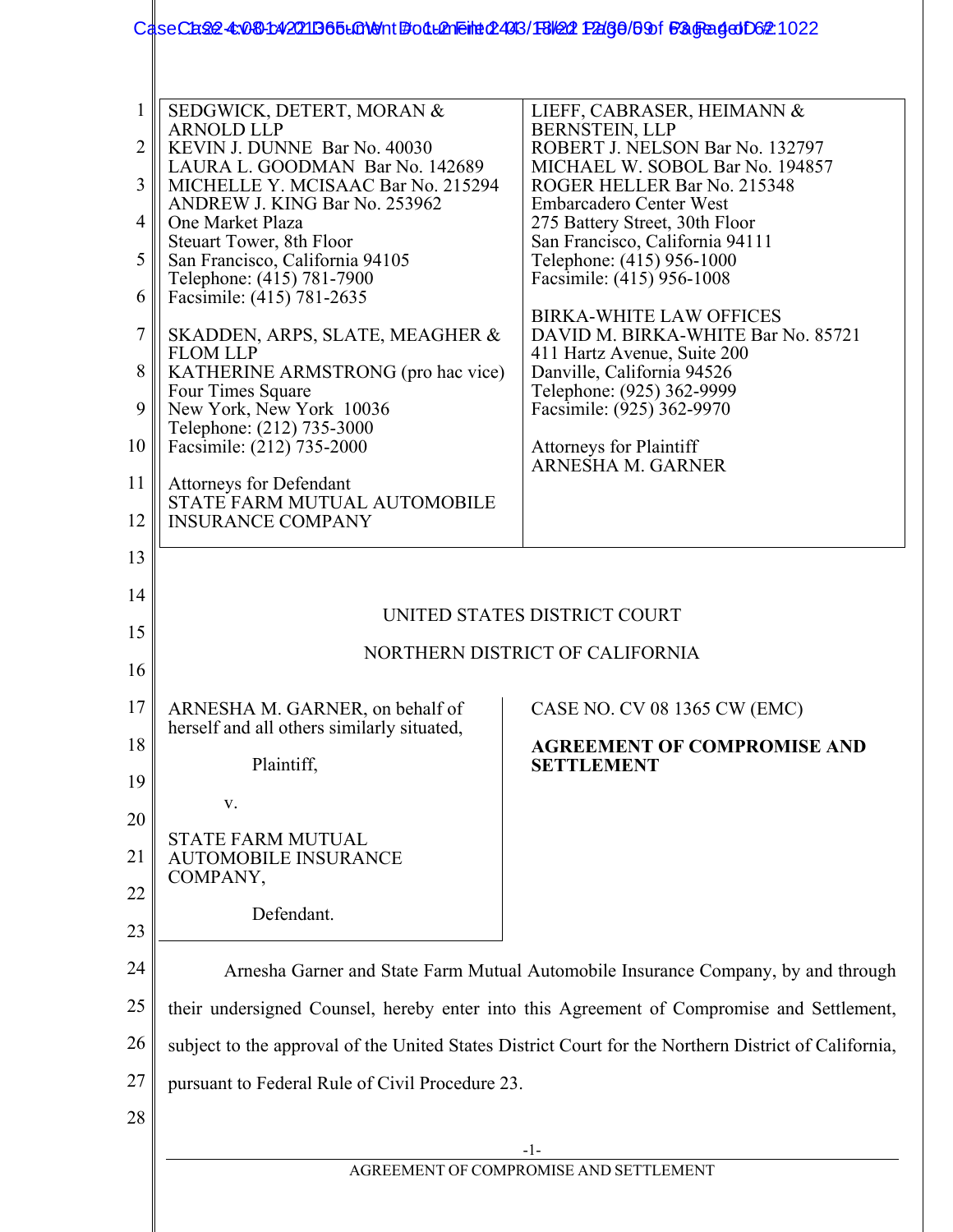CaseCase4: 080-1:42011365 LONT #: 04 LANE ##: 043/18/22 Page / 091 Fagra5 of D6#: 1023

1 2 3 4 The undersigned Parties hereby stipulate and agree that, in consideration of the promises and covenants as set forth in this Agreement and upon the occurrence of the Effective Date, this Action shall be fully and finally settled and compromised upon the following terms and conditions, subject to Court approval.

5 **1. Background** 

6 7 8 9 10 1.1. From approximately March 12, 2007 until approximately February 18, 2008, State Farm California claims representatives used Total Loss Comparable Vehicle Valuation Reports, provided by Mitchell, in connection with their handling of vehicle physical damage claims by State Farm California insureds that used a Projected Sold Adjustment and/or Age of Ad Adjustment. $<sup>1</sup>$ </sup>

11 12 13 14 15 16 17 18 1.2. On March 10, 2008, Plaintiff filed the above-captioned Action seeking to recover for (1) breach of contract, (2) breach of the implied covenant of good faith and fair dealing, (3) violation of California Business and Professions Code § 17200 and (4) unjust enrichment. Plaintiff alleged that State Farm violated Title 10 of California Code of Regulations § 2695.8 (the "Total Loss Regulation" or "TLR") by using Total Loss Comparable Vehicle Valuation Reports that used a Projected Sold Adjustment and/or Age of Ad Adjustment in connection with its handling of Total Loss Vehicle claims in California. Plaintiff filed her First Amended Complaint on July 7, 2008.

- 19 20 21 22 23 24 1.3. State Farm denies the allegations of the Complaint and further alleges that (1) the TLR was not in effect during the relevant time frame, (2) the Total Loss Comparable Vehicle Valuation Reports used by State Farm during the relevant time frame complied with the TLR, (3) State Farm has complied with its contractual obligations to Plaintiff and other members of the Settlement Class in connection with its valuation of Total Loss Vehicles; and (4) State Farm made payments to Plaintiff and Settlement Class Members that reflected the actual cash values
- 25 26 27  $\frac{1}{1}$ <sup>1</sup> State Farm has also identified 57 Total Loss Comparable Vehicle Valuation Reports that Mitchell provided to State Farm California claim representatives in San Diego prior to March 12, 2007, the date when Mitchell became State Farm's primary total loss vendor, that also included a Projected Sold Adjustment and Age of Ad Adjustment. Those State Farm insureds who received payments in connection with total loss vehicles pursuant to these 57 Total Loss Comparable Vehicle Valuation Reports are included in the Settlement Class for all purposes.
- 28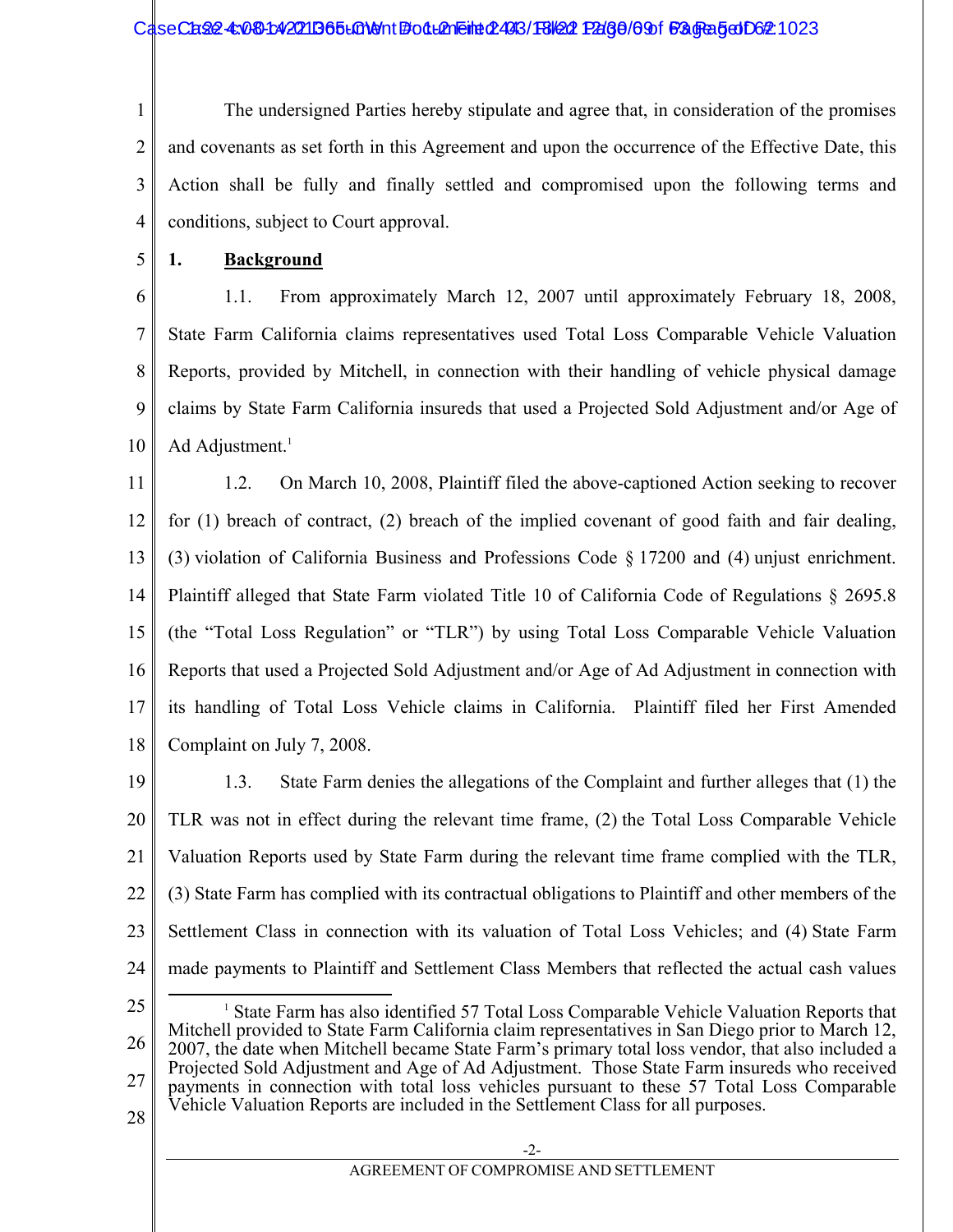#### CaseCase 4: 030-1420 1136 5 LGNent #0 d LA Filed 2443/F8/22 Page 709 f 63 Graded D6 21024

1 2 3 4 of their Total Loss Vehicles. Although State Farm believes that this Action is without merit, it has concluded that resolving these claims under the terms of this Agreement is desirable to reduce the time, risk and expense of defending the Action and to resolve finally and completely the Action and all of the Released Claims.

- 5 6 7 8 9 10 11 12 1.4. On April 14, 2008, State Farm made a Motion to Compel Contractual Appraisal and for a Stay Pending Appraisal. On June 30, 2008, the Court entered an order granting the motion. The Court held that State Farm "had the contractual right to demand an appraisal, and Plaintiff had the contractual obligation to proceed with the appraisal process. Pursuant to the terms of the contract, this was a precondition to Plaintiff's filing a lawsuit." (June 30, 2008 Order at 14-15.) The Court further found that the appraisal process provided for in State Farm's insurance policy was not one-sided, was sanctioned by state statute and was not unconscionable. (*Id.* at 18-19.)
- 13 14 15 16 17 18 19 1.5. On November 20, 2008, State Farm made a Motion for Summary Judgment seeking a judicial determination that the TLR was not in effect during the relevant time frame. On December 4, 2008, Plaintiff made a Cross-Motion for Summary Adjudication, seeking a judicial determination that the TLR was in effect during the relevant time frame. On March 23, 2009, the Court entered an order denying State Farm's motion, granting Plaintiff's motion, and holding that the TLR was in effect during the relevant time frame. (March 23, 2009 Order at 17-19.)
- 20 21 22 23 24 25 26 27 28 1.6. On September 20, 2009, Plaintiff moved for certification of the following class: "All individuals insured by State Farm California under a State Farm private passenger vehicle policy between March 12, 2007 and February 18, 2008: (1) who received a first party total loss settlement or settlement offer based in whole or in part on the 'projected sold price' of comparable vehicles; and/or (2) whose settlement or settlement offer was reduced to account for the difference between the date on which a comparable vehicle was advertised for sale and the date of loss of the claimant's vehicle (known as the 'age of ad' adjustment)." State Farm filed its opposition to class certification on October 1, 2009. The issue has been fully briefed, but not yet decided by the Court.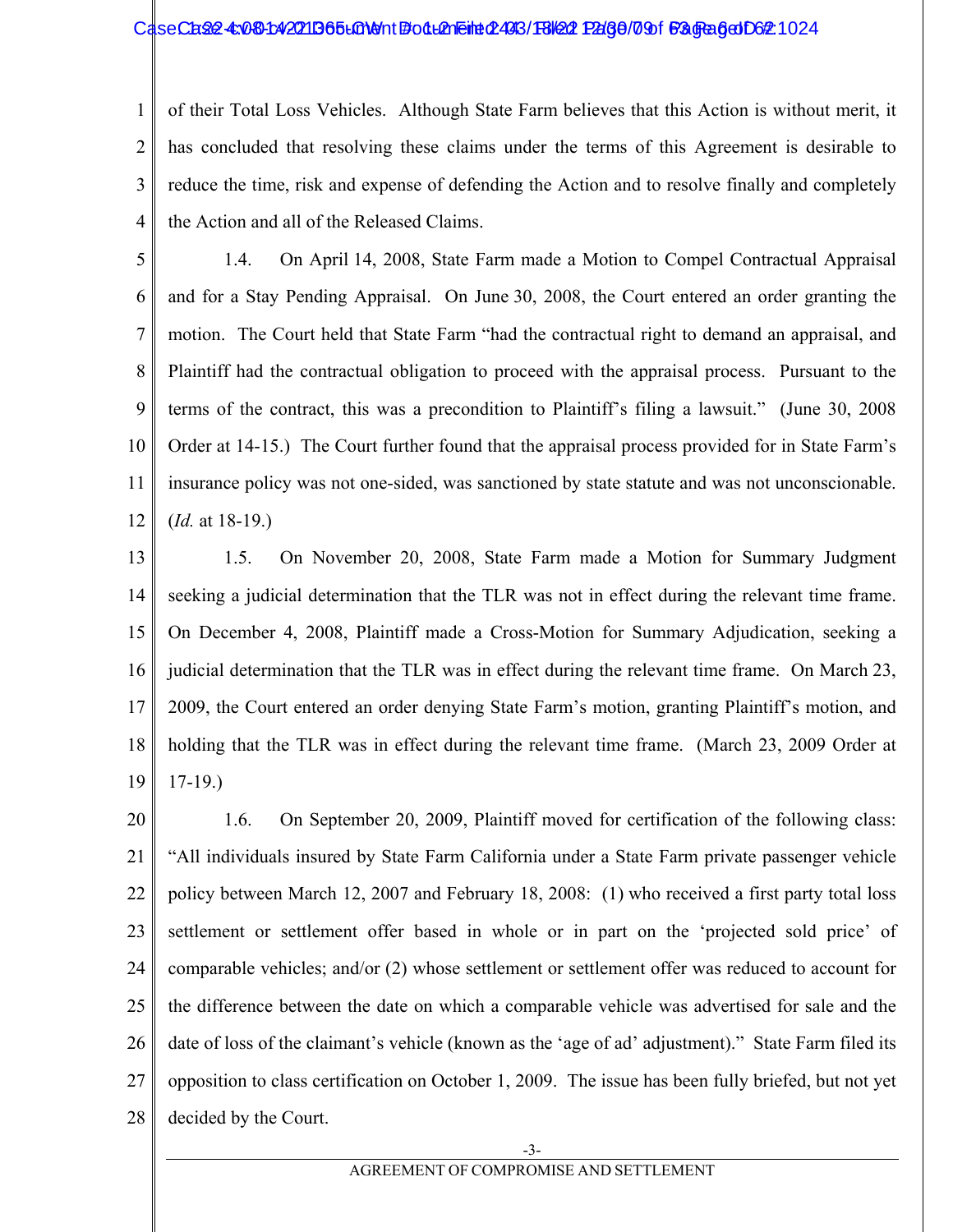CaseCase4: 080-1:42011365 LONIN #00LANE ##: 2443/F8/20 P2(36/89)f #30 \$#30 D62 1025

1 2 3 4 5 1.7. After analyzing the relevant facts and applicable law, recognizing the burdens, risks, uncertainties, time and expense of litigation, as well as the advantages of terms and procedures for a fair and efficient resolution of Settlement Class Members' claims under this Agreement, Plaintiff, Class Counsel and State Farm have concluded that this Agreement is a fair, equitable and just resolution of the Released Claims.

6 **2. Definitions**

7 8 9 As used in this Agreement, including the foregoing background section and the appendices and exhibits to this Agreement, the following terms have the meanings set forth below:

10 11 12 13 2.1. "Action" means the above captioned lawsuit pending in the United States District Court for the Northern District of California, styled *Garner v. State Farm Mutual Automobile Ins. Co.*, United States District Court, Northern District of California, Case No. CV 08 1365 CW (EMC).

14 15 16 17 18 2.2. "Administrative Costs" means all costs associated with the implementation and administration of this Settlement, including, without limitation, costs of providing notice, fees and expenses of the Administrator, Taxes and Tax Expenses. "Administrative Costs" do not include payments to Class Counsel or the Class Representative pursuant to section 13 or payments to Settlement Class Members.

19 20 2.3. "Administrative Cost Reserve" has the meaning given to that term in paragraph 8.1 of this Agreement.

21 22 23 2.4. "Administrator" means the person appointed by the Court to administer the Notice Plan, as provided in section 5 of this Agreement, and to administer the Settlement pursuant to sections 8 and 9 of this Agreement.

24 25 26 27 2.5. "Age of Ad Adjustment" means the adjustment to comparable vehicles used in Total Loss Comparable Vehicle Valuation Reports provided by Mitchell to State Farm in California, to account for depreciation of a vehicle between the time that it is listed for sale and the date of loss.

28

-4-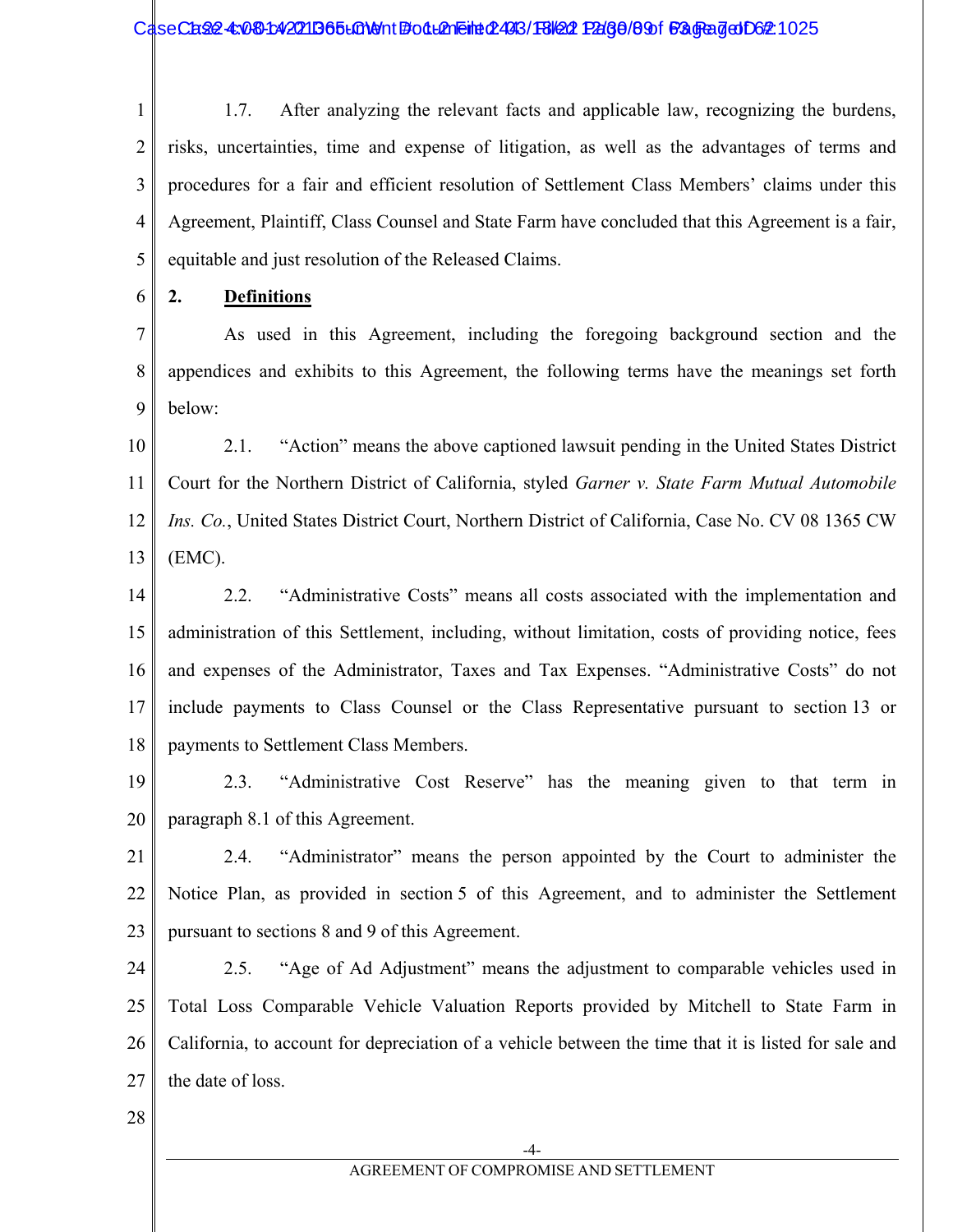## CaseCase: 4:08-1:42011365 LaNot #: 04 Lan Filed: 2443 / FBIO 2:08:1036 F3 GR Get 1026

| $\mathbf{1}$   | 2.6.                                                                                             | "Agreement" or "Settlement Agreement" means this Agreement of Compromise                          |  |
|----------------|--------------------------------------------------------------------------------------------------|---------------------------------------------------------------------------------------------------|--|
| $\overline{2}$ | and Settlement, together with all appendices and exhibits substantially in the forms attached to |                                                                                                   |  |
| 3              | this Agreement and including any modifications made with the written consent of all Parties, as  |                                                                                                   |  |
| 4              |                                                                                                  | provided for in paragraph 18.9.                                                                   |  |
| 5              | 2.7.                                                                                             | "Business day" (whether capitalized or lower case) means any day except a                         |  |
| 6              | Saturday, Sunday or other day on which federal courts are authorized by law to be closed.        |                                                                                                   |  |
| 7              | 2.8.                                                                                             | "CDI" means the California Department of Insurance.                                               |  |
| 8              | 2.9.                                                                                             | "Class Counsel" means David M. Birka-White of Birka-White Law Offices, and                        |  |
| 9              |                                                                                                  | Robert J. Nelson, of Lieff, Cabraser, Heimann & Bernstein, LLP.                                   |  |
| 10             |                                                                                                  | 2.10. "Class Representative" means Arnesha Garner and/or any other individuals                    |  |
| 11             |                                                                                                  | approved by the Court as class representatives.                                                   |  |
| 12             |                                                                                                  | 2.11. "Complaint" means either the Complaint or First Amended Complaint filed in the              |  |
| 13             | Action, together with any and all amendments and supplements thereto.                            |                                                                                                   |  |
| 14             | 2.12.                                                                                            | "Court" means the United States District Court for the Northern District of                       |  |
| 15             | California.                                                                                      |                                                                                                   |  |
| 16             | 2.13.                                                                                            | "Distribution Plan" has the meaning given to that term in paragraph 9.4 of this                   |  |
| 17             | Agreement.                                                                                       |                                                                                                   |  |
| 18             | 2.14.                                                                                            | "DMV" means the California Department of Motor Vehicles.                                          |  |
| 19             | 2.15.                                                                                            | "Effective Date" means the earliest of the following:                                             |  |
| 20             |                                                                                                  | 2.15.1. The date on which the time for appeal from the Final Judgment approving                   |  |
| 21             |                                                                                                  | the Agreement has elapsed without any appeals being filed; or                                     |  |
| 22             |                                                                                                  | 2.15.2. All appeals from the Final Judgment approving this Agreement or from                      |  |
| 23             | any appellate court decisions affirming the Final Judgment have been exhausted, and no           |                                                                                                   |  |
| 24             |                                                                                                  | further appeal may be taken.                                                                      |  |
| 25             | 2.16.                                                                                            | "Deducted Amounts" has the meaning given to that term in paragraph 9.1 of this                    |  |
| 26             | Agreement.                                                                                       |                                                                                                   |  |
| 27             | 2.17.                                                                                            | "Fairness Hearing" means the hearing to be conducted by the Court after notice to                 |  |
| 28             |                                                                                                  | the Settlement Class, for the purpose of considering final approval of this Agreement pursuant to |  |
|                |                                                                                                  | $-5-$<br>AGREEMENT OF COMPROMISE AND SETTLEMENT                                                   |  |
|                |                                                                                                  |                                                                                                   |  |
|                |                                                                                                  |                                                                                                   |  |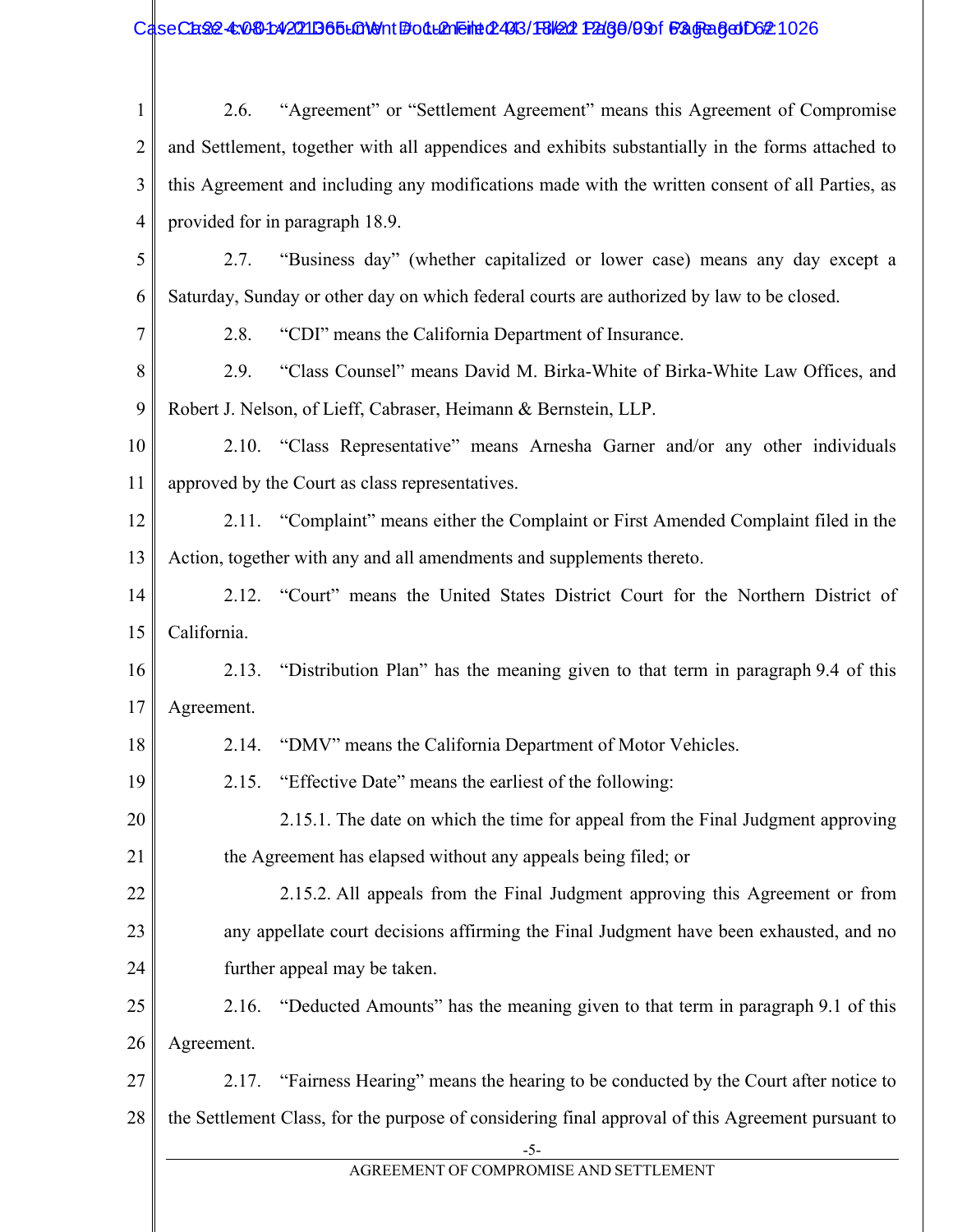#### Case: Clase-cv-08142-20 D365+00 eV t # 0.00 a medie 02 04 / 18/22 Page 100 0 ff 63 0 Page 4:1027

1 2 Federal Rule of Civil Procedure 23(e) and Class Counsel's application for an award of attorneys' fees and expenses.

3 4 2.18. "Final Judgment" means a final judgment entered by the Court substantially in the form attached hereto as Exhibit 3.

5 6 2.19. "Gross Settlement Fund" has the meaning given to that term in paragraph 8.1 of this Agreement.

7

2.20. "Mitchell" means Mitchell International, Inc.

8 9 2.21. "Net Settlement Fund" has the meaning given to that term in paragraph 9.1 of this Agreement.

10 11 12 2.22. "Notice Plan" means the plan for providing notice of class certification, the Settlement and this Agreement to the Settlement Class, as described in section 5, including the Settlement Notice substantially in the form attached hereto as Exhibit 1.

13 14 2.23. "Objection Deadline" has the meaning given to that term in paragraph 7.1 of this Agreement.

15 16 2.24. "Opt Out Deadline" has the meaning given to that term in paragraph 6.1 of this Agreement.

17

2.25. "Parties" means the Class Representative and State Farm.

18 19 20 21 22 2.26. "Person" (whether capitalized or lower case) means a natural person, marital community, corporation, partnership, limited partnership, limited liability company, mutual company, association, joint stock company, estate, legal representative, trust, unincorporated organization, governmental entity or department, public service corporation and any other type of legal entity.

23 24 25 2.27. "Preliminary Approval Order" means the Court's order, in substantially the form attached hereto as Exhibit 2, preliminarily approving this Agreement pursuant to Federal Rule of Civil Procedure 23(e).

26 27 2.28. "Projected Sold Adjustment" means an adjustment to the asking price of comparable vehicles used in Total Loss Comparable Vehicle Valuation Reports provided by

28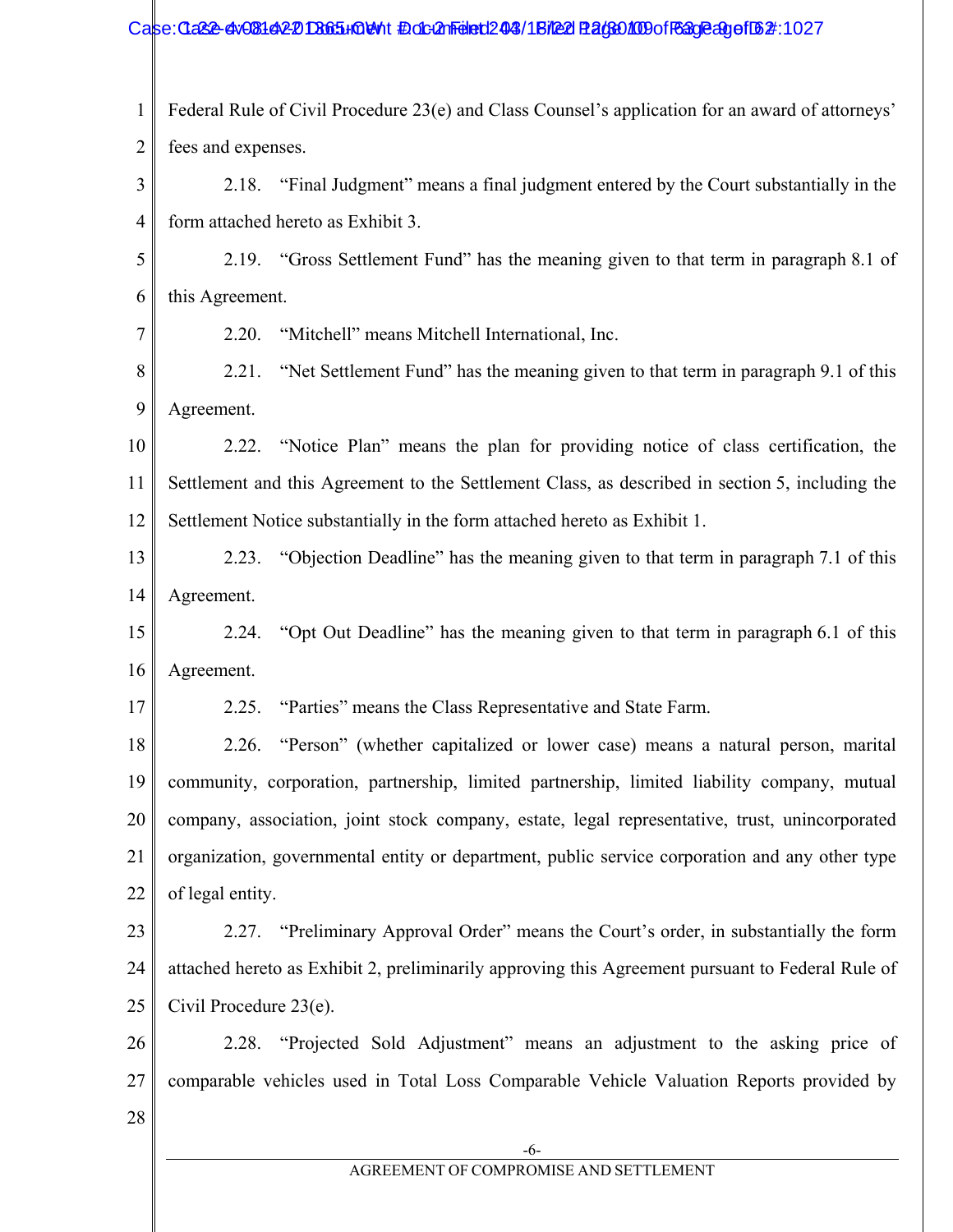#### CaseCase: 4:081:42211B65L01911 Follemeint 2493/18/22 Page/01 of 63 Page 10 Of 62:1028

1 2 Mitchell to State Farm in California to reflect the price for which that comparable vehicle was projected to sell.

3 4 5 6 7 8 9 10 11 12 13 2.29. "Released Claims" means any and all claims that Settlement Class Members may have or may acquire against the Released Parties, or any of them, arising out of or related to State Farm's use of the Subject Valuation Reports, including without limitation, all claims for damages or remedies of whatever kind or character, known or unknown, that are now recognized by law or that may be created or recognized in the future by statute, regulation, judicial decision, administrative adjudication, or in any other manner, including without limitation for actual damages, exemplary and punitive damages, statutory damages, penalties of any kind, property damage, personal injuries, emotional distress, loss of wages, income, earning, and earning capacity, economic or business losses, restitution, disgorgement of profits, prejudgment and postjudgment interest, injunctive or declaratory relief, and any other losses or detriment of any kind.

14 15 16 17 Without limiting the foregoing, Released Claims include any and all claims for breach of contract, negligence, breach of fiduciary duty, bad faith, fraud, unfair business practices, unfair competition, deceptive trade practices, conspiracy, concert of action, violations of any statute or regulation and all claims that were or could have been asserted in the Action.

18 19 20 21 22 23 24 25 26 2.30. The "Released Parties" are State Farm, Mitchell, J.D. Power & Associates, and each of their current and former agents, employees, officers, directors, attorneys, owners, shareholders, policyholders, associated and affiliated companies, parents, divisions, subsidiaries, successors, assigns, reinsurers, and liability insurance carriers. To the extent of their liability for the alleged acts or omissions giving rise to the Released Claims, "Released Parties" also means State Farm Insurance Agents, and independent or contract vehicle repair shops consulted by State Farm, together with each of the foregoing's current and former agents, employees, officers, directors, attorneys, owners, shareholders, associated and affiliated companies, parents, divisions, subsidiaries, successors, assigns, and insurers.

27 28 2.31. "Request for Exclusion" means a valid, timely, written request to be excluded from the Settlement Class.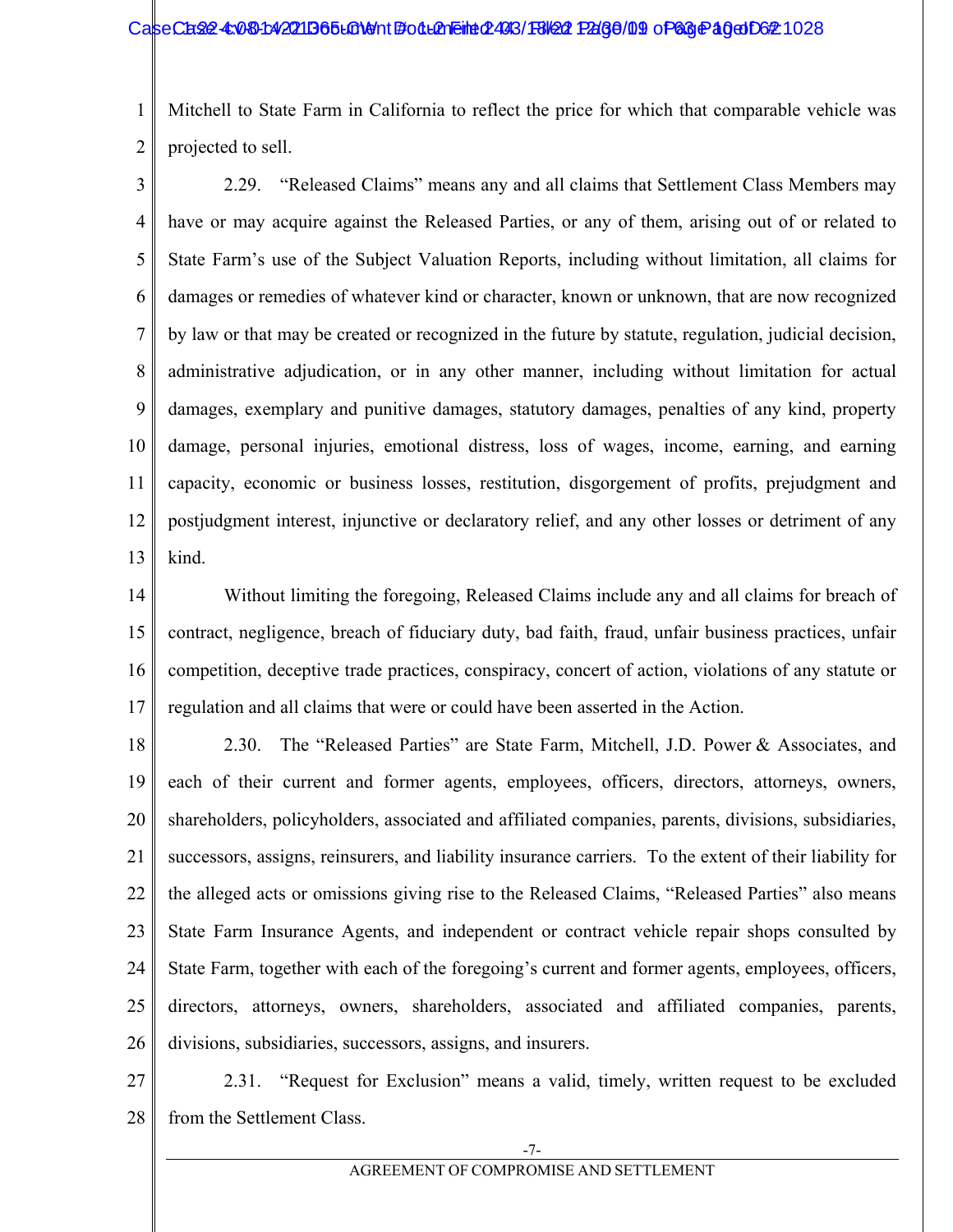1 2 2.32. "Settlement" means the terms and conditions of settlement as set forth in this Agreement.

3 4 5 6 2.33. "Settlement Class" means any and all persons insured under a State Farm vehicle insurance policy who received a first party total loss comprehensive or collision payment on a claim administered in California, based in whole or in part on a Total Loss Comparable Vehicle Valuation Report that used a Projected Sold Adjustment and/or Age of Ad Adjustment.

7 8 9 2.34. "Settlement Class Member" means any person falling within the definition of the Settlement Class, except for persons who file timely and valid Requests for Exclusion from the Settlement Class and do not timely withdraw such Request for Exclusion.

10 11 2.35. "Settlement Factor" has the meaning given to that term in paragraph 9.3 of this Agreement.

12 13 2.36. "Settlement Notice" means the form of notice substantially in the form attached hereto as Exhibit 1.

14 15 2.37. "State Farm" means State Farm Mutual Automobile Insurance Company and/or State Farm Fire and Casualty Insurance Company.

16 17 2.38. "State Farm Claim Number" means the unique number that State Farm assigned to the Total Loss Vehicle claim of each member of the Settlement Class.

18 19 20 21 22 23 2.39. "State Farm Insurance Agent" means any person authorized by written agreement with State Farm or State Farm's associated and affiliated companies to solicit applications for insurance and financial services; collect premiums, fees and charges; countersign and deliver policies; reinstate and transfer insurance; and/or to assist customers and cooperate with representatives of State Farm or State Farm's associated and affiliated companies in reporting and handling claims.

24 25 26 2.40. "Subject Insurance Policy" means any State Farm vehicle policy pursuant to which State Farm made a payment for a Total Loss Vehicle to a Settlement Class Member based in whole or in part on a Subject Valuation Report.

27 28 2.41. "Subject Valuation Report" means a Total Loss Comparable Vehicle Valuation Report provided by Mitchell to State Farm that included a Projected Sold Adjustment and/or Age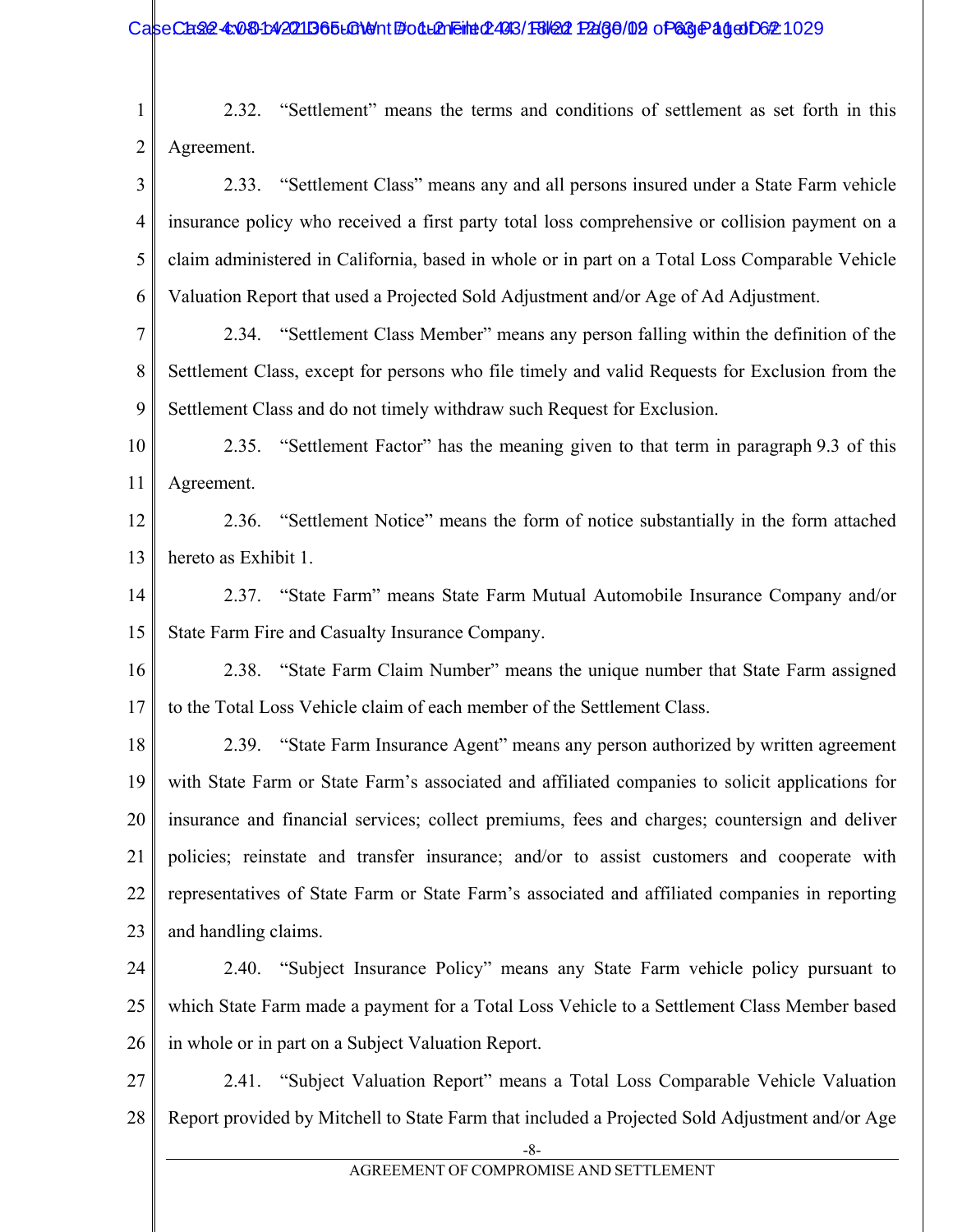#### CaseCase4: 030-1:42211365 LON9 http://den.eined/493/18/22 Page/09 of 63 Page 13:00

1 2 3 of Ad Adjustment and which was used by State Farm to make a payment to a Settlement Class Member under the comprehensive or collision provisions of a Subject Insurance Policy (and not pursuant to uninsured or underinsured motorist coverage).

- 4 5 2.42. "Supplemental Notice" has the meaning given to that term in paragraph 9.5 of this Agreement.
	- 2.43. "Taxes" has the meaning given to that term in paragraph 8.4 of this Agreement.

7 8 2.44. "Tax Expenses" has the meaning given to that term in paragraph 8.5 of this Agreement.

- 9 10 11 12 13 14 2.45. "Total Loss Comparable Vehicle Valuation Report" means a report generated by a computerized system that values a Total Loss Vehicle by identifying comparable vehicles and making adjustments to either the asking or selling price of such vehicles in an attempt to determine the actual cash value of the Total Loss Vehicle at the time of loss. Total Loss Comparable Vehicle Valuation Reports do not include either appraisals or reports that use dealer quotes.
- 15 16 17 2.46. "Total Loss Regulation" or "TLR" or means 10 California Code of Regulations § 2695.8 as it appeared in the California Code of Regulations between August 1, 2006 and February 18, 2008.
- 18 19 2.47. "Total Loss Vehicle" means a vehicle owned by a person within the Settlement Class that was determined by State Farm to be a total loss.
- 20 21 2.48. "VLF Data" means the range of sales prices derived from vehicle license fee information maintained by the DMV.
- 22
- 

6

### **3. Settlement Class**

23 24 25 26 27 3.1. Plaintiff will seek, and State Farm will not oppose, certification of the Settlement Class by the Court pursuant to Federal Rule of Civil Procedure 23, for the purpose of settlement only. At the same time, Plaintiff will seek, and State Farm will not oppose, approval of Plaintiff as Class Representative and the following attorneys as Class Counsel: David M. Birka-White of Birka-White Law Offices, and Robert J. Nelson, of Lieff, Cabraser, Heimann & Bernstein, LLP.

28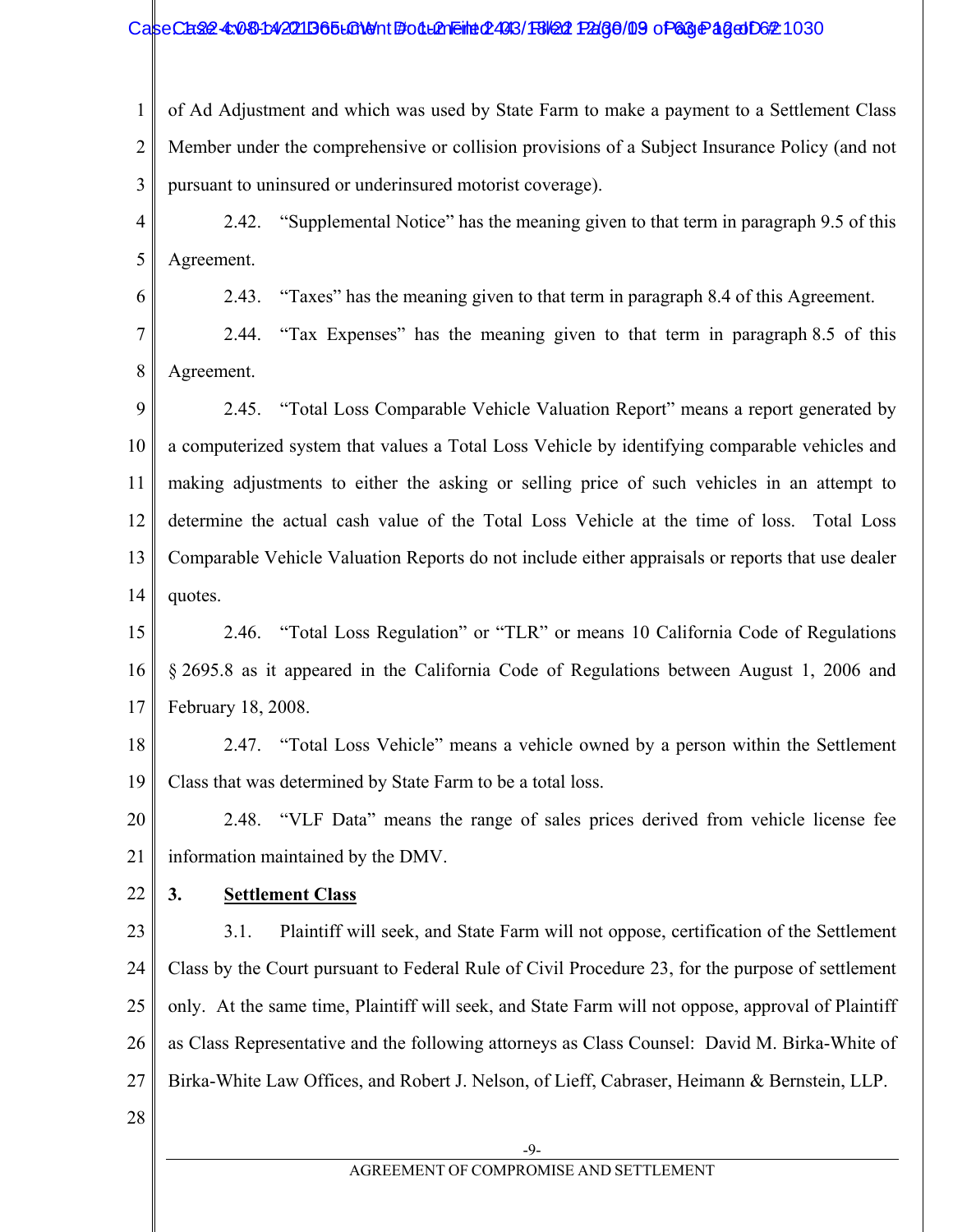#### CaseCase: 4:081:42211B65L01911 Follemeint 2493/18/22 Page 09 of 63 Page 164 1031

1 2 3 4 5 6 7 8 9 3.2. State Farm conditionally agrees and consents to certification of the Settlement Class pursuant to Federal Rule of Civil Procedure 23 for settlement purposes only, and for the sole purpose of creating the Settlement Class. State Farm's agreement is contingent upon (1) the Parties' execution of this Agreement, (2) the Court's approval of this Agreement and (3) the occurrence of the Effective Date. If this Agreement is, for any reason, not approved or the Effective Date does not occur, State Farm reserves its right to reassert all of its objections and defenses to certification of any class, and neither Plaintiff nor proposed Class Counsel will offer State Farm's conditional agreement to certification of the Settlement Class as evidence in support of a motion to certify any class.

10 11 12 3.3. Plaintiff will request that notice and an opportunity to request exclusion from the Settlement Class be provided to all persons within the Settlement Class. State Farm will not oppose such request.

#### 13 **4. Preliminary Approval**

14 15 16 Plaintiff, proposed Class Counsel and State Farm shall promptly submit this Agreement and Settlement to the Court and jointly request that the Court enter a Preliminary Approval Order substantially in the form attached hereto as Exhibit 2:

17 18 4.1. certifying the Settlement Class pursuant to Federal Rule of Civil Procedure 23 for purposes of Settlement only;

19

4.2. preliminarily approving the Settlement;

20 21 22 23 24 25 26 4.3. setting a date for the Fairness Hearing, no earlier than 90 days after notice of this proposed Settlement is provided to the CDI and the Attorney General of the United States, pursuant 28 U.S.C. § 1715, to determine (a) whether the proposed Settlement should be approved as fair, reasonable and adequate to Settlement Class Members, (b) whether Final Judgment should be entered dismissing with prejudice the Action and any other actions filed by Settlement Class Members, and (c) whether Class Counsel's application for fees and expenses should be approved;

- 27 4.4. approving the Notice Plan;
- 28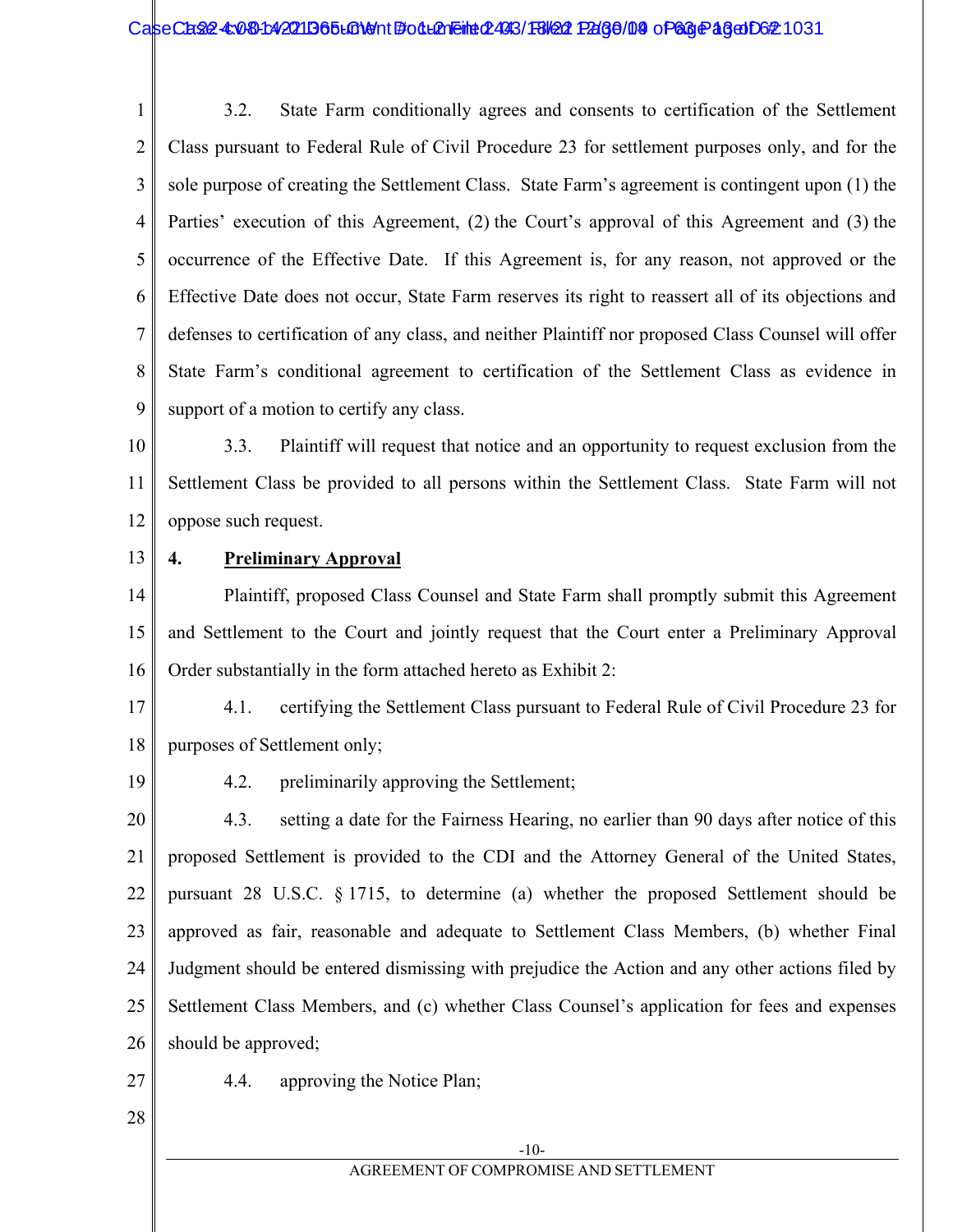1 2 4.5. prescribing a period of time during which persons within the Settlement Class may file Requests for Exclusion;

3 4 5 6 7 8 4.6. providing that any objections to the Agreement, the Settlement or Class Counsel's application for an award of attorneys' fees and expenses shall be considered by the Court at the Fairness Hearing only if, on or before a date to be specified in the Preliminary Approval Order, the Settlement Class Member making any objection shall mail a copy of their written objection(s) and/or notice of intent to appear at the Fairness Hearing (any of which shall set forth briefly each objection and all reasons and substantiation therefore) to the Administrator;

9 10 11 12 4.7. providing that, pending final determination of whether the Settlement should be approved, neither the Plaintiff, nor any Settlement Class Member, either directly, representatively, or in any other capacity, shall commence or prosecute any action or proceeding in any court or tribunal asserting any of the Released Claims against the Released Parties.

13 **5. Notice Plan**

14 15 16 17 18 5.1. Within 5 business days following entry of the Preliminary Approval Order, State Farm shall deliver to the Administrator a list that includes the names, addresses, and State Farm Claim Numbers of all potential Settlement Class Members. For each potential Settlement Class Member, State Farm shall include the most current mailing address that is in State Farm's system as the address in its list.

19 20 21 22 23 24 25 5.2. The Administrator shall run the addresses provided by State Farm through the National Change of Address database, and shall use the most current address reasonably available to the Administrator. If a notice is returned to the Administrator with a forwarding address, the Administrator will re-send the notice and update its database to reflect the updated address information for that Settlement Class Member. It is agreed by the Parties that this procedure constitutes an appropriate effort to locate current addresses for Settlement Class Members. No additional efforts shall be required.

26 27 28 5.3. Within 25 days following entry of the Preliminary Approval Order, the Administrator shall mail, or cause to be mailed, copies of the Settlement Notice, substantially in the form attached hereto as Exhibit 1, by first class United States mail, postage prepaid, to all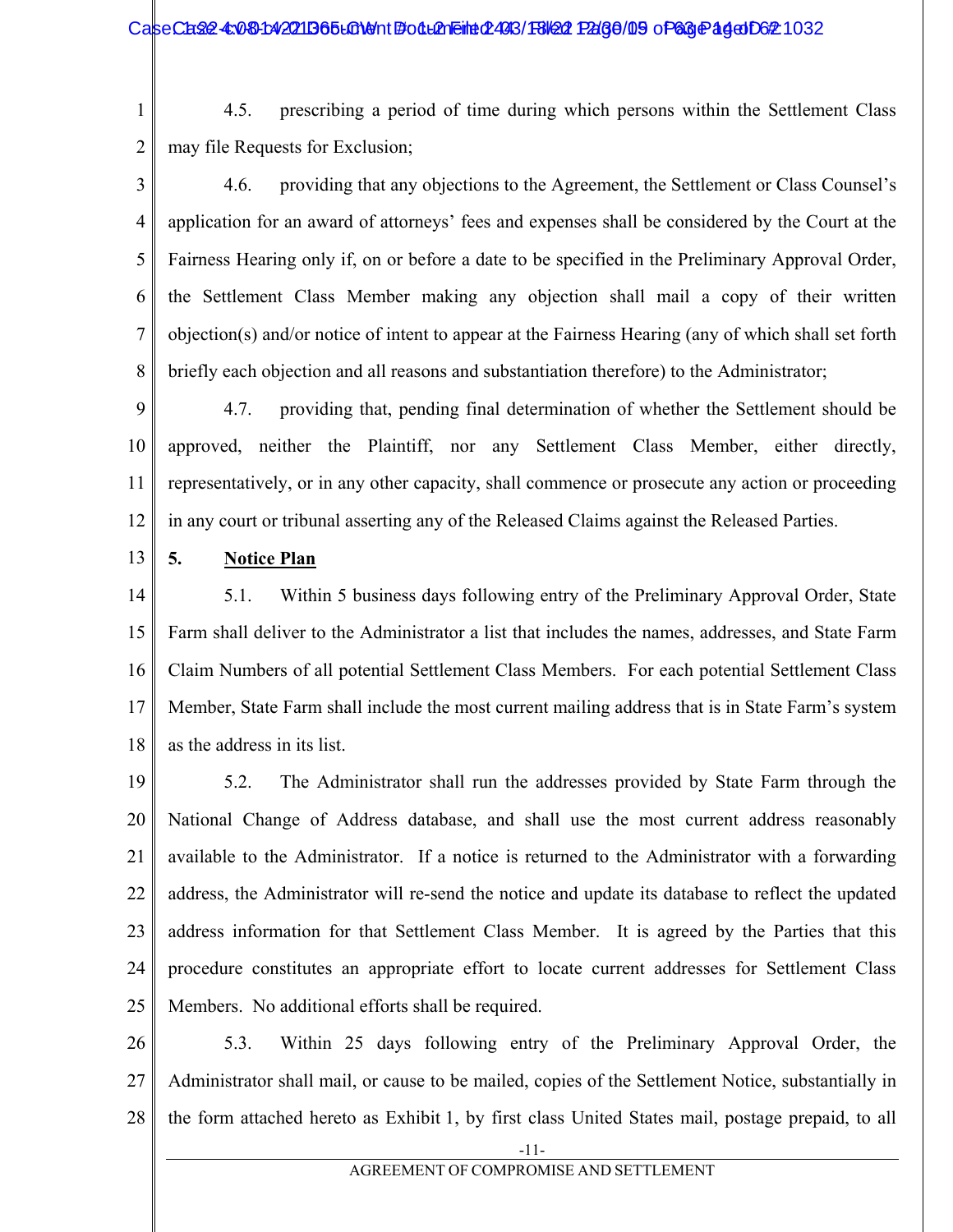#### CaseCase: 4:081:42211365LGN9nt #odLAneint 2493/H3/22 Page/00 of 68 Page 15 of Case 1033

1 2 potential Settlement Class Members at the most recent address obtained by the methods described above.

3 4 5 6 7 8 9 5.4. The names, addresses, telephone numbers, and any other personal identifying information of all potential Settlement Class Members and Settlement Class Members shall be kept confidential by the Administrator and not disclosed to any person except as ordered by the Court upon good cause shown and shall be used only for the purposes of this Agreement. Whenever in a report, the Administrator or any other Party needs to identify a specific claim, it can refer to the claim by State Farm Claim Number, which is not required to be redacted from publicly available documents.

10 11 12 5.5. The Administrator shall file with the Court a report on efforts undertaken to implement the Notice Plan at or before the Fairness Hearing. Copies shall be provided to Class Counsel and State Farm.

13 14 5.6. All expenses incurred in connection with the Notice Plan shall be paid from the Gross Settlement Fund.

15 **6. Requests for Exclusion**

16 17 18 19 20 21 22 23 24 25 26 6.1. Any person within the Settlement Class definition who wishes to be excluded from the Settlement Class must mail a written Request for Exclusion from the Settlement Class to the Administrator by the deadline established in the Preliminary Approval Order ("Opt-Out Deadline"). The Parties will ask the Court to establish an Opt-Out Deadline no later than 45 calendar days following the date on which the Settlement Notice is first mailed by the Administrator. Any Request for Exclusion must be signed by the person seeking exclusion, or the authorized representative of an entity seeking exclusion, and must clearly state his, her or its desire to be excluded from the Settlement Class, and include his, her or its name, address and telephone number. Any person within the Settlement Class definition who mails a Request for Exclusion to the Administrator may withdraw such Request for Exclusion, and thus elect to be included as a Settlement Class Member, at any time prior to the Opt-Out Deadline.

27 28 6.2. The Administrator will promptly provide unredacted copies of any Requests for Exclusion, and any withdrawals thereof, to State Farm and Class Counsel. On the date of the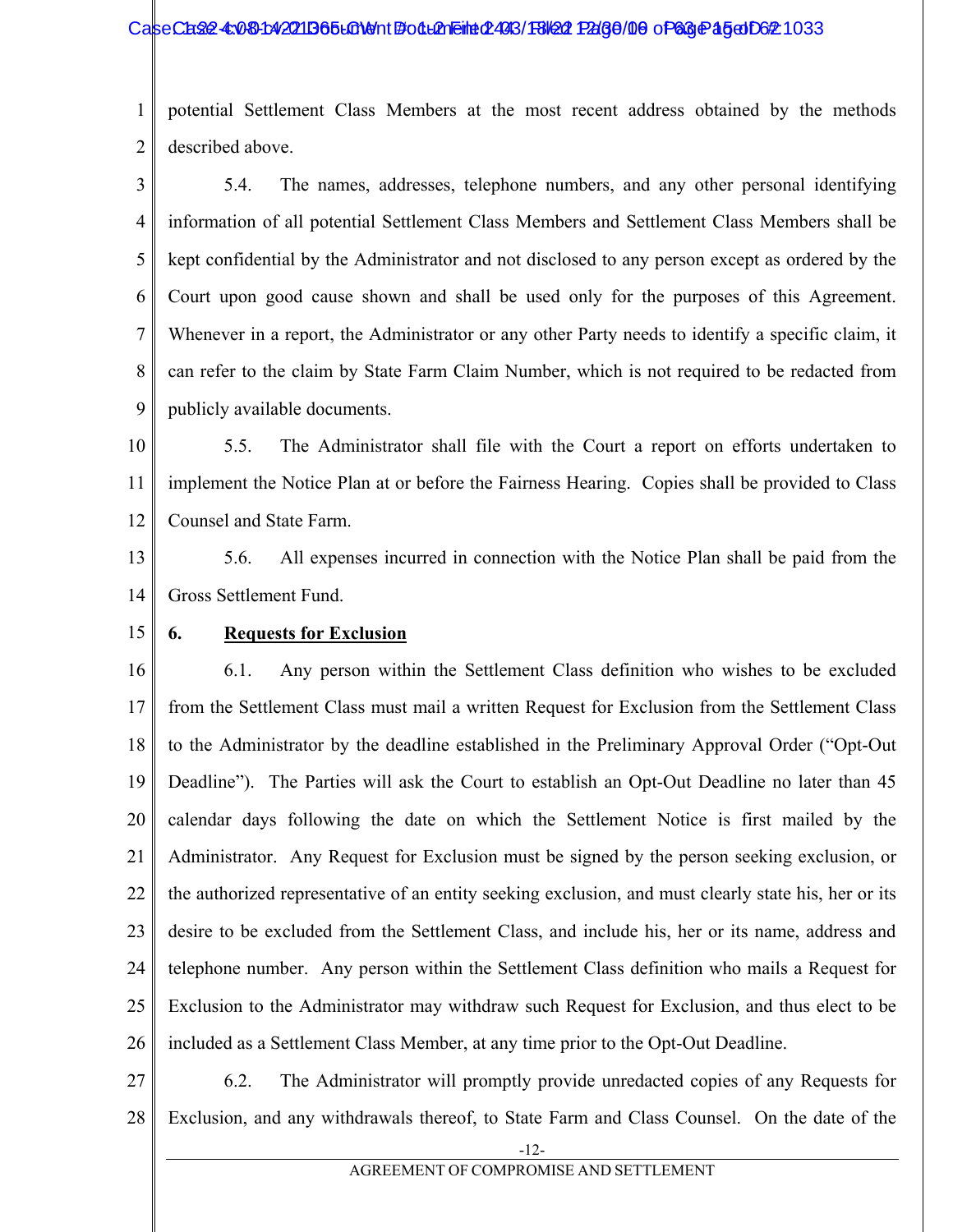#### CaseCase4x030142211365L01011 FodL2neint 2493/F8/22 Page/09 of 63 Page 16 Of 62:1034

1 2 3 4 5 Fairness Hearing, the Administrator will submit to the Court, under seal, a report identifying all persons making Requests for Exclusion that were not thereafter timely withdrawn and the date on which each request was postmarked (or if there is no legible postmark date, the date received by the Administrator). A copy of the report will be provided to State Farm and Class Counsel, who will keep the report confidential.

6 7 8 9 10 6.3. Any person within the Settlement Class definition who does not file a timely Request for Exclusion from the Settlement Class, or who timely withdraws a Request for Exclusion, shall be deemed a Settlement Class Member for all purposes under this Agreement; provided that a valid and timely Request for Exclusion made by any co-insured on a Subject Insurance Policy binds all other co-insureds on the same insurance policy.

11

#### **7. Objections to Settlement**

12 13 14 15 16 17 18 19 20 21 22 7.1. Any Settlement Class Member may object to the proposed Settlement. The Settlement Class Member, or personal counsel retained at the Settlement Class Member's expense, must mail the objection to the Administrator by the deadline established in the Preliminary Approval Order ("Objection Deadline"). The Parties will ask the Court to establish an Objection Deadline no later than 45 calendar days following the date on which the Settlement Notice is first mailed by the Administrator. Objections must be in writing and must provide a detailed description of the nature and basis for each objection, the Settlement Class Member's name, address and telephone number and, if represented by personal counsel, counsel's name, address, and telephone number. Prior to the Fairness Hearing, the Administrator will file with the Court any timely objections received, and will promptly provide unredacted copies of any timely objections received to Class Counsel and State Farm.

23

24 25 26 27 28 7.2. Any Settlement Class Member may appear at the Fairness Hearing, either in person or through personal counsel, retained at the Settlement Class Member's expense, to voice an objection to the Settlement, if the Settlement Class Member has filed a timely objection pursuant to paragraph 7.1, or to comment on the Settlement. Settlement Class Members or their attorneys who wish to appear at the Fairness Hearing must make such a request in writing and mail it to the Administrator prior to the Objection Deadline. The written request to appear must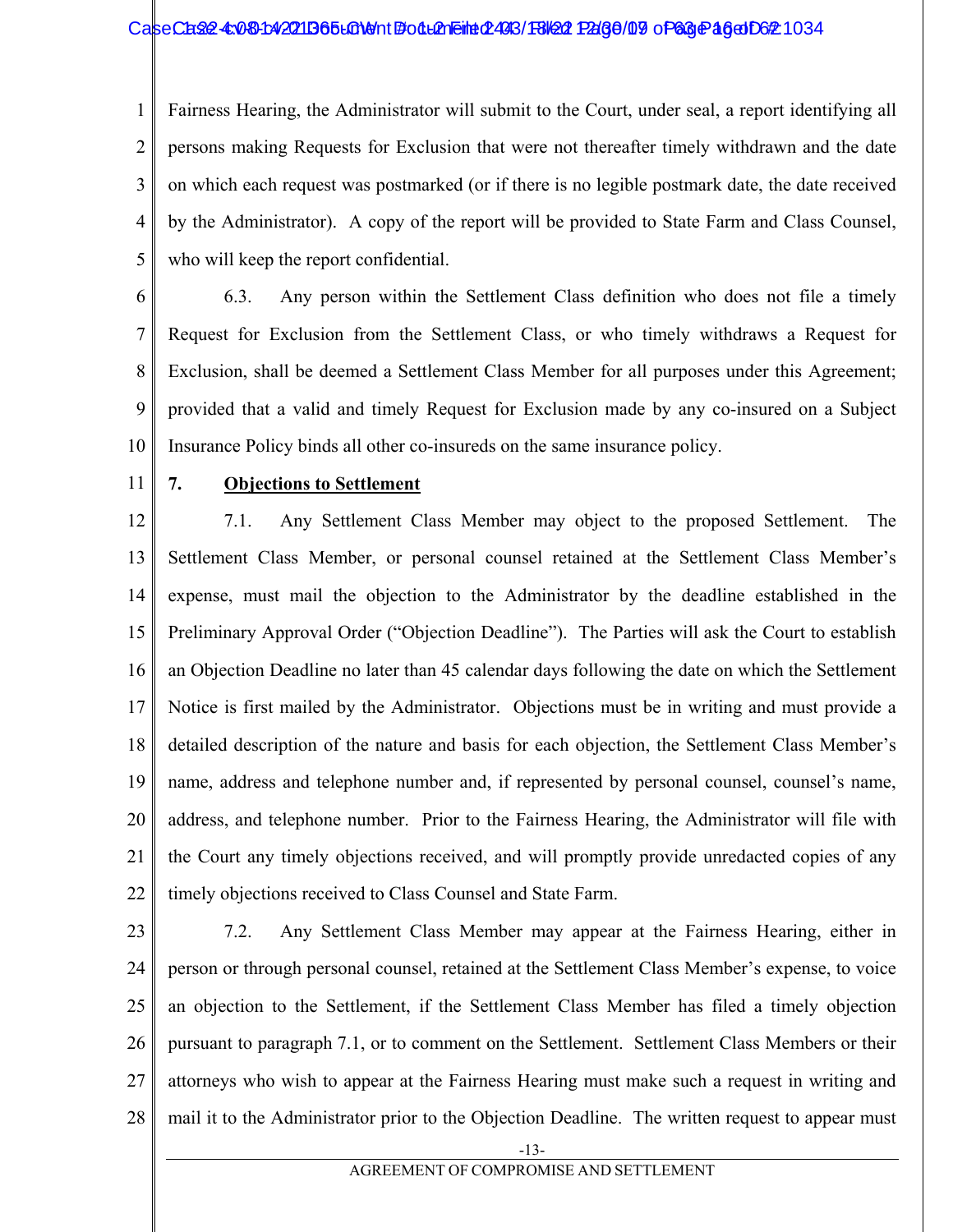#### CaseCase: 4:081:42211B65L01911 Follemeint 2493/18/22 Page/09 of 63 Page 17 document 24

1 2 3 4 5 include the name, address and telephone number of the person who will appear at the Fairness Hearing and a copy of the written objection to the Settlement. Prior to the Fairness Hearing, the Administrator will file with the Court any timely written requests to appear received, and will promptly provide unredacted copies of any timely written requests to appear received to Class Counsel and State Farm.

6 7 8 7.3. Any Settlement Class Member who fails to comply with the provisions of paragraphs 7.1 and 7.2 shall waive and forfeit any and all rights he, she or it may have to appear separately and/or object to or comment on the Settlement.

9

#### **8. Gross Settlement Fund**

10 11 12 13 14 15 16 17 18 19 20 21 8.1. State Farm shall pay or cause to be paid to the Administrator the total sum of \$15 million (the "Gross Settlement Fund") in full and final settlement of the Released Claims against the Released Parties. \$500,000 shall be paid by State Farm within 5 business days after entry of the Preliminary Approval Order. This \$500,000 shall constitute the Administrative Cost Reserve and may be used by the Administrator to pay the cost of Notice and other Administrative Costs. State Farm shall pay the balance of \$14.5 million within 10 business days following the Final Judgment. This shall be the exclusive monetary obligation of State Farm in connection with the Agreement and the Settlement and Plaintiff and Class Counsel agree that they shall not seek any further money, funds or other remuneration from State Farm in connection with this Settlement, whether for attorneys' fees, litigation expenses, Administrative Costs, or anything else. Under no circumstances shall State Farm be liable for any sums in excess of the Gross Settlement Fund; except as provided in paragraph 8.8.

22 23 24 25 26 27 28 8.2. It shall be the duty of the Administrator, or any successor administrator, to distribute the Gross Settlement Fund in accordance with the orders of the Court and to file or cause to be filed all necessary tax returns or other necessary reports regarding the administration of the Gross Settlement Fund, and to carry out the other duties of the Administrator as set forth in this Agreement. The Administrator shall hold the Gross Settlement Fund subject to the Court's supervision, in a segregated, interest-bearing account at a financial institution with more than \$20 billion in assets in an account or accounts insured by an agency or agencies of the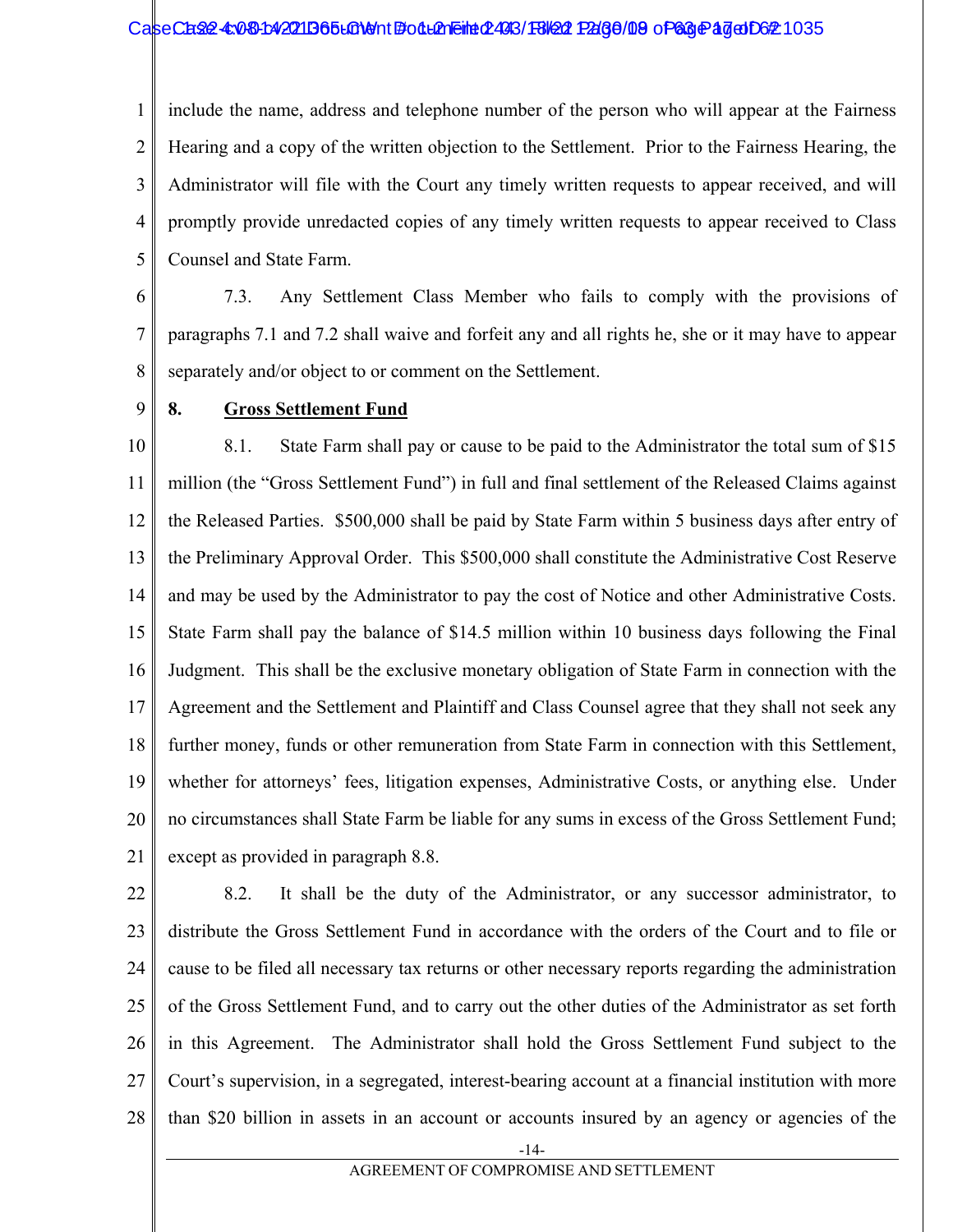#### CaseCase: 4:081:42211B65L01911 Follemeint 2493/18/22 Page/09 of 63 Page 18 document 24

1 2 3 United States government, with insurance that exceeds the amounts deposited. The account shall be designated the "Garner Settlement Fund." Such account shall satisfy the requirements of Treas. Reg. § 1.468B-1(h).

4 5 6 7 8 9 10 11 12 13 14 15 16 17 18 19 20 8.3. The Gross Settlement Fund shall be deemed at all times a "qualified settlement fund" within the meaning of Treas. Reg. § 1.468B-1 and Section 468B of the Internal Revenue Code ("Code"). The Administrator, and any successor administrator, shall comply with all requirements applicable to such qualified settlement fund, including all requirements under section 468B of the Code, the treasury regulations promulgated thereunder and any comparable provisions of state or local tax laws, shall take all actions necessary to create and maintain the status of the Gross Settlement Fund as a qualified settlement fund for federal, state and local income tax purposes, and shall take no action that will adversely affect the qualification of the Gross Settlement Fund as a qualified settlement fund for federal, state and local income tax purposes. In addition, if requested by State Farm, the Administrator, and any successor administrator shall join with State Farm in the timely filing of a "relation-back election" (within the meaning of Treas. Reg.  $\S 1.468B 1(j)(2)$  with respect to the Gross Settlement Fund. Pursuant to such election, the Administrator, or any successor administrator, shall comply with all of the requirements contained in Treas. Reg.  $\S 1.468B-1(j)(2)$  that apply to such election. It shall be the responsibility of the Administrator, or any successor administrator, to prepare and deliver timely and properly the necessary documentation for signature by all necessary parties and thereafter to cause the appropriate filing to occur.

21 22 23 24 25 26 27 28 8.4. For the purpose of Section 468B of the Internal Revenue Code, and the treasury regulations promulgated thereunder, the Administrator, or any successor administrator, shall be the "administrator" (as defined under Treas. Reg.  $\S$  1.468B-2(k)(3)) of the qualified settlement fund. The Administrator, or any successor administrator, shall timely and properly file all informational and other tax returns necessary or advisable with respect to the Gross Settlement Fund (including, without limitation, the returns described in Treas. Reg. § 1.468B 2(k) and 1.468B 2(1)). Such returns (as well as the election described in paragraph 8.3 of this Agreement) above shall be consistent with this section 8 and in all events shall reflect that all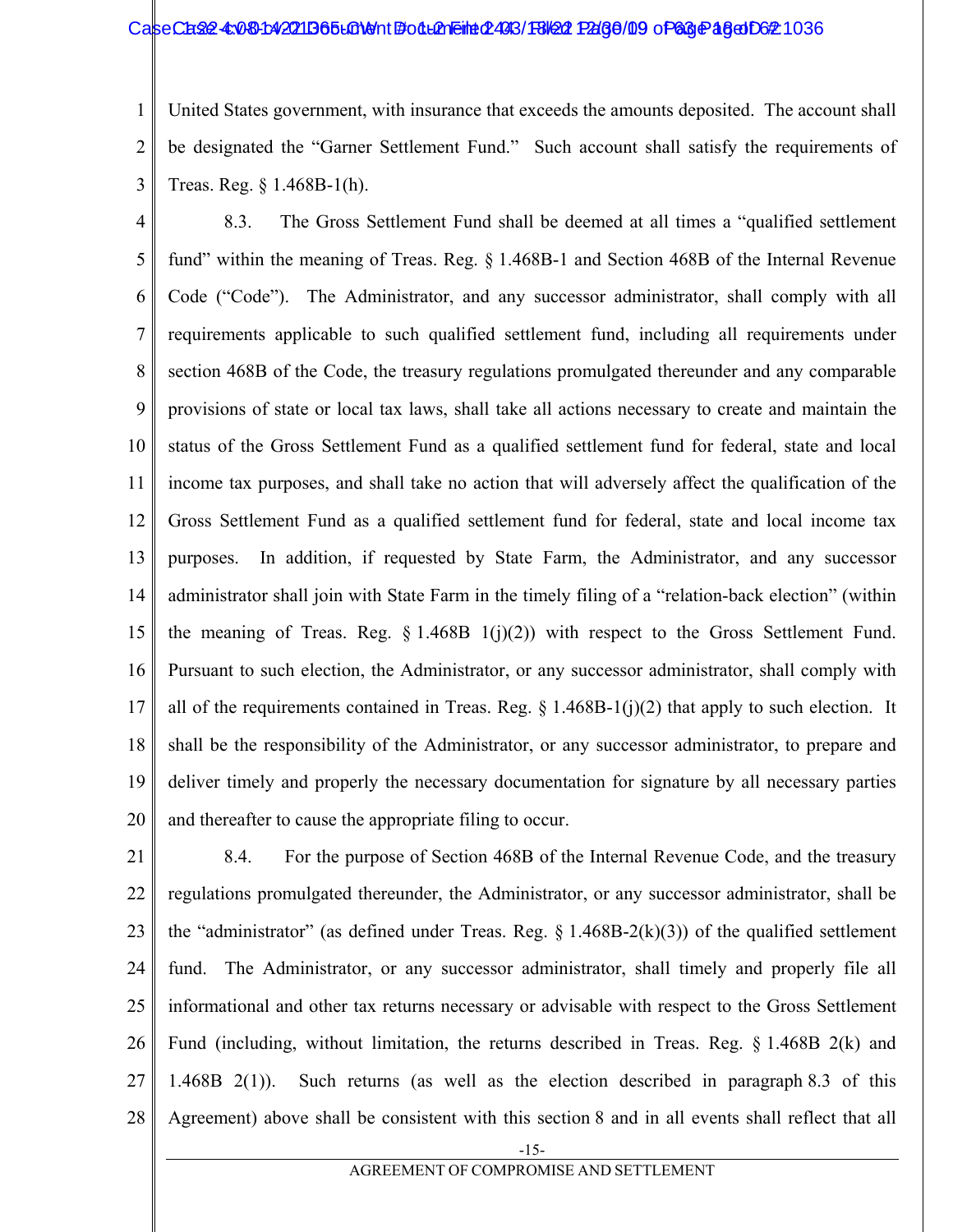#### CaseCase: 4:08-1:4221 D65 LC1 Mont # 04 L21 Felixe 2493/18 R2130 Page 20 of 63 Page 19 Of 62:1037

1 2 taxes (including any interest, penalties, or additions to tax ("Taxes")) on the income earned by the Gross Settlement Fund shall be paid out of the Gross Settlement Fund as provided herein.

3 4 5 6 7 8 9 10 11 12 8.5. All Taxes arising with respect to the income earned on the Gross Settlement Fund, including any Taxes that may be imposed upon State Farm with respect to any income earned by the Gross Settlement Fund for any period during which the Gross Settlement Fund does not qualify as a "qualified settlement fund" for federal and state income tax purposes, any withholding Taxes on distributions from the Gross Settlement Fund, and all expenses and costs incurred in connection with the operation and implementation of this section 8 (including, without limitation, expenses of a tax attorney or consultant and mailing and distribution costs and expenses relating to filing, or failing to file) any return described in this section 8 of this Agreement ("Tax Expenses"), shall be paid out of the Gross Settlement Fund as Administrative Costs.

13 14 15 16 17 18 19 20 21 22 23 24 25 26 27 28 8.6. Upon the Effective Date, State Farm shall not have any liability or responsibility for the Taxes or the Tax Expenses imposed on or related to the Gross Settlement Fund. The Administrator, or his successor, shall indemnify and hold State Farm harmless for Taxes and Tax Expenses (including, without limitation, Taxes payable by reason of such indemnification). Furthermore, any such Taxes and Tax Expenses shall be treated as, and considered to be, Administrative Costs of the Settlement and shall be timely paid by the Administrator or any successor administrator out of the Gross Settlement Fund without prior order from the Court, and the Administrator or any successor administrator shall be obligated (notwithstanding anything herein to the contrary) to withhold from distribution to Settlement Class Members any funds necessary to pay such amounts and shall be required to establish adequate reserves for any Taxes and Tax Expenses (including, without limitation, any amounts that may be required to be withheld under Treas. Reg.  $\S 1.468B 2(1)(2)$ ; State Farm is not responsible and shall have no liability therefore and shall be indemnified and held harmless therefore. The Administrator or any successor administrator is permitted to retain the services of a tax attorney or consultant to the extent reasonably necessary to carry out the provisions of this section 8. The Parties agree to cooperate with the Administrator or any successor administrator, each other, and their tax

-16-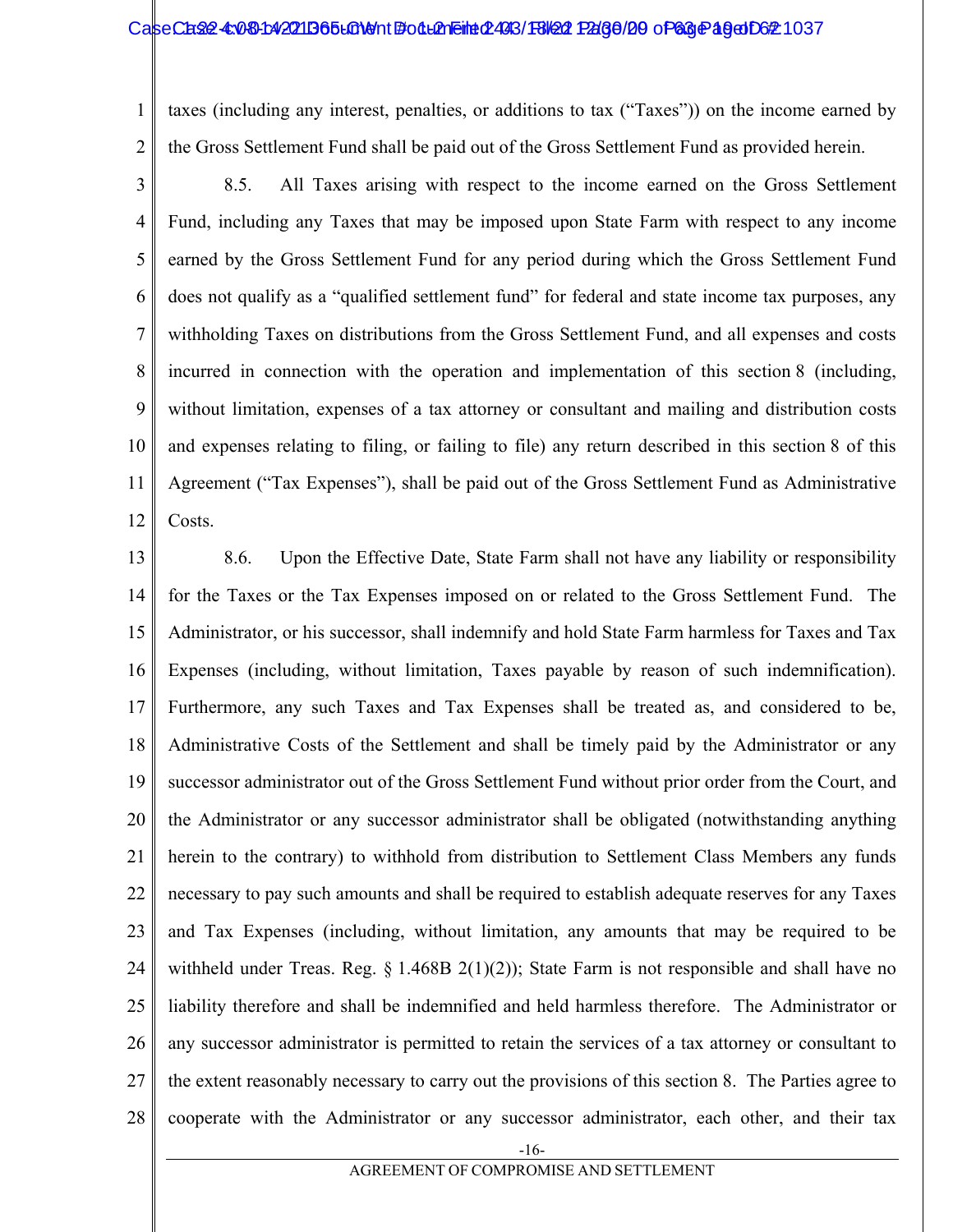#### CaseCase: 4:081:42211B65L01911 Follemeint 2493/18/22 Page/09 of 63 Page 20 of 62 1038

1 2 attorneys and accountants to the extent reasonably necessary to carry out the provisions of this paragraph.

3 4 5 6 8.7. The Administrator shall make distributions and payments from the Gross Settlement Fund as provided in this Agreement and pursuant to orders of the Court. No payments may be made from the Gross Settlement Fund prior to the Effective Date except for costs associated with implementation of the Notice Plan and other Administrative Costs.

7 8 9 10 11 8.8. Administrative Costs shall be paid by the Administrator from the Gross Settlement Fund. If the amount of the Administrative Cost Reserve is insufficient to pay the Administrative Costs of the Settlement, State Farm will make a further contribution to the Gross Settlement Fund sufficient to cover reasonable and necessary Administrative Costs approved by the Court.

12

### **9. Net Settlement Fund**

13 14 15 16 9.1. The Net Settlement Fund is the Gross Settlement Fund, minus (a) the Administrative Cost Reserve; (b) the amount that the Court awards Class Counsel as attorneys' fees and litigation expenses; and (c) any amount awarded to the Plaintiff by the Court pursuant to paragraph 13.3 (collectively, the "Deducted Amounts").

17 18 19 20 21 22 9.2. The Net Settlement Fund shall be distributed to Settlement Class Members in amounts proportional to the total combined dollar amount of the Projected Sold Adjustments and Age of Ad Adjustments on their Subject Valuation Reports for their Total Loss Vehicles. The Administrator is not required to make payments to Settlement Class Members for whom current address information is unavailable after completion of the steps described in section 5 and such Settlement Class Members shall not be included in the calculation of the Settlement Factor.

23

24 25 26 27 9.3. The formula that will determine the amount of each Settlement Class Member's payment is as follows: The Settlement Factor shall be the amount of the Net Settlement Fund divided by the aggregate Age of Ad Adjustments and Projected Sold Adjustments for all Subject Valuation Reports of all Settlement Class Members (except as provided in paragraph 9.2). The combined Projected Sold Adjustment and Age of Ad Adjustment for each individual Subject

28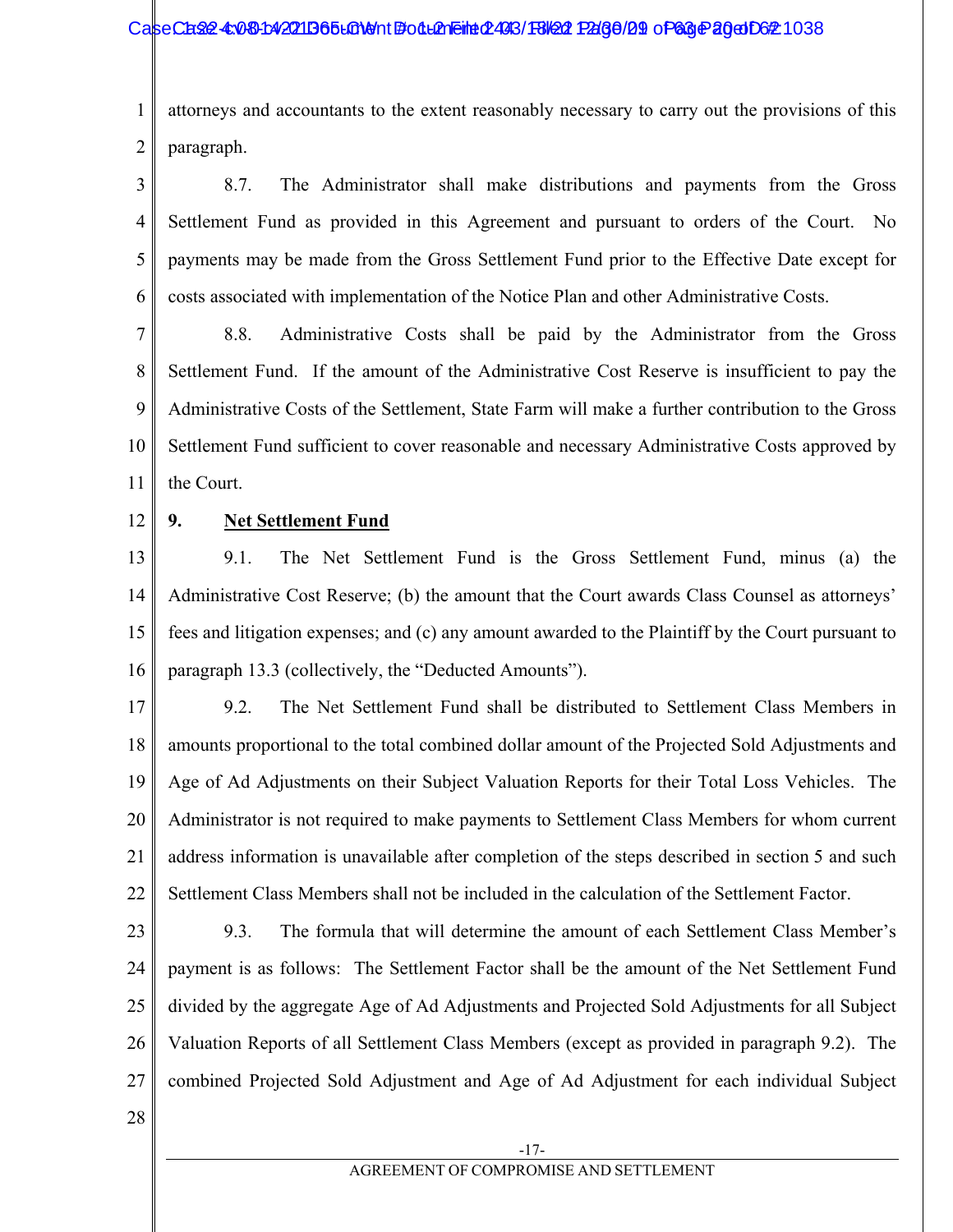#### CaseCase: 4:081:42211B65L01911 Follemeint 2493/18/22 Page/02 of 63 Page 2010 Of 21039

1 2 Valuation Report shall be multiplied by the Settlement Factor to determine the amount to be paid to a Settlement Class Member based upon that Subject Valuation Report.

3

4 5 6 7 8 9.4. After being notified by the Administrator that all Deducted Amounts, except for the Administrative Cost Reserve, have been expended, and provided with the amount of the Net Settlement Fund, State Farm shall prepare a Distribution Plan that includes for each Settlement Class Member: (a) the State Farm Claim Number and (b) the amount to be paid to the Settlement Class Member in accordance with this section, and provide such Distribution Plan to Class Counsel.

9 10 11 12 13 14 15 16 17 18 19 20 21 22 23 9.5. Once State Farm and Class Counsel agree upon the Distribution Plan, they shall submit it to the Administrator with a joint letter stating that State Farm and Class Counsel agree that the Distribution Plan is accurate and complies with the formula set forth in this Agreement. If State Farm and Class Counsel disagree over the Distribution Plan, then any disputes shall be resolved by the Court and the Distribution Plan shall be furnished to the Administrator with a joint letter indicating that the Distribution Plan has been approved by the Court. Within 30 days after receipt of the Distribution Plan and joint letter from State Farm and Class Counsel, the Administrator shall distribute the Net Settlement Fund to Settlement Class Members in accordance with the final Distribution Plan. Payments to Settlement Class Members shall be accompanied by a Supplemental Notice substantially in the form attached hereto as Exhibit 4. Nothing in the Supplemental Notice is intended or written to be used, and cannot be used by the Settlement Class Member, as federal tax advice or for the purpose of avoiding tax-related penalties under the Internal Revenue Code or applicable state or local tax law provisions. Five days after the settlement checks are sent, the Administrator shall send a postcard reminder to Settlement Class Members notifying them that they should have recently received a check.

24

25 26 27 28 9.6. Any check to a Settlement Class Member that is returned to the Administrator with a forwarding address will be re-sent to the address provided and the Administrator's database will be updated with the current address information. If any check to a Settlement Class member is uncashed 45 days after the date of the instrument, the Administrator shall send a reminder letter to that Settlement Class Member. If any checks to Settlement Class members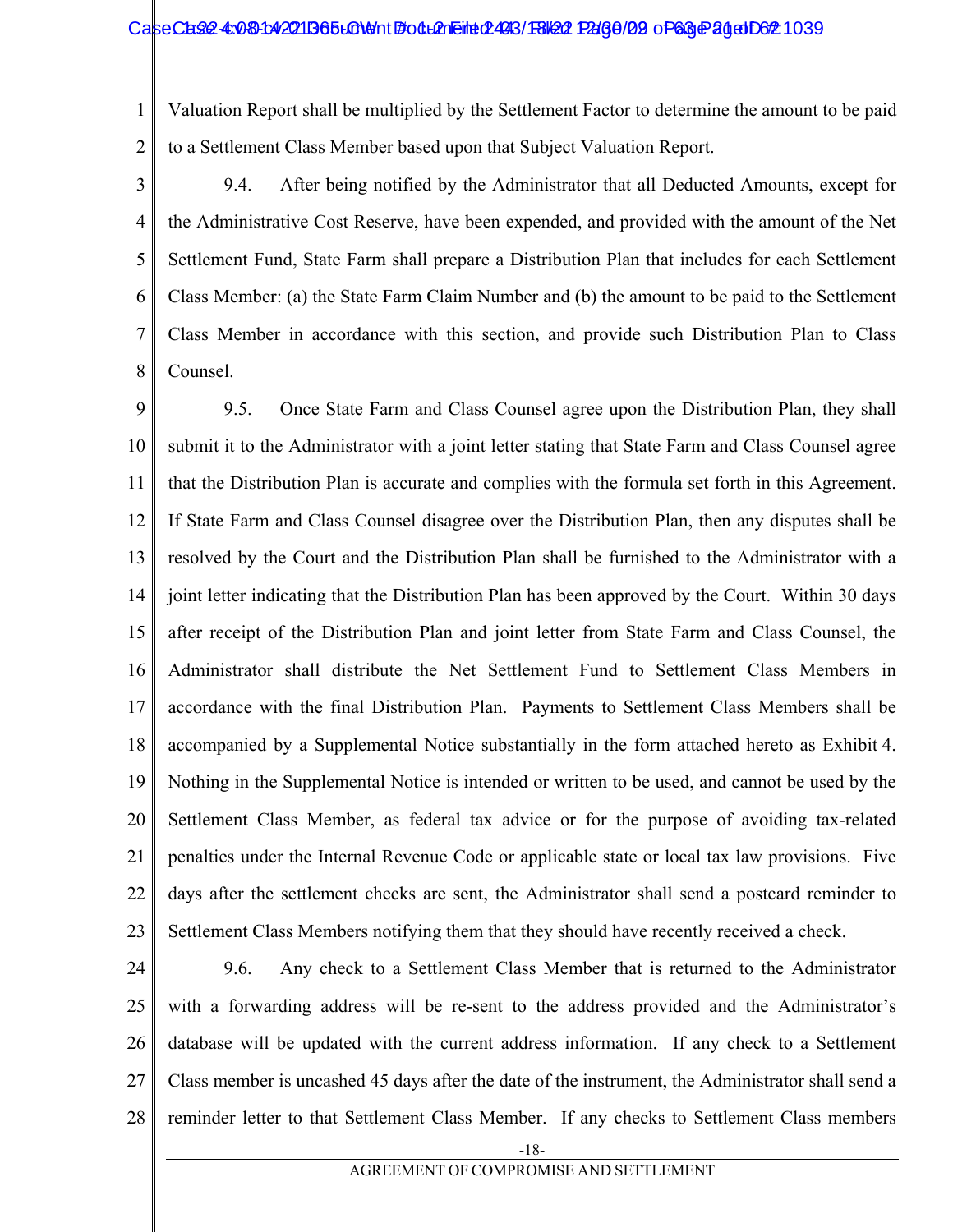#### CaseCase: 4:081:42211B65L01911 Follemeint 2493/18/22 Page/29 of 63 Page 22 of 621

1 2 3 4 whose settlement checks are at least \$50 in amount remain uncashed after 60 days, the Administrator will attempt to contact such persons by telephone. Any check that is returned as undeliverable, with no forwarding address, or still uncashed 90 days after the date of the instrument, shall revert pursuant to paragraph 9.7 of this Agreement.

5

6 7 8 9 9.7. After distribution of the Net Settlement Fund, any amount remaining in the Administrative Cost Reserve, and any settlement checks sent to Settlement Class Members that are undeliverable after 90 days of the date of the instrument or not cashed by Settlement Class Members within 90 days of the date of the instrument, pursuant to paragraph 9.6 of this Agreement, will revert as follows:

10 11 12 13 14 9.7.1. To the extent the total gross amount of the unused Administrative Cost Reserve, undeliverable settlement checks, and uncashed settlement checks are greater than \$250,000, such funds shall be divided and distributed in the same proportions as their prior payments among the Settlement Class Members who cashed their settlement checks.

15 16 17 18 19 9.7.2. To the extent the total gross amount of the unused Administrative Cost Reserve, undeliverable settlement checks, and uncashed settlement checks are less than \$250,000, such funds shall become part of a cy pres fund to be distributed evenly among the Volunteer Legal Services Program (via the BASF Foundation) and Bay Area Legal Aid.

20 21 22 23 24 25 26 27 28 9.7.3. To the extent there is a secondary distribution to Settlement Class Members pursuant to section 9.7.1 and any secondary distribution checks are not cashed by Settlement Class Members within 90 days of the date of such instruments, the gross amount of such uncashed secondary distribution checks shall revert pursuant to the same parameters set forth in sections 9.7.1 and 9.7.2, as shall any amounts remaining from any subsequent distributions to Settlement Class Members pursuant to this subsection (i.e., settlement funds remaining 90 days after each subsequent distribution shall be redistributed proportionately to Settlement Class Members who cashed their initial settlement checks until the amount of the remaining settlement funds is less than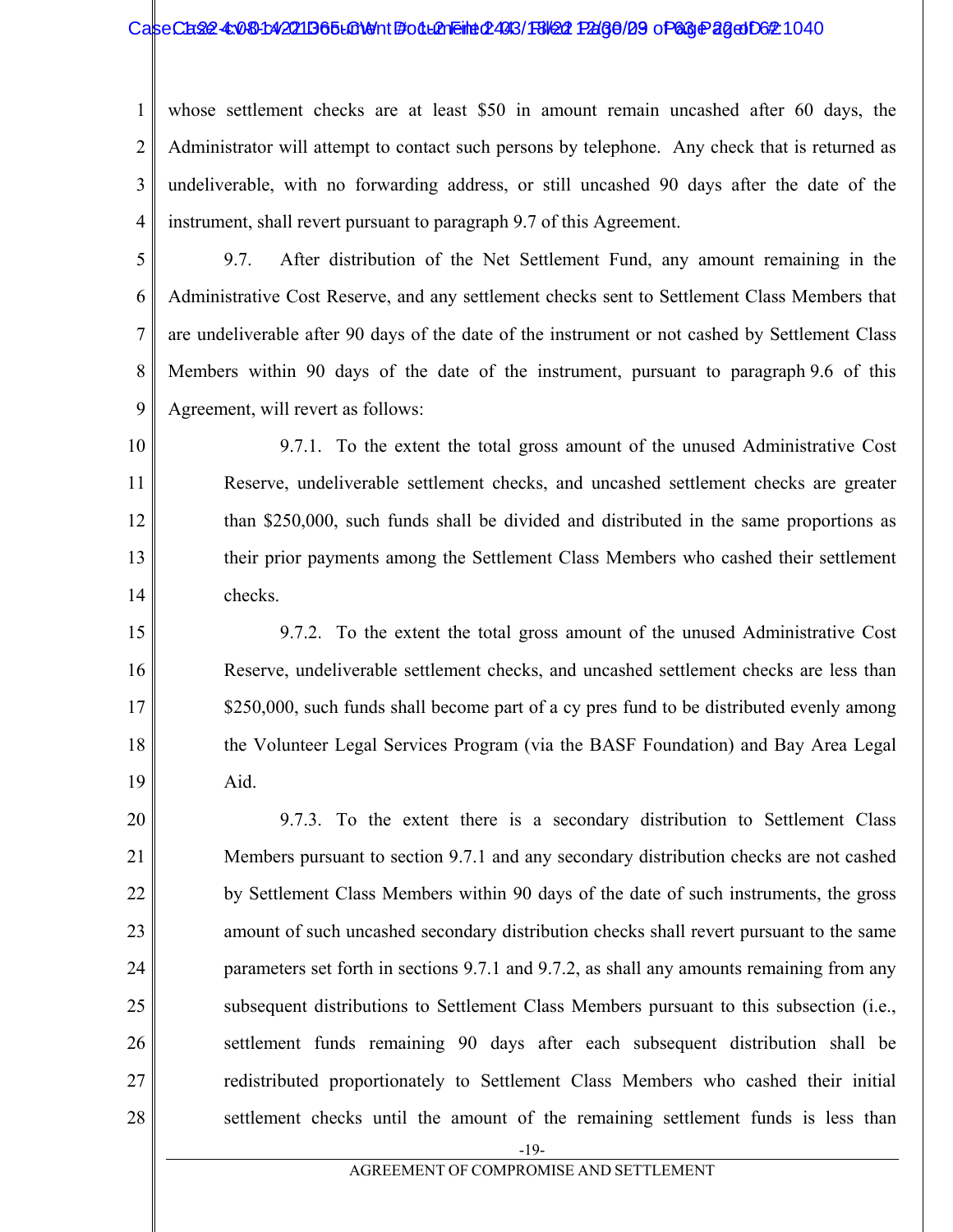#### CaseCase: 4:081:42211B65L01911 Follemeint 2493/18/22 Page/09 of 63 Page 26 of 621

\$250,000, at which time the remaining settlement funds shall become part of a cy pres fund to be distributed evenly among the Volunteer Legal Services Program (via the BASF Foundation) and Bay Area Legal Aid).

3

1

2

4 5 6 7 8 9.8. It is understood and agreed that no Party shall have responsibility or liability with respect to any acts, omissions, or any conduct of the Administrator in connection with the administration and distribution of this Settlement, including, but not limited to providing Notice to and responding to inquiries from Class Members, managing the Gross Settlement Fund, paying Taxes and Tax Expenses, and distribution of the Net Settlement Fund.

#### 9 **10. Liens**

10 11 12 13 14 15 16 17 18 19 20 21 10.1. The Supplemental Notice will advise Settlement Class Members that, by negotiating (i.e., cashing, depositing or endorsing) the check sent to them pursuant to the Settlement, they shall be deemed to represent and warrant that they do not owe any money to any person or entity who provided financing for the Total Loss Vehicle that was the subject of the claim for which they are receiving a payment pursuant to this Settlement or to any other person or entity with a security interest in the Total Loss Vehicle, a lessor of the Total Loss Vehicle, or a lien on any insurance payments that the Settlement Class Member may receive for such Total Loss Vehicle. The Supplemental Notice will advise Settlement Class Members that, if they cannot make this representation and warranty, they should contact that Administrator, who will re-issue payment jointly to the Settlement Class Member and any relevant lender, lien holder or lessor. The Supplemental Notice will advise Settlement Class Members that knowingly making a false representation may constitute insurance fraud.

22 23 24 25 26 27 10.2. Each Settlement Class Member who cashes, deposits, endorses, or otherwise negotiates any check from the Administrator for his, her or its share of the Net Settlement Fund will be deemed to have agreed to hold harmless and indemnify the Released Parties from any and all liens, assignments, subrogation, encumbrances, garnishments, security interests or any other legally perfected right of another person with respect to any amounts to be paid to that Settlement Class Member by State Farm as a result of this Agreement.

28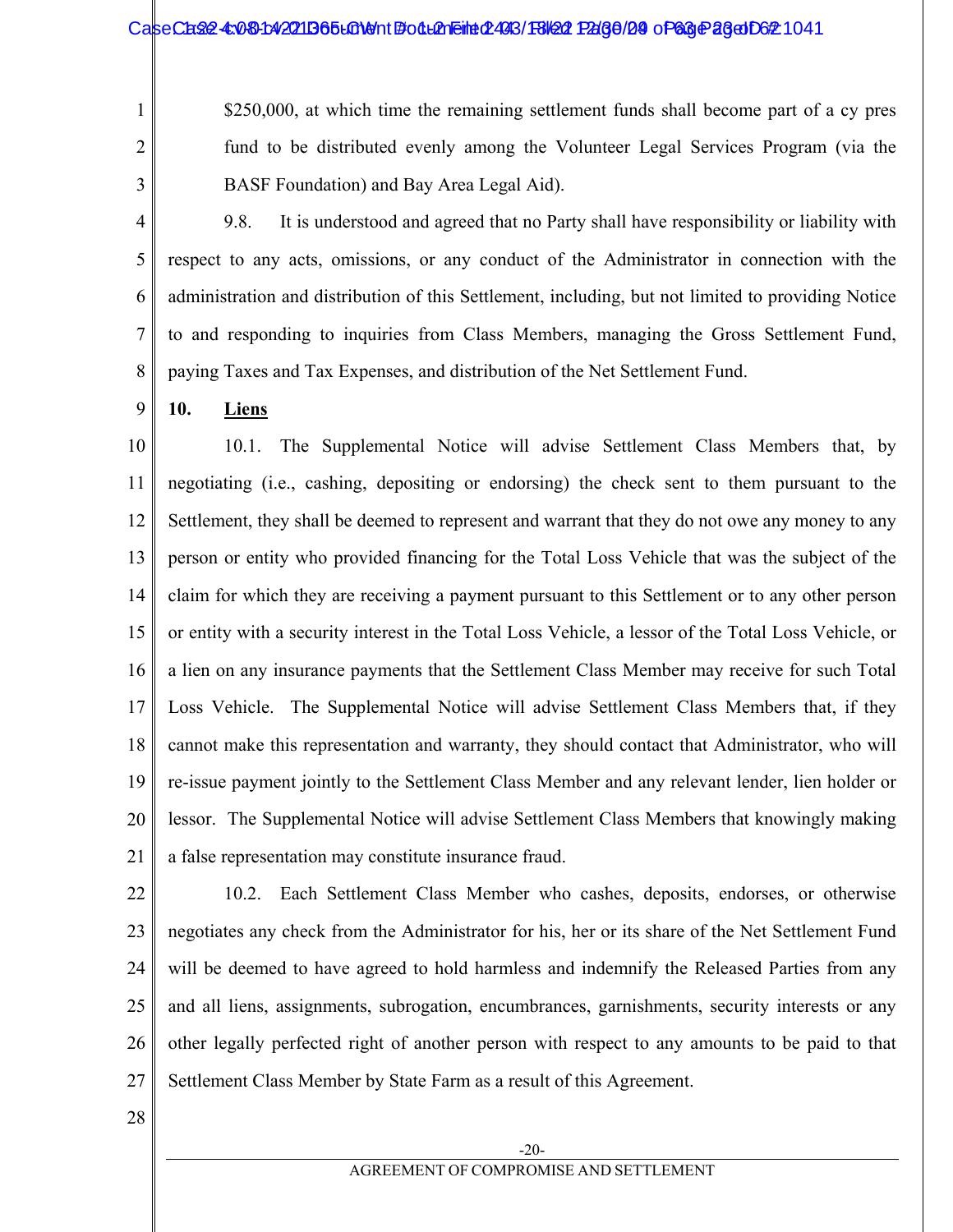#### 1 **11. Other Provisions**

2 3 4 5 6 7 8 9 10 11 11.1. In its March 23, 2009, Order, the Court found that the "CDI [had] informed Mitchell that the agency would be satisfied if Mitchell used the midpoint of the [DMV VLF Data] range in conducting [total loss] valuations." (March 23, 2009 Order at 10.) The Court further found that "the \$200 dollar range of sales prices that can be derived from the DMV's VLF codes constitute[d] sales price data" that could be used by insurers as actual sales price data for comparable vehicles in performing total loss valuations pursuant to the TLR. The Court noted that "the CDI takes the position that VLF data relates to 'actual sales prices,' and thus can be used to conduct valuations in accordance with the TLR," that CDI had indicated that the mid-range of the VLF Data could be used, and that "the \$200 [VLF] range . . . is suitable and is accepted by the agency in charge of enforcing the TLR." (*Id.* at 13.)

12 13 14 15 16 17 18 19 20 21 22 23 24 25 26 27 28 11.2. As part of the consideration for this Agreement, State Farm is giving up its right to appeal the Court's ruling that the TLR was in effect when it paid Plaintiff's claim. As additional consideration, State Farm agrees that, with respect to claims administered in California, within thirty (30) days following the Effective Date, Mitchell (or any other total loss vendor that State Farm may in the future use) will use any one or some combination of the following for comparable vehicles used by Mitchell (or any other total loss vendor) when preparing a Total Loss Comparable Vehicle Valuation Report for State Farm: (i) the high point of VLF Data obtained from the DMV, or (ii) actual sales prices from other sources compliant with the TLR, or (iii) the asking price of advertised vehicles (without a projected sold or age of ad adjustment). State Farm will continue to require the company that provides it with Total Loss Comparable Vehicle Valuation Reports in California to use either the high point of DMV VLF Data, actual sales prices from other sources compliant with the TLR, or the asking price of advertised vehicles (without a projected sold or age of ad adjustment), or a combination thereof, when preparing a Total Loss Comparable Vehicle Valuation Report for use by State Farm in California in connection with vehicle total loss claims made under the Physical Damages Coverages of automobile policies administered in California until (1) a change in the law (including, without limitation, any changes to applicable regulations, case law or CDI statements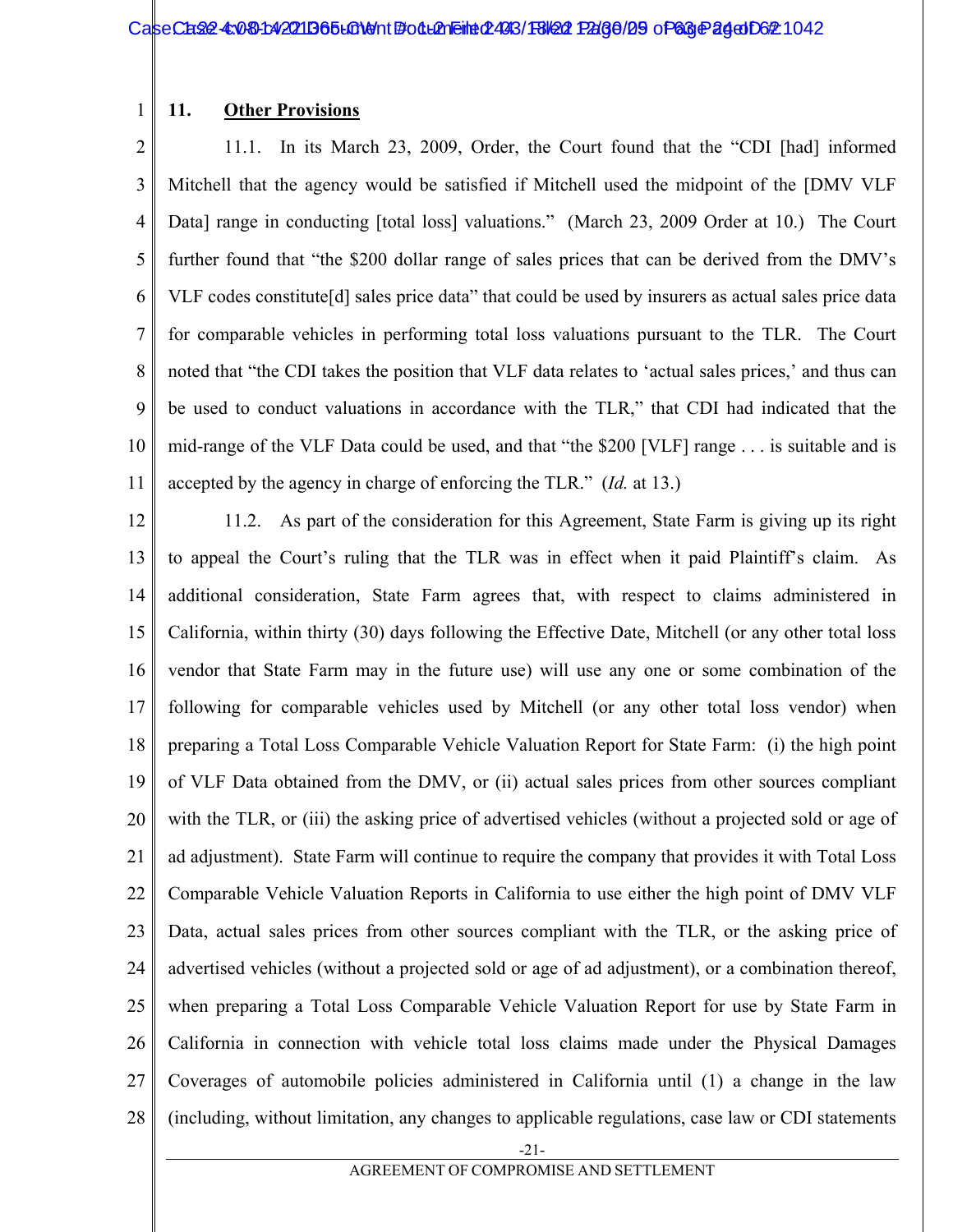#### CaseCase: 4:081:42211B65L01911 Follemeint 2493/18/22 Page/20 of 63 Page 25 of 062 1043

1 2 3 interpreting those regulations, or constitutional challenges to the validity of the regulations) requires or permits use of a different method of computation, or (2) State Farm is instructed to use a different method of computation by the CDI or any court of law.

4

#### **12. Release, Waiver and Covenant Not to Sue**

5 6 7 8 12.1. Upon the Effective Date of this Agreement, in consideration of this Settlement and the benefits extended to the Settlement Class pursuant to this Agreement, all Settlement Class Members release and forever discharge the Released Parties from any and all Released Claims.

9 10 11 12 13 14 15 16 17 12.1.1. Upon the Effective Date of this Agreement, the Released Parties are not, and in the future shall not be, subject to liability or expense of any kind to Settlement Class Members with respect to any of the Released Claims. The provisions of this Agreement shall be the exclusive remedy of all Settlement Class Members against the Released Parties. Upon the Effective Date, each Settlement Class Member shall be forever barred from asserting any of the Released Claims against any of the Released Parties. Settlement Class Members expressly agree that this release shall be, and may be raised as, a complete defense to and will preclude any action or proceeding encompassed within the terms of this release.

18 19 20 21 22 23 24 12.1.2. Upon the Effective Date of this Agreement, each Settlement Class Member shall be deemed to have covenanted and agreed (a) that he, she or it will forever refrain from instituting, maintaining or proceeding against any Released Party on any Released Claim, including Released Claims known and not now known, suspected, or claimed, that he, she or it has or hereafter may have against the Released Parties; and (b) that he, she or it releases the Released Parties from each and every such Released Claim.

25 26 27 28 12.2. Settlement Class Members acknowledge and agree that the Released Claims include claims that Settlement Class Members do not know or suspect to exist in their favor at the time of the release of the Released Parties and which, if known by them, might have affected their decision to settle and release the Released Claims or take any other action, including, but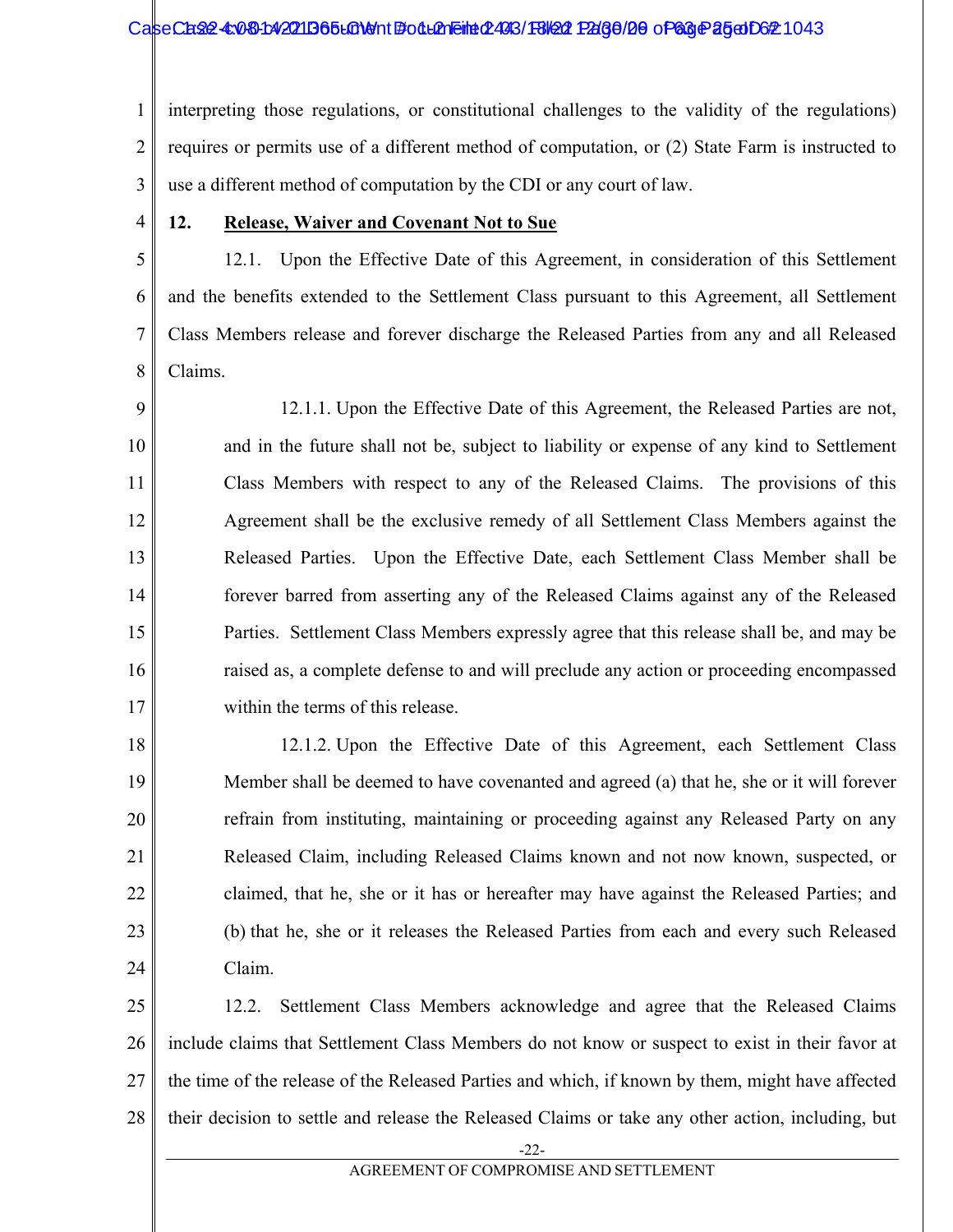1 2 3 4 5 6 7 8 9 10 not limited to, the decision not to object to this Agreement. Settlement Class Members expressly waive any and all rights that they may have under any statute, regulation, administrative adjudication, or common law principle that would limit the effect of the Release provided in this Agreement to the claims actually known or suspected to exist at the time of this Agreement, including the provisions of Section 1542 of the California Civil Code, which provides as follows: "GENERAL RELEASE-CLAIMS EXTINGUISHED. A GENERAL RELEASE DOES NOT EXTEND TO CLAIMS WHICH THE CREDITOR DOES NOT KNOW OR SUSPECT TO EXIST IN HIS FAVOR AT THE TIME OF EXECUTING THE RELEASE, WHICH IF KNOWN BY HIM MUST HAVE MATERIALLY AFFECTED HIS SETTLEMENT WITH THE DEBTOR."

11

#### **13. Attorneys' Fees and Expenses; Award to Class Representative**

12 13 14 15 16 17 18 19 20 21 13.1. The amount of attorneys' fees and litigation expenses to be paid to Class Counsel shall be determined by the Court. Class Counsel agrees to seek attorneys' fees, exclusive of their litigation expenses, in an amount not to exceed the 30 percent of the Gross Settlement Fund. In addition, Class Counsel agrees to seek litigation expenses in an amount not to exceed approximately \$400,000. State Farm agrees that it will not oppose Class Counsel's request for attorneys' fees and litigation expenses; provided that they do not exceed the amounts stated in this paragraph 13.1. Attorneys' fees and litigation expenses awarded by the Court to Class Counsel pursuant to this paragraph will be paid from the Gross Settlement Fund. Settlement Class Members who are personally represented by their own attorneys in connection with the Settlement shall be responsible for the fees and expenses of their individual attorneys.

22

23

13.2. Payment to Class Counsel of all Court awarded attorneys' fees and litigation expenses shall occur within 5 business days of the Effective Date.

24 25 26 27 28 13.3. Class Counsel may petition the Court for payment of an award to Plaintiff to compensate her for the effort, time and expense spent by her in connection with the prosecution of this action. Plaintiff and Class Counsel agree that they will not seek an award in excess of \$20,000, payable to Plaintiff. State Farm agrees that it will not oppose Plaintiff's and Class Counsel's petition for an award to Plaintiff; provided that it does not exceed the amount stated in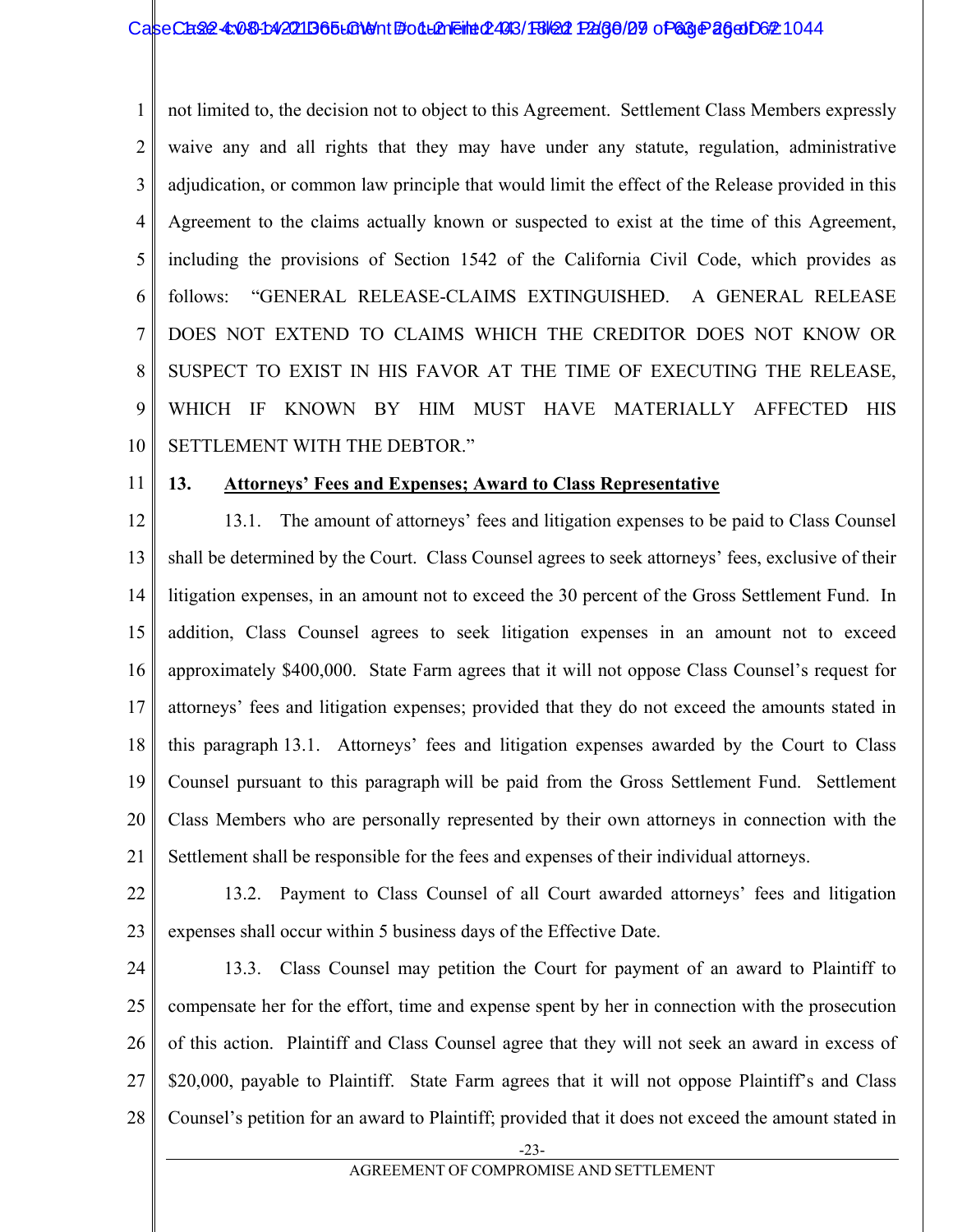#### CaseCase: 4:081:42211B65L01911 Follemeint 2493/18/22 Page/29 of 63 Page 27 document 245

1 2 this paragraph. Any amount awarded by the Court to Plaintiff pursuant to this paragraph will be paid from the Gross Settlement Fund.

3 **14. Final Judgment**

9

10

11

16

17

20

21

22

23

24

25

26

27

28

4 5 6 14.1. If the Settlement is approved by the Court following the Fairness Hearing, the Parties shall request that the Court enter a Final Judgment, substantially in the form attached hereto as Exhibit 3:

7 8 14.1.1. confirming certification of the Settlement Class pursuant to Federal Rule of Civil Procedure 23;

14.1.2. finding that notice was provided to the Settlement Class in accordance with the Preliminary Approval Order and that the Notice Plan fully satisfies the requirements of Federal Rule of Civil Procedure 23 and due process;

12 13 14.1.3. finding that notification to appropriate federal and state officials was given in accordance with the Class Action Fairness Act of 2005, 28 U.S.C. § 1715;

14 15 14.1.4. approving the Settlement as fair, reasonable and adequate to Settlement Class Members in accordance with Federal Rule of Civil Procedure 23;

14.1.5. directing implementation of the Settlement in accordance with its terms;

14.1.6. dismissing with prejudice the Action;

18 19 14.1.7. providing that all Settlement Class Members conclusively compromise, settle, discharge, dismiss and release the Released Claims;

14.1.8. permanently enjoining Settlement Class Members from initiating, asserting, prosecuting, or litigating against the Released Parties any actions involving the Released Claims;

14.1.9. providing that neither this Agreement, approved or not approved, nor any exhibit, document or instrument delivered hereunder, nor any statement, transaction or proceeding in connection with the negotiation, execution or implementation of this Agreement, shall be admissible in evidence for any purpose in this or any other proceeding, except that this Agreement and any order granting preliminary or final approval of this Agreement, will be admissible for the purpose of obtaining approval of,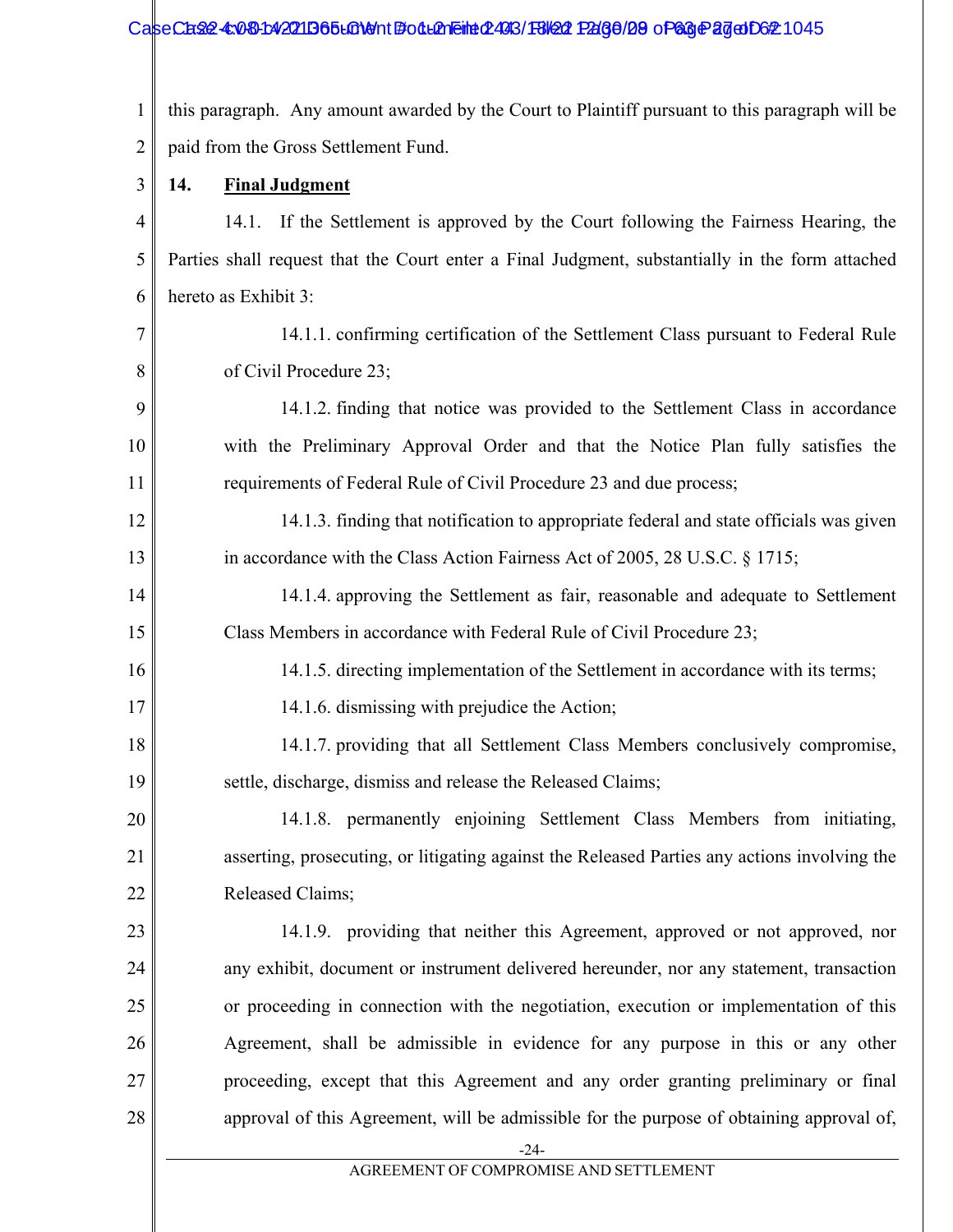#### CaseCase: 4:081:42211365L01911 Follemeint 2493/18/22 Page/29 of 63 Page 28 of 62 1046

implementing and/or enforcing this Agreement and as otherwise provided in paragraph 16.4;

14.1.10. reserving jurisdiction, without affecting the finality of the Final Judgment, over implementation, administration and enforcement of the Settlement, and other matters ancillary to the Settlement;

14.1.11. finding that the Final Judgment is a final judgment pursuant to Federal Rule of Civil Procedure 54(a) or, alternatively, that there is no just reason for delay and the Final Judgment is a final judgment pursuant to Federal Rule of Civil Procedure 54(b).

9 10 11 14.2. Entry of a Final Judgment approving this Agreement is a condition precedent to the Parties' respective rights and obligations under this Agreement, except as provided in paragraph 15.4.

12

25

1

2

3

4

5

6

7

8

## **15. Termination**

13 14 15 16 17 18 19 20 15.1. State Farm shall have the right, in its sole discretion after reviewing the number of opt-outs, objectors, and pending litigation, to nullify this Settlement if more than five percent (5%) of the persons within the Settlement Class definition opt out of the Settlement. State Farm may exercise this right within 10 business days after the Opt-Out Deadline. In order to invoke this right, State Farm must file and serve by facsimile and U.S. Mail a document entitled Notice of Nullification of Settlement. Neither the Plaintiff nor any Settlement Class Member nor Class Counsel shall be permitted to seek enforcement of the Settlement or any of its terms against State Farm should State Farm elect to nullify the Settlement pursuant to this paragraph.

21 22 15.2. Except as provided in paragraph 15.4, this Agreement shall terminate and become null and void upon the occurrence of any of the following events:

23 24 15.2.1. State Farm exercises its right to nullify the Settlement as provided in paragraph 15.1;

15.2.2. The Court refuses to certify the Settlement Class;

26 15.2.3. The Court denies preliminary approval of the Settlement;

27 28 15.2.4. The Court denies approval of the Settlement following the Fairness Hearing;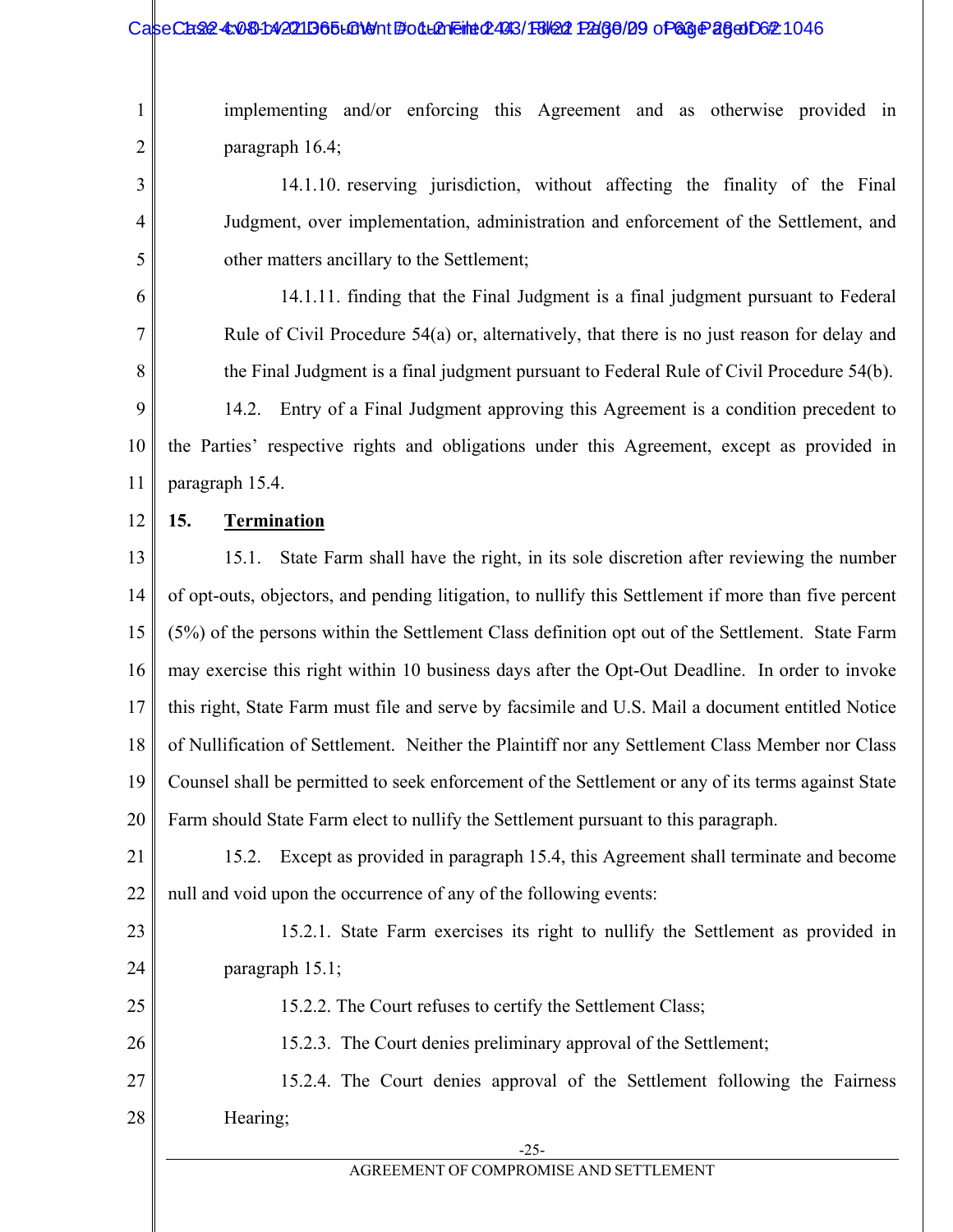| 1  | 15.2.5. Certification of the Settlement Class and/or approval of the Settlement is                         |  |  |
|----|------------------------------------------------------------------------------------------------------------|--|--|
| 2  | reversed on appeal;                                                                                        |  |  |
| 3  | 15.2.6. The CDI objects to this Settlement; or                                                             |  |  |
| 4  | 15.2.7. The Effective Date does not otherwise occur for any reason.                                        |  |  |
| 5  | If this Agreement should terminate or become null and void for any reason, then:<br>15.3.                  |  |  |
| 6  | 15.3.1. This Agreement and all negotiations and proceedings and releases relating                          |  |  |
| 7  | thereto shall be without prejudice as to the rights of any and all Parties to this Agreement,              |  |  |
| 8  | and Parties to this Agreement shall be restored to their respective positions existing as of               |  |  |
| 9  | October 29, 2009;                                                                                          |  |  |
| 10 | 15.3.2. Plaintiff and State Farm shall jointly move that any order entered pursuant                        |  |  |
| 11 | to this Agreement be vacated and void and all findings withdrawn; and                                      |  |  |
| 12 | 15.3.3. All amounts remaining in the Gross Settlement Fund, together with                                  |  |  |
| 13 | accrued interest, shall be returned to State Farm.                                                         |  |  |
| 14 | The following provisions survive termination of this Agreement:<br>15.4.<br>the last                       |  |  |
| 15 | sentence of paragraph 3.2, paragraph 5.4, paragraph 9.8, section 15, section 16, and paragraph             |  |  |
| 16 | 16.5.<br><b>No Admissions</b>                                                                              |  |  |
| 17 | Neither this Agreement, nor any exhibit, document or instrument delivered<br>16.1.                         |  |  |
| 18 | hereunder is intended to be or shall be construed as or deemed to be evidence of an admission or           |  |  |
| 19 | concession by State Farm or the Released Parties of an interpretation of, or course of conduct in          |  |  |
| 20 | connection with, the policy language and forms of the Subject Insurance Policies, or of any                |  |  |
| 21 | liability or wrongdoing by State Farm, or of the truth of any allegations asserted by Plaintiff,           |  |  |
| 22 | Settlement Class Members or any other person.                                                              |  |  |
| 23 | The Parties expressly acknowledge and agree that this Agreement, along with all<br>16.2.                   |  |  |
| 24 | related<br>drafts,<br>motions,<br>conversations,<br>negotiations,<br>mediations<br>court<br>papers,<br>and |  |  |
| 25 | correspondence, including statements made in mediations or written submissions to the mediator,            |  |  |
| 26 | constitute an offer to compromise and a compromise within the meaning of Federal Rule of                   |  |  |
| 27 | Evidence 408, California Rule of Evidence 1152 and any equivalent rule of evidence of any                  |  |  |
| 28 | state; and are privileged pursuant to Section 1119 of the California Evidence Code.                        |  |  |
|    | $-26-$<br>AGREEMENT OF COMPROMISE AND SETTLEMENT                                                           |  |  |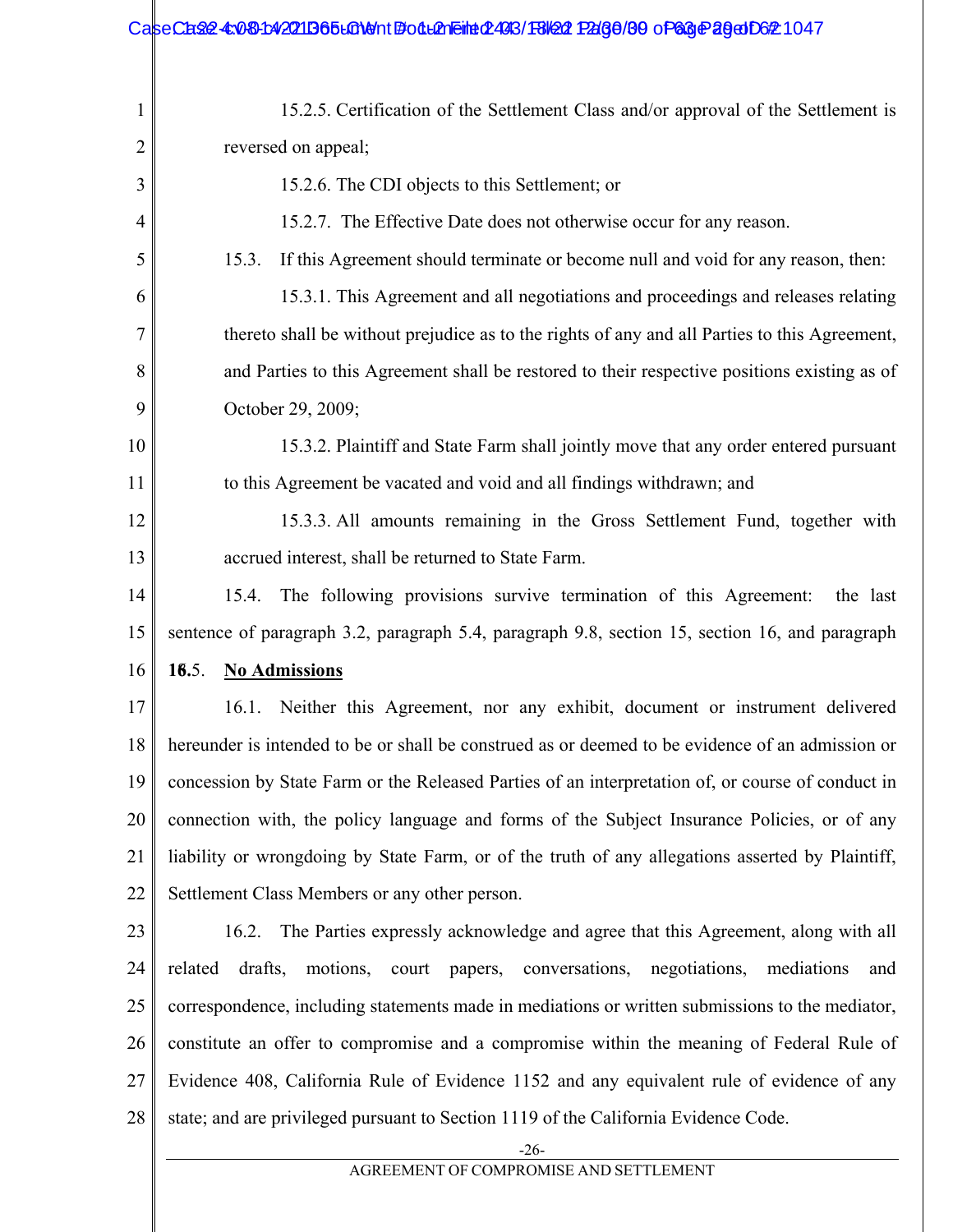#### CaseCase: 4:081:42211B65L01911 Follemeint 2493/18/22 Page/89 of 63 Page 30 of 62:1048

1 2 3 4 5 6 7 8 9 10 11 16.3. Except as provided in paragraph 16.4, neither this Agreement, approved or not approved, nor any exhibit, document or instrument delivered hereunder, nor any statement, transaction or proceeding in connection with the negotiation, execution or implementation of this Agreement, shall be admissible in evidence in this or any other proceeding for any purpose, including as evidence of an interpretation of, or course of conduct in connection with, the policy language and forms of the Subject Insurance Policies. Without limitation of the foregoing, nothing contained in this Agreement, approved or not approved, nor any exhibit, document or instrument delivered hereunder, nor any statement, transaction or proceeding in connection with the negotiation, execution or implementation of this Agreement, shall be given any form of *res judicata*, collateral estoppel or judicial estoppel effect against State Farm or the Released Parties in any administrative or judicial forum or proceeding.

12 13 14 16.4. Notwithstanding the foregoing, this Agreement, any order granting preliminary or final approval to this Agreement and any appellate decision affirming Final Judgment is admissible as provided in this paragraph.

15 16 16.4.1. This Agreement is admissible by any Party for the purpose of obtaining approval of, implementing and/or enforcing this Agreement.

17 18 19 20 21 16.4.2. This Agreement, and any order granting preliminary or final approval of this Agreement, any appellate decision affirming Final Judgment, and any proceedings and submissions in connection with this Agreement are admissible for purposes of determining Class Counsel's application for attorneys' fees and costs or in connection with any appeal of an award of Class Counsel's attorneys' fees and costs in this Action.

22 23 24 25 26 27 28 16.4.3. This Agreement, any order granting preliminary or final approval to this Agreement and any appellate decision affirming Final Judgment, may be pleaded by State Farm or the Released Parties as a full and complete defense (including any defense based upon release, *res judicata*, or injunction) to any action, suit or other proceeding that has been or may be instituted, prosecuted or attempted with respect to any of the Released Claims; and this Agreement, any order granting preliminary or final approval to this Agreement and any appellate decision affirming Final Judgment, or any other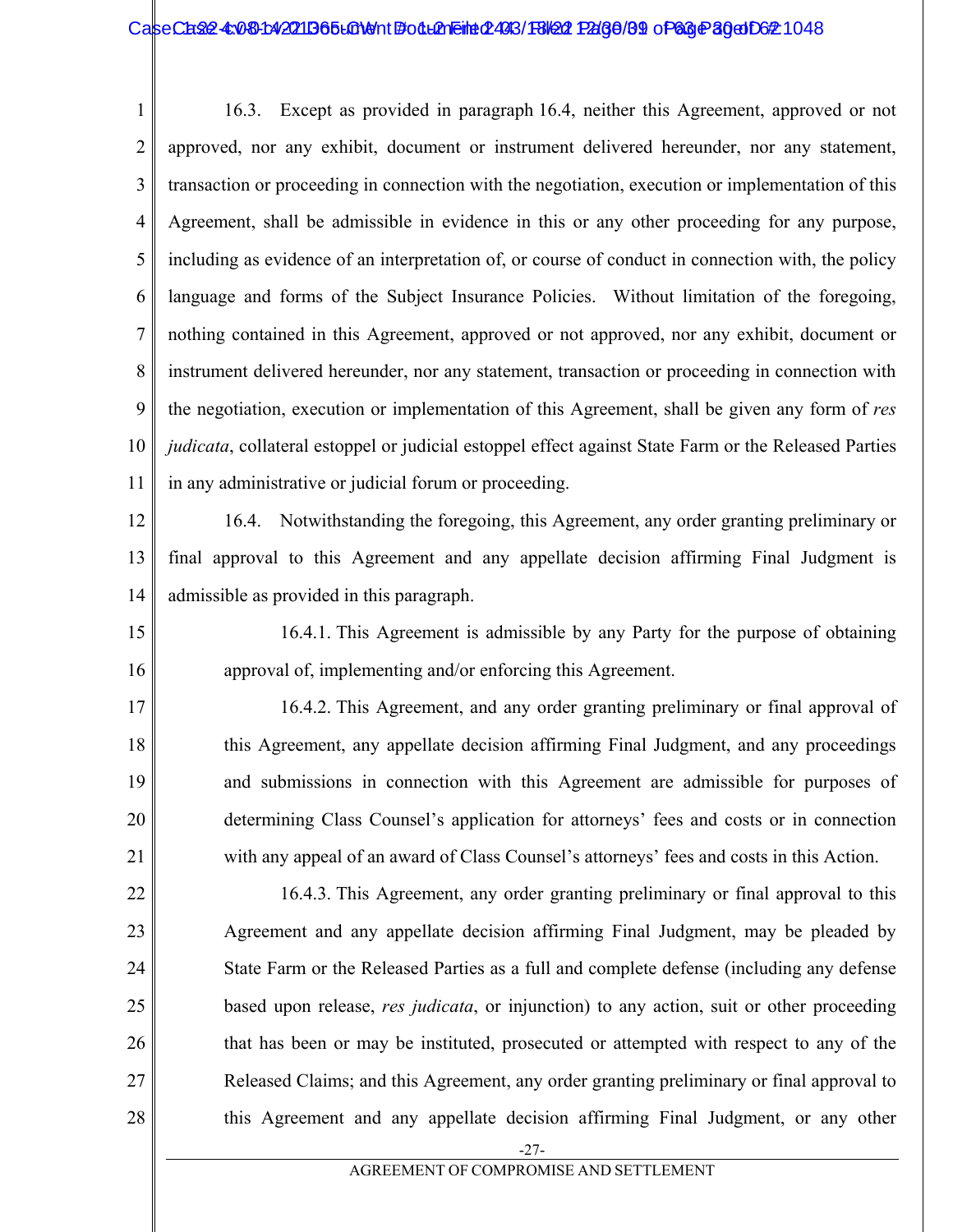## CaseCase: 4:08-1:42011365 LOMent #: 04 LOME #: 1048/18/22 Page / 1049 of 63 Page 34 do Document 244 S

| 1              | proceedings in connection therewith, may be filed, offered or submitted by State Farm or                             |  |  |  |
|----------------|----------------------------------------------------------------------------------------------------------------------|--|--|--|
| $\overline{2}$ | the Released Parties or otherwise used in support of such defense.                                                   |  |  |  |
| 3              | 16.4.4. This Agreement, any order granting preliminary or final approval to this                                     |  |  |  |
| 4              | Agreement, any appellate decision affirming Final Judgment, any proceedings in                                       |  |  |  |
| 5              | connection with this Agreement, or any action by the CDI regarding this Agreement, may                               |  |  |  |
| 6              | be filed, offered or submitted only by State Farm or the Released Parties as evidence that                           |  |  |  |
| 7              | the action that State Farm agrees to undertake in section 11 is fair and reasonable and                              |  |  |  |
| 8              | complies with the TLR.                                                                                               |  |  |  |
| 9              | 17.<br><b>Deadlines and Notices</b>                                                                                  |  |  |  |
| 10             | 17.1. Whenever this Agreement requires notice or a document to be given to State                                     |  |  |  |
| 11             | Farm, it shall be sent to:                                                                                           |  |  |  |
| 12             | Laura L. Goodman                                                                                                     |  |  |  |
| 13             | Sedgwick, Detert, Moran & Arnold LLP<br>One Market Plaza                                                             |  |  |  |
| 14             | Steuart Tower, 8th Floor<br>San Francisco, CA 94105                                                                  |  |  |  |
| 15             |                                                                                                                      |  |  |  |
| 16             | Katherine Armstrong<br>Skadden, Arps, Slate, Meagher & Flom LLP                                                      |  |  |  |
| 17             | Four Times Square<br>New York, NY 10036                                                                              |  |  |  |
| 18             |                                                                                                                      |  |  |  |
| 19             | Robert M. Kluchin<br><b>State Farm Insurance Companies</b><br>One State Farm Plaza<br>Bloomington, IL 61710-0001     |  |  |  |
| 20             |                                                                                                                      |  |  |  |
| 21             |                                                                                                                      |  |  |  |
| 22             | Whenever this Agreement requires notice or a document to be given to Class<br>17.2.<br>Counsel, it shall be sent to: |  |  |  |
| 23             |                                                                                                                      |  |  |  |
| 24             | David M. Birka-White<br>Birka-White Law Offices                                                                      |  |  |  |
| 25             | 411 Hartz Avenue, Suite 200<br>Danville, CA 94526                                                                    |  |  |  |
| 26             |                                                                                                                      |  |  |  |
| 27             |                                                                                                                      |  |  |  |
| 28             |                                                                                                                      |  |  |  |
|                | $-28-$                                                                                                               |  |  |  |
|                | AGREEMENT OF COMPROMISE AND SETTLEMENT                                                                               |  |  |  |
|                |                                                                                                                      |  |  |  |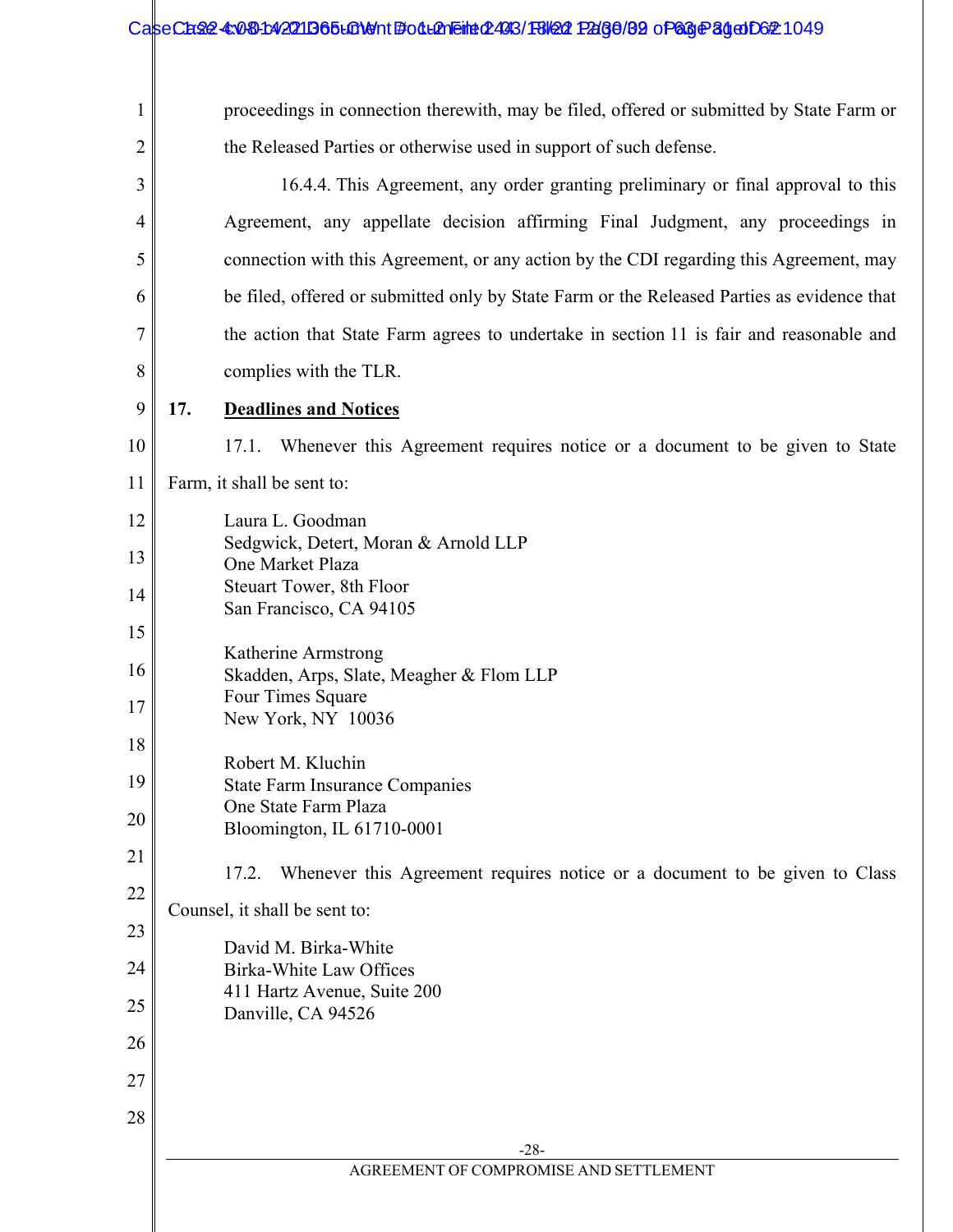# CaseCase: 4:081:42211B65L01911 Follemeint 2493/18/22 Page/89 of 63 Page 32 of 621

Robert J. Nelson Lieff, Cabraser, Heimann & Bernstein, LLP Embarcadero Center West 275 Battery Street, 30th Floor San Francisco, CA 94111

- 17.3. Whenever this Agreement requires notice or a document to be given to the Administrator, it shall be sent to the address stated in the Settlement Notice.
- 6

7

8

9

10

11

12

13

1

2

3

4

5

17.4. Whenever this Agreement provides for a document or form to be sent to the Administrator, State Farm, or Class Counsel, prior to a certain date or deadline, the document or form will be deemed timely (a) if sent by First Class U.S. Mail and the document is postmarked by the U.S. Postal Service on or before the applicable deadline or (b) if sent by any other method and the document is received by the Administrator, State Farm, or Class Counsel, whichever is applicable, on or before the applicable deadline. If a postmark is not legible, the document shall be deemed to have been postmarked three business days before it is received by the person to whom it was sent.

- 14
- 15

16

17

18

19

20

21

22

## **18. General Provisions**

18.1. Class Representative, proposed Class Counsel and State Farm shall cooperate, assist and undertake their best efforts to complete any actions implementing the terms of this Agreement or any order of the Court related to the implementation of this Agreement.

18.2. Plaintiff, proposed Class Counsel and State Farm agree that the terms of this Agreement were not based solely on the consideration provided, but were also based on (a) vigorous arm's-length negotiations among counsel for the Parties; (b) the assessment of counsel for the Parties of the strength and weaknesses of the claims asserted in the Action and the Released Claims; and (c) the expense and burden of ongoing litigation.

23 24

18.3. The undersigned attorneys for Plaintiff represent and warrant that they have the authority to enter into this Agreement on behalf of the proposed Class Representative.

- 25 26 27 18.4. State Farm represents and warrants that it has all requisite power and authority to execute, deliver and perform this Agreement and to consummate the transactions contemplated hereby. The execution, delivery and performance by State Farm of this Agreement and the
	- -29-

28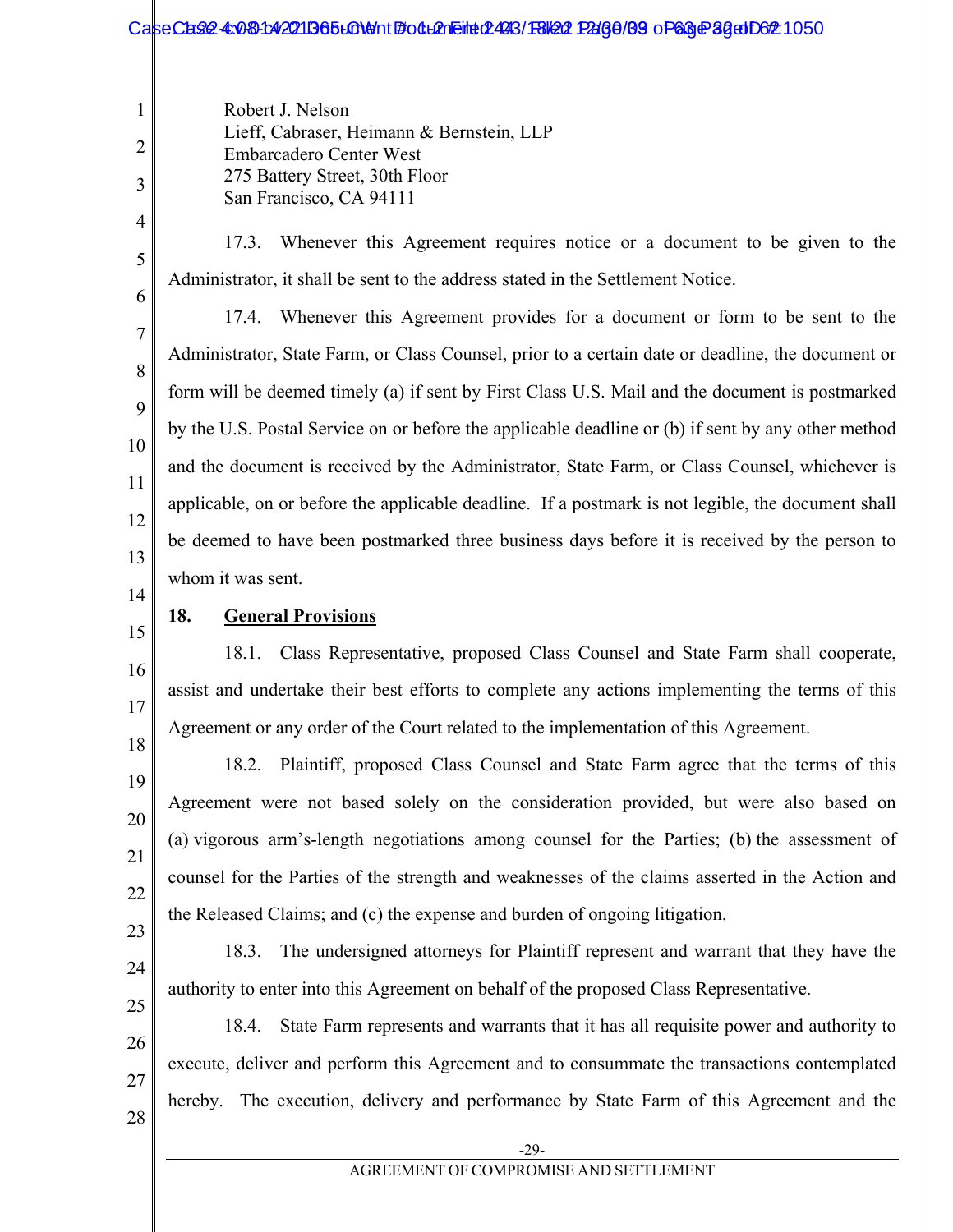#### CaseCase: 4:081:42211365L01911 Follemeint 2493/18/22 Page/89 of 63 Page 36 dD6 21051

1 2 3 consummation by it of the actions contemplated hereby have been duly authorized by all necessary corporate action on the part of State Farm. This Agreement has been duly and validly executed and delivered by State Farm's authorized agent.

4 5 6 7 8 9 10 18.5. State Farm, Plaintiff and proposed Class Counsel agree that they will not issue any press releases or otherwise advise the press or media of this Agreement prior to Final Judgment, but that they can respond to media inquiries. If this Agreement is approved by the Court following the Fairness Hearing, State Farm and proposed Class Counsel agree that they will attempt to issue mutually agreed upon, joint press releases announcing such approval. State Farm and proposed Class Counsel agree that they will not make any statements on their respective external websites regarding this Agreement.

11 12 13 14 15 16 17 18 19 20 21 18.6. Plaintiff and proposed Class Counsel agree that, within 30 calendar days after the Effective Date, Plaintiff and her counsel will return to State Farm, Mitchell, and/or J.D. Power and Associates any and all materials received, respectively, in discovery from State Farm, Mitchell, and/or J.D. Power and Associates. As used herein, the term "materials" refers inclusively to documents, both paper and electronic, depositions, deposition exhibits, CDs, DVDs, data compilations, photographs and videotapes, of every sort, as well as all copies of any such materials. If material required to be returned pursuant to this paragraph has been scanned, transferred or otherwise input into any electronic database or network by Plaintiff or her counsel, the material must be deleted from such database or network and proposed Class Counsel must provide an affidavit to State Farm attesting to the material's deletion from the database or network.

- 22 23 24 18.7. The headings of the sections and paragraphs of this Agreement are included for convenience only and shall not be deemed to constitute part of this Agreement or to affect its construction.
- 25 26 27 28 18.8. This Agreement constitutes the sole and entire agreement among the Parties with regard to the subject of this Agreement and the Released Claims and supersedes any prior negotiations, representations, promises or warranties (oral or otherwise) made by any Party or its agents, attorneys, employees or representatives concerning the subject of this Agreement. No

-30-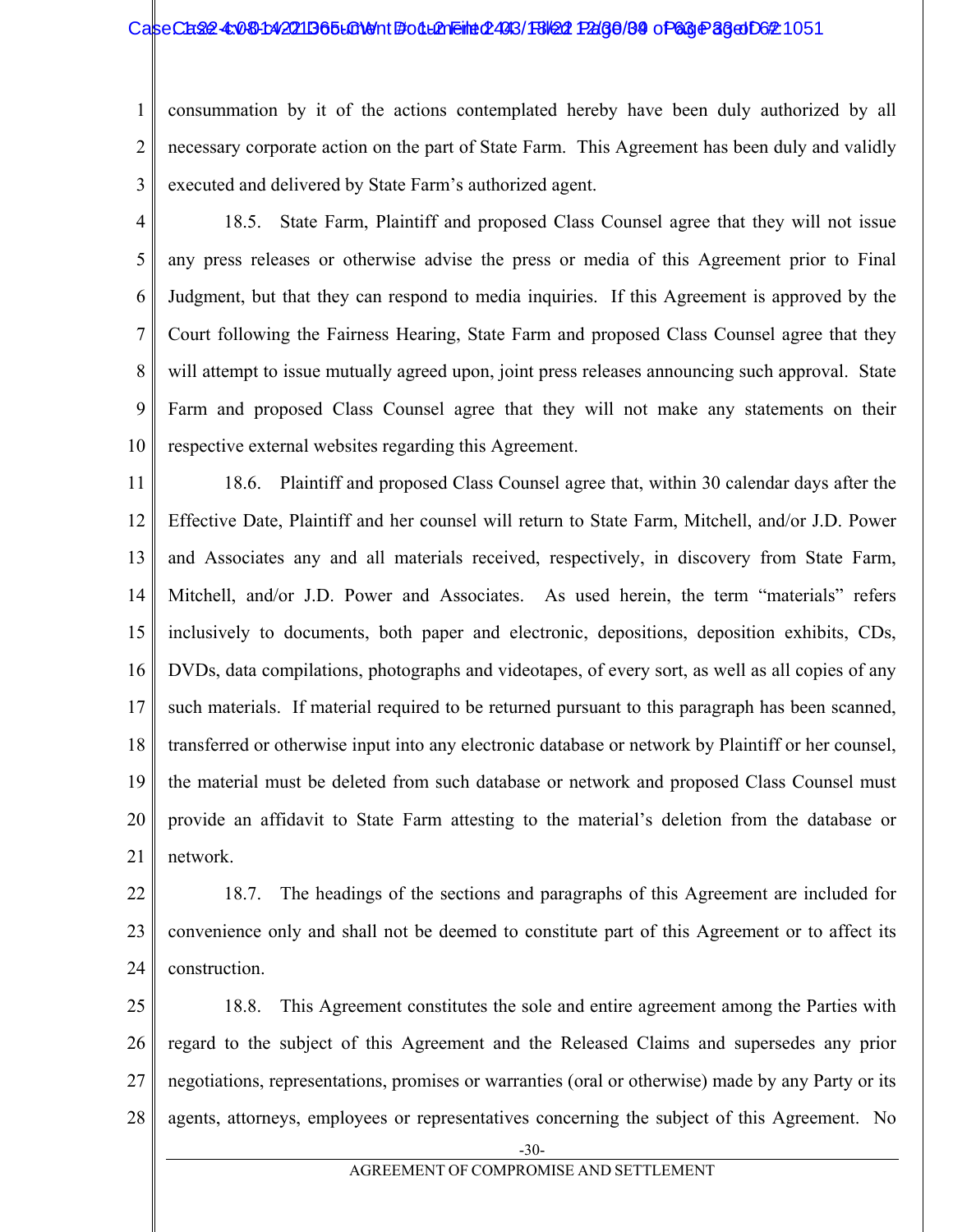#### CaseCase: 4:081:42211B65L01911 Follemeint 2493/18/22 Page/89 of 63 Page 34 of 062 1052

1 2 Party shall be liable or bound to any other Party for any prior negotiation, representation, promise or warranty (oral or otherwise) except for those expressly set forth in this Agreement.

3 4 18.9. This Agreement cannot be amended or modified except by a writing signed by Class Counsel and State Farm and approved by the Court.

5 6 7 8 18.10. The Parties assume joint responsibility for the form and composition of each and all provisions of this Agreement. The Parties further agree that this Agreement shall be interpreted as though each of the Parties participated equally in the drafting of the provisions. No Party shall assert that a provision should be construed against its drafter.

9 10 11 12 18.11. Each and every term of this Agreement shall be binding upon and inure to the benefit of Plaintiff, proposed Class Counsel, Settlement Class Members, State Farm, the Released Parties (who are intended beneficiaries of this Agreement), and any of their respective heirs, administrators, successors and personal representatives.

13 14 18.12. The waiver by one Party of any breach of this Agreement by another Party shall not be deemed a waiver of any prior or subsequent breach of this Agreement.

15 16 17 18.13. Except as otherwise specifically addressed in this Agreement, no Party shall be liable for any costs or expenses incurred by or on behalf of another Party in connection with this Agreement and the actions contemplated thereby.

18 19 20 21 18.14. This Agreement shall not expand the rights of any persons who are not Parties hereto, Settlement Class Members or Released Parties, and no person who is not a Party to this Agreement, a Settlement Class Member or a Released Party shall acquire any rights hereunder, whether as a purported third-party beneficiary or otherwise.

22 23 24 25 26 18.15. This Agreement shall be governed by and construed in accordance with the laws of the State of California, without giving effect to any choice or conflict of law provision or rule that would cause the application of the laws of any other jurisdiction. Any motion, petition, application, action or proceeding to construe or enforce this Agreement shall be brought in the United States District Court for the Northern District of California.

- 27
- 28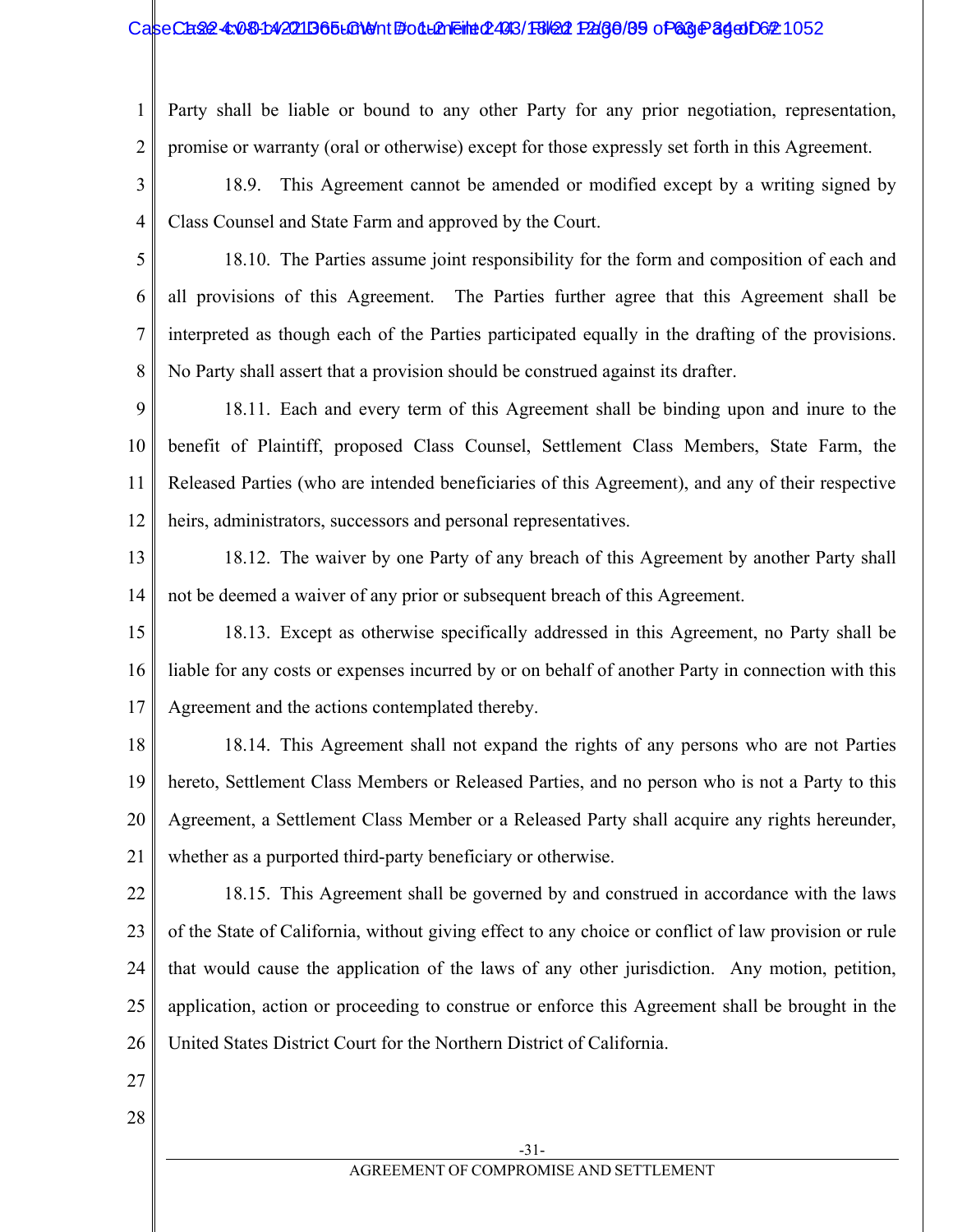#### CaseCase: 4:08 h4271 D65 LGN ent # 04 Lenement 2493/18/22 Page 09 of 63 Page 35 of 062 1053

 $\mathbf{1}$ 18.16. This Agreement may be executed in separate counterparts, each of which when so  $\overline{2}$ executed shall constitute an original, but all of which together shall constitute the same  $\overline{3}$ instrument. SEDGWICK, **betekt.** 4 DATED: December 30, 2009 MORAN & ARNOLD LLP  $\mathfrak{s}$ By: 6 Kevin J. Dunne Laura L. Goodman  $\overline{7}$ Attorneys for Defendant STATE FARM MUTUAL AUTOMOBILE 8 **INSURANCE COMPANY** 9 10 DATED: December 30, 2009 **BIRKA-WHITE LAW OFFICES** 11 the White by ford By: 12 David M. Birka-White Attorneys for Plaintiff 13 ARNESHA M. GARNER 14 DATED: December 30, 2009 LIEFF, CABRASER, HEIMANN & BERNSTEIN, LLP 15 16  $\ell$ By: 17 Robert J. Nelson **Attorneys for Plaintiff** 18 ARNESHA M. GARNER 19 20 21 22 23 24 25 26 27 28 -32-AGREEMENT OF COMPROMISE AND SETTLEMENT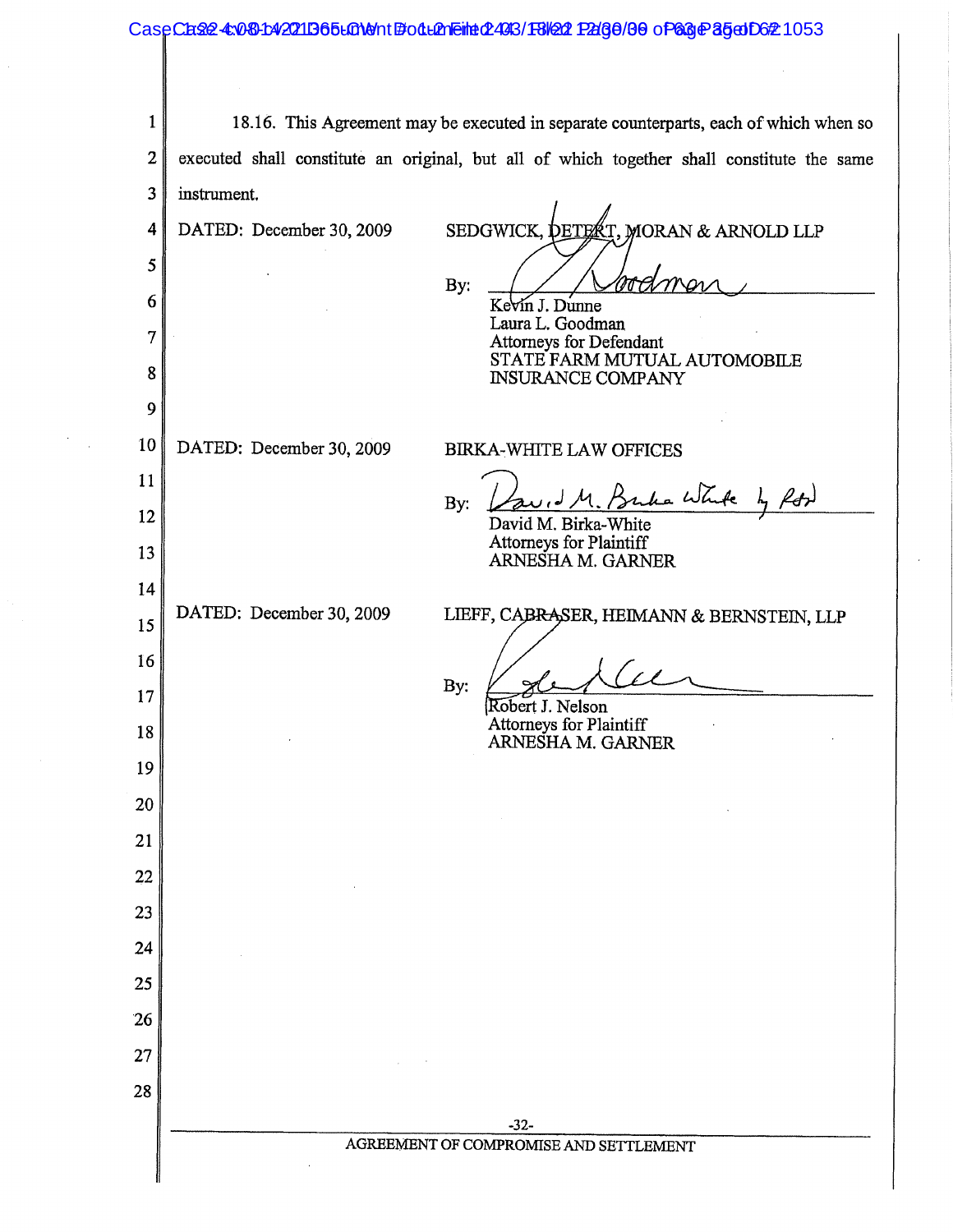CaseCase: 4:081:42211365L01011t #001L21Eint 02493/18/22 Page/09 of 63 Page 36 of 021

#### **UNITED STATES DISTRICT COURT – NORTHERN DISTRICT OF CALIFORNIA**

#### **IMPORTANT LEGAL NOTICE**

#### **State Farm California Policyholders Who Received a Vehicle Total Loss Payment from State Farm in 2007 or 2008**

#### **A Proposed Class Action Settlement May Affect Your Rights**

*The Court has authorized this notice. It is not a solicitation from a lawyer. You are not being sued. Please read this entire notice carefully.*

**This notice concerns a lawsuit filed by a State Farm policyholder against State Farm concerning State Farm's handling of claims by its California policyholders on total loss vehicles between approximately March 2007 and February 2008. The plaintiff in this lawsuit (called** *Garner v. State Farm***) alleged, on behalf of herself and other State Farm policy holders who made vehicle total loss claims, that State Farm violated a California insurance regulation by using computerized valuation reports that included certain adjustments to the values of comparable vehicles used in the reports, and thereby breached its contracts with policy holders and violated California's Unfair Competition Law. State Farm denies the allegations and claims that it paid its policyholders what they were owed.** 

**On \_\_\_\_\_\_\_\_\_\_\_\_\_, 2009, the court certified a class action in this lawsuit and preliminarily approved a proposed settlement of the class action with State Farm.** 

**The court has not ruled on the merits of the Plaintiff's claims or on the defenses made by State Farm.** 

**This notice and the lawsuit described in this notice may affect your rights. You may be a member of the class described in this notice and you may be entitled to share in the benefits of the proposed class action settlement described in this notice.**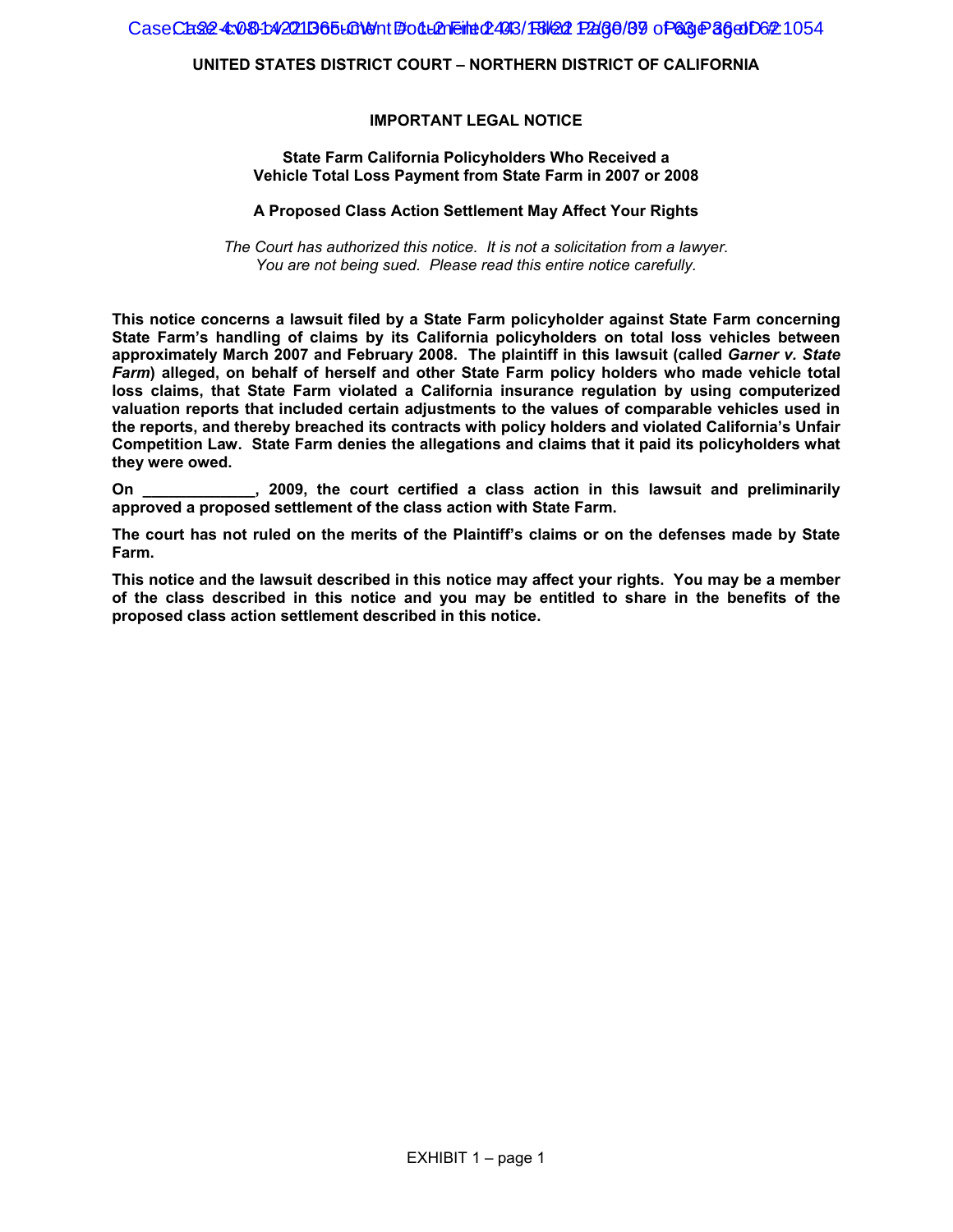CaseCa22 4:08-1:42211365 LaNet #od Lanette 2493/18/22 Page /89 of 63 Page 37 do Do2 1055

#### **UNITED STATES DISTRICT COURT – NORTHERN DISTRICT OF CALIFORNIA**

#### **Summary of Your Rights and Choices:**

#### **If you are a member of the Settlement Class, Your Legal Rights Are Affected Even if You Do Not Act. Read This Notice Carefully.**

| <b>You May</b>                                                   |                                                                                                                                                                                                                                                                                                                                                                                                                                                                                                                                                                                                    | <b>Deadline</b> |
|------------------------------------------------------------------|----------------------------------------------------------------------------------------------------------------------------------------------------------------------------------------------------------------------------------------------------------------------------------------------------------------------------------------------------------------------------------------------------------------------------------------------------------------------------------------------------------------------------------------------------------------------------------------------------|-----------------|
| <b>Stay in the Class</b><br>and Participate in<br>the Settlement | Stay in the class and participate in the settlement<br>You do not have to do anything to remain in the<br>settlement class. The amount of your recovery will be<br>determined and sent to you by the settlement<br>administrator. See Questions 5 - 8.                                                                                                                                                                                                                                                                                                                                             |                 |
| <b>Exclude Yourself</b><br>from the Class                        | Opt out of the class.<br>You do not have to remain a member of the settlement<br>class or participate in the settlement. You can write and<br>ask to be excluded from the settlement class by the<br>deadline noted. If you don't exclude yourself, you will be<br>bound by the court's decisions and you will not be able to<br>sue State Farm for claims related to State Farm's<br>handling of certain vehicle total loss claims in 2007 and<br>2008 that are covered by the settlement. If you exclude<br>yourself, you will not be able to participate in the<br>settlement. See Question 10. | Postmarked* by  |
| Object to the<br><b>Proposed</b><br><b>Settlement</b>            | You may object or comment on the settlement.<br>If you don't exclude yourself, you can participate and<br>speak in the lawsuit on your own or through your own<br>lawyer. If you would like to object to the settlement, you<br>must do so in writing by the deadline noted. You can<br>also ask to appear at the hearing where the court will<br>consider the fairness of the settlement. To appear at the<br>hearing, you must write the settlement administrator by<br>the deadline noted. See Questions 11 - 15.                                                                               | Postmarked* by  |

#### **WHAT THIS NOTICE CONTAINS**

| <b>Basic Information</b>                      | Questions 1 - 4   |
|-----------------------------------------------|-------------------|
| Benefits of the Settlement                    | Questions 5 - 6   |
| Effect of Remaining in the Settlement Class   | Questions 7 - 8   |
| Other Provisions of the Settlement            | Question 9        |
| Excluding Yourself from the Settlement Class  | Question 10       |
| Commenting on the Settlement/Fairness Hearing | Questions 11 - 15 |
| The Lawyers Representing You                  | Questions 16 - 17 |
| Additional Information                        | Questions 18 - 19 |
|                                               |                   |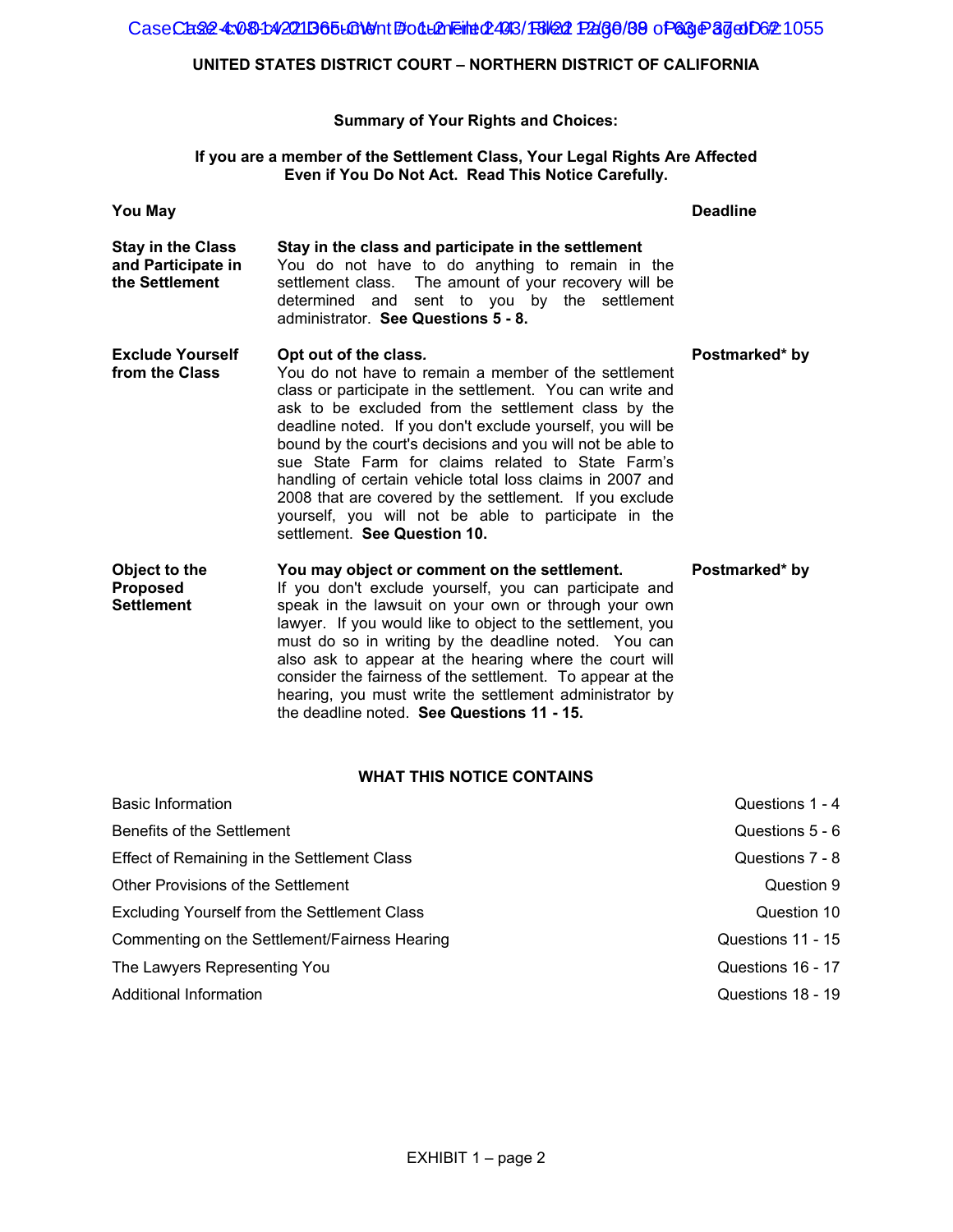#### **BASIC INFORMATION**

#### **1. Why did I receive this notice?**

You received this notice because you may have made a vehicle total loss claim with State Farm in 2007 or 2008 that may be subject to the settlement reached in this lawsuit.

This notice explains:

- What the lawsuit and proposed settlement are about.
- What the lawsuit claims.
- Who is affected by the proposed settlement.
- What your legal rights and choices are.
- How to participate in the settlement.

**The following is only a summary of the settlement. A full description of the settlement is contained in the settlement agreement. Nothing in this notice alters the terms of the settlement agreement. A copy of the settlement agreement may be obtained from: [Administrator contact information.]** 

#### **2. Why is this a class action?**

In a class action lawsuit, one or more people called "class representatives" sue on behalf of people who have similar claims. The people together are a "class" or "class members." The court has determined that a settlement class provides for the fair and efficient resolution of this litigation.

#### **All persons within the settlement class who do not exclude themselves will be bound by any judgments in the lawsuit, as well as the proposed settlement (if approved).**

#### **3. Why is there a settlement?**

The proposed settlement provides a method to resolve the claims made in the lawsuit that takes into consideration the best interest of all involved parties. The proposed settlement was the result of extensive, arms-length negotiations between Class Counsel and State Farm, and is based upon a thorough examination of the facts and the law gained over years of litigation.

**State Farm does not admit any wrongdoing or liability. The proposed settlement is a compromise of disputed claims and does not mean that State Farm is liable for the claims made in the lawsuit. If the settlement is approved by the court, class members will be entitled to participate in the settlement (and most are expected to receive a payment), but they will not be able to sue State Farm based upon the way their vehicle total loss claims covered by the settlement were previously handled by State Farm. You can only sue State Farm based upon the valuation of your total loss vehicle if you exclude yourself from the class. (See Question 10.)** 

#### **4. Am I a member of the settlement class?**

You are a member of the settlement class if you made a total loss vehicle claim under your State Farm policy and State Farm paid you based upon a computerized valuation report with one or both of the adjustments at issue in the lawsuit. The two adjustments at issue concerned (1) the price at which comparable vehicles were projected to sell, and (2) depreciation of the comparable vehicles. Reports with these adjustments were primarily used between March 12, 2007 and February 18, 2008. If you made a total loss vehicle claim between these dates, you are probably a member of the settlement class. Certain people who reside in or near San Diego and who received a vehicle total loss payment from State Farm between August 2006 and March 12, 2007 may also be members of the settlement class.

This is only a California class. The only total loss vehicle claims at issue were ones adjusted by State Farm in California.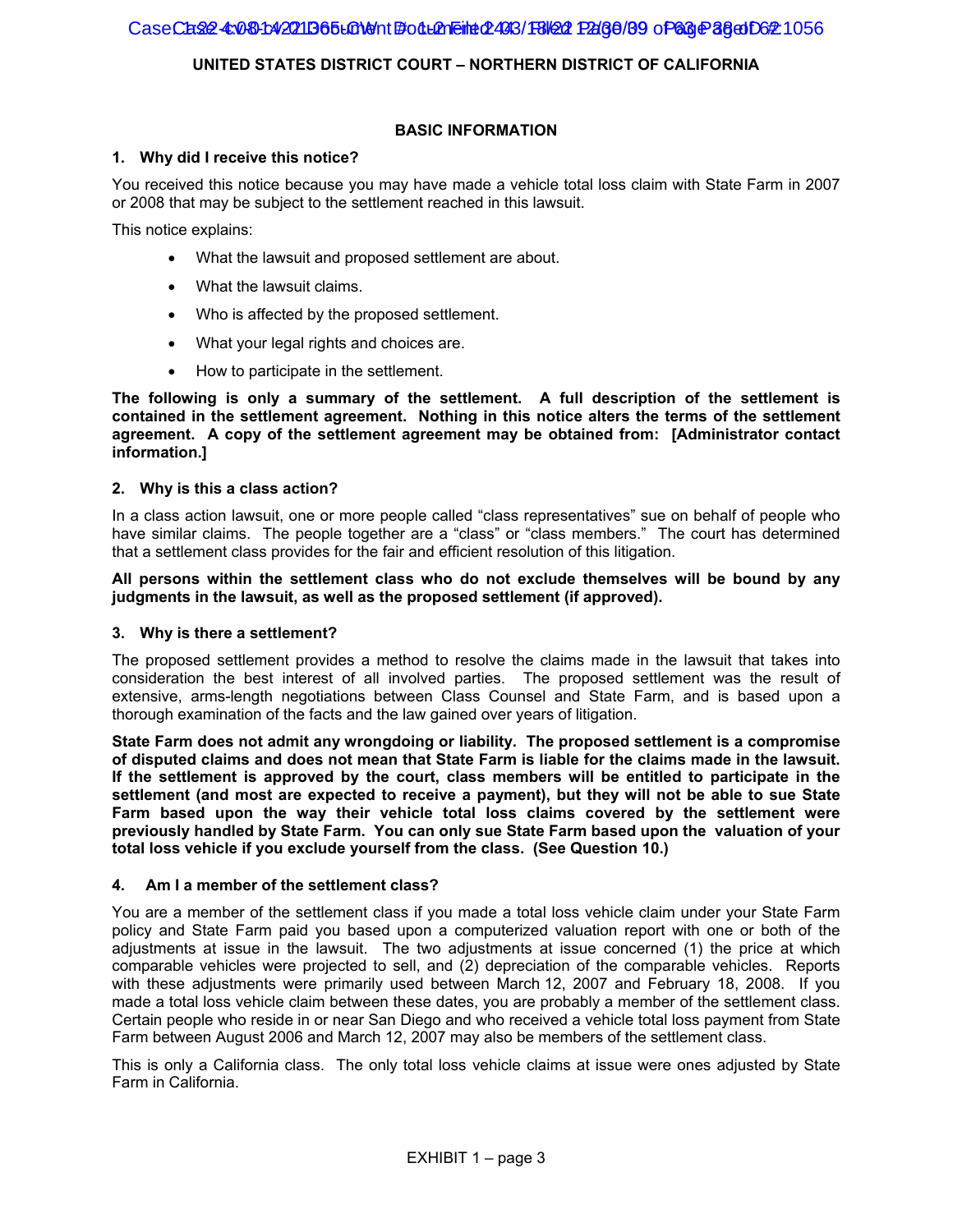#### **BENEFITS OF THE SETTLEMENT HOW TO PARTICIPATE IN THE SETTLEMENT**

#### **5. What are the benefits of the settlement?**

If the settlement is approved by the court and becomes final, State Farm will pay \$15 million into a settlement fund. After payment of Class Counsel's fees and litigation expenses and the costs of administering the settlement, the settlement administrator will distribute the remaining amounts to settlement class members.

Payments to class members will be based upon a percentage of the adjustments at issue in this lawsuit. The amount received by class members will vary based upon the amount of the adjustments at issue that were used in valuing their total loss vehicles.

It is estimated that the amounts to be paid to most class members will be between \$100 and \$1000.

#### **6. How do I participate in the settlement? How do I make a claim?**

Class members do not have to do anything to participate in the settlement. State Farm and Class Counsel will calculate the amount that is owed to class members, and the settlement administrator will send out the checks.

**If you owe money on the total loss vehicle for which you are receiving a settlement check (for example, because you financed the total loss vehicle and still owe money to your lender on the loan for the total loss vehicle), or someone else has a financial interest in your claim (such as a lessor), you will need to let the settlement administrator know so that the check can be made jointly to you and any other entity with an interest in your claim.** *If this is the case, you MUST contact the settlement administrator at [number] to give us the proper information.*

#### **EFFECT OF REMAINING IN THE SETTLEMENT CLASS**

#### **7. What happens if I do nothing and stay in the settlement class? What claims am I giving up?**

If you do not exclude yourself from the class (see Question 10), you will be included in the settlement class and you will be bound by the settlement and the judgment in the lawsuit.

By remaining in the settlement class, you give up all rights to sue State Farm or the Released Parties for any and all claims that you may have or may acquire arising out of or related to State Farm's use of the computerized valuation reports at issue in the lawsuit.

This is a broad general release. It includes all claims that were asserted in the lawsuit, as well as claims that could have been asserted, including, without limitation, breach of contract, negligence, breach of fiduciary duty, bad faith, fraud, unfair business practices, unfair competition, deceptive trade practices, conspiracy, concert of action, and violation of any statute or regulation. It includes all types of relief that could be sought, including, without limitation, actual damages, exemplary and punitive damages, statutory damages, penalties, property damage, personal injuries, emotional distress, loss of wages, income, earning, and earning capacity, economic or business losses, restitution, disgorgement of profits, prejudgment and postjudgment interest, and injunctive or declaratory relief

The release includes both known and unknown claims. Class members expressly waive any and all rights that they may have under any law that would limit the release to claims actually known or suspected to exist at the time of the settlement, including the provisions of Section 1542 of the California Civil Code, which provides as follows: "GENERAL RELEASE-CLAIMS EXTINGUISHED. A GENERAL RELEASE DOES NOT EXTEND TO CLAIMS WHICH THE CREDITOR DOES NOT KNOW OR SUSPECT TO EXIST IN HIS FAVOR AT THE TIME OF EXECUTING THE RELEASE, WHICH IF KNOWN BY HIM MUST HAVE MATERIALLY AFFECTED HIS SETTLEMENT WITH THE DEBTOR."

#### **8. Who are the Released Parties?**

The Released Parties are State Farm, Mitchell International, Inc., J.D. Power & Associates, State Farm Insurance Agents, independent or contract vehicle repair shops consulted by State Farm, and each of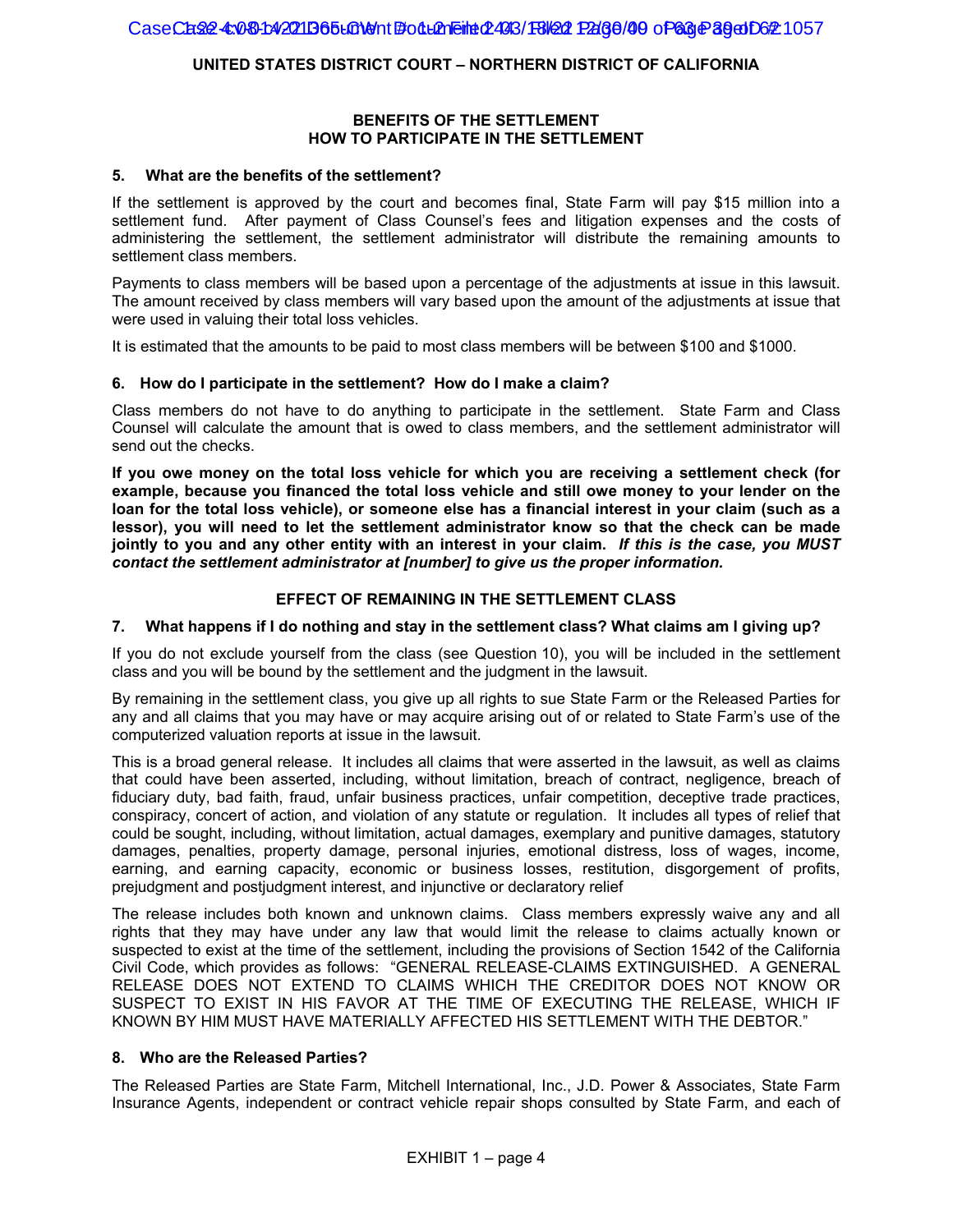their current and former agents, employees, officers, directors, attorneys, owners, shareholders, policyholders, associated and affiliated companies, parents, divisions, subsidiaries, successors, assigns, reinsurers, and liability insurance carriers.

#### **OTHER PROVISIONS OF THE SETTLEMENT**

#### **9. Are there any other provisions of the settlement?**

State Farm also agrees that, with respect to claims administered in California, within 30 days after the settlement agreement becomes final, the company that provides it with computerized, total loss, comparable vehicle valuation reports used in California will use any one or some combination of the following for comparable vehicles: (i) the high point of sales price ranges obtained from vehicle license fee data maintained by the California Department of Motor Vehicles, or (ii) actual sales prices from other sources, or (iii) the asking price of advertised vehicles. State Farm will continue to do so until a change in California law requires or permits use of a different method of computation or State Farm is instructed to use a different method of computation by the California Department of Insurance or any court of law.

#### **EXCLUDING YOURSELF FROM THE SETTLEMENT CLASS**

#### **10. What MUST I do if I do NOT want to be in the settlement class?**

**You may request to be excluded from the settlement class by mailing a written request to be excluded, postmarked on or before \_\_\_\_\_\_\_\_\_, 2010, to the following:** 

#### **[Administrator]**

A request for exclusion must include your full name, address, and phone number, the statement "I wish to be excluded from the proposed class," and your signature. A valid and timely request for exclusion made by any co-insured on an insurance policy binds all other co-insureds on the same insurance policy.

If you do NOT timely request exclusion, you will be automatically included in the settlement class and bound by any judgment in the lawsuit. If you timely request exclusion, you will retain any legal rights you may have, but you will not receive any money from the settlement.

**If you want to remain a member of the settlement class, and possibly receive compensation under the settlement**, you should **NOT** request exclusion.

#### **COMMENTING ON THE SETTLEMENT/FAIRNESS HEARING**

#### **11. Can I object to or comment on the settlement?**

The settlement must be approved by the court. If you do not request exclusion from the settlement class, you may object to the settlement and/or comment on the settlement. Written objections must include a detailed description of the nature and basis for each objection, your name, address and telephone number and, if represented by personal counsel, your counsel's name, address, and telephone number. Written objections must be mailed to [Administrator], postmarked on or before [date], and will be filed by the settlement administrator with the court.

#### **12. What is the difference between objecting to the settlement and excluding myself from the settlement class?**

An objection to the settlement is made when you wish to remain a settlement class member and be subject to the settlement, but disagree with some aspect of it. In contrast, an exclusion means that you are no longer a settlement class member (see Question 10) and you lose any right to object to the settlement because the case no longer affects you.

#### **13. What is the "Fairness Hearing?"**

The settlement will not become final unless and until the court finds that it is fair, reasonable and adequate and approves it. The court will hold a hearing (known as a "Fairness Hearing") to assist it in making this determination.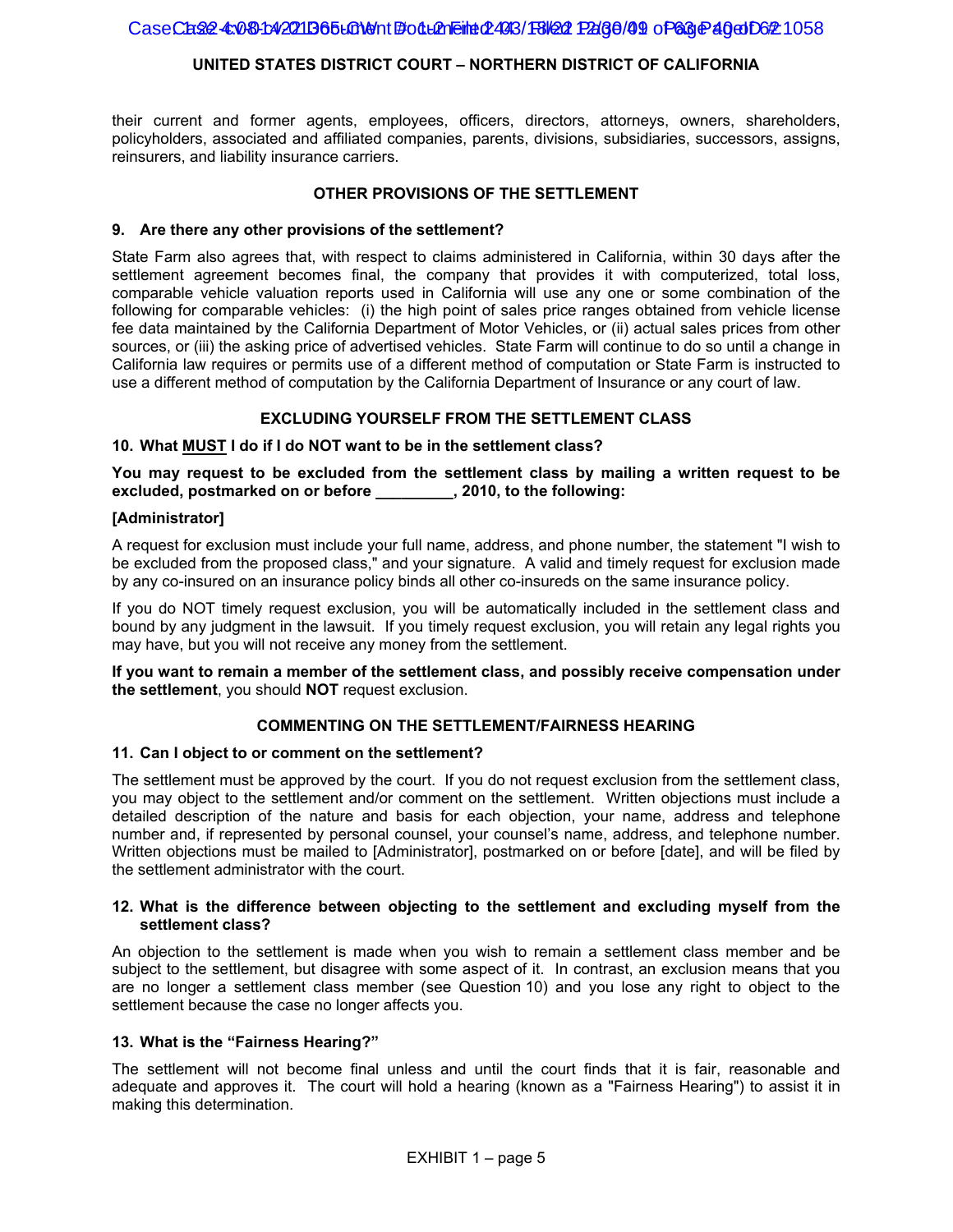#### **14. When and where will the Fairness Hearing take place?**

The Fairness Hearing will take place at  $\therefore$  :00 a/p.m. on  $\therefore$  2010, at the United States District Court House, United States Courthouse [address].

#### **15. Must I attend the fairness hearing?**

No. Class members who support the settlement do not need to appear or take any action to indicate their approval. Class Counsel will answer the court's questions on your behalf. If you or your personal attorney still want to attend the hearing, you are more than welcome to do so at your own expense. However, it is not necessary that either of you attend.

You may also attend in person or through your attorney to object to the settlement and/or comment on the settlement, but it is not necessary that you do so. Timely, written objections will be considered by the court. (See Questions 11 - 12.) If you want to attend the hearing, you must notify the settlement administrator by letter, postmarked on or before [date], to [Administrator]. The letter should give your full name and address and, if you will be represented by an attorney, your attorney's name and address. The notice must describe in full the basis for your opposition to the settlement and attach any documents you want to present to the court. If you intend to call witnesses, you must provide their names and addresses in your notice of intent to appear. All written notices of intent to appear will be filed by the settlement administrator with the court.

#### **THE LAWYERS REPRESENTING YOU**

#### **16. Do I have a lawyer representing my interests in this case?**

The court has appointed the following attorneys as Class Counsel to represent the settlement class: David M. Birka White of Birka White Law Offices, and Robert J. Nelson, of Lieff, Cabraser, Heimann & Bernstein, LLP. These lawyers are familiar with the issues raised in this lawsuit and can answer any questions you may have regarding the lawsuit or the settlement. Their contact information is provided below. You do not need a separate attorney to opt out of the class, object to the settlement, or participate in the settlement. However, you are free to consult with and appear by your own attorney, at your expense.

#### **17. How will the lawyers and class representatives be compensated?**

The court will determine how much Class Counsel will be paid for fees and expenses. Class Counsel will not seek an award of fees greater than 30 percent of the total settlement fund (or \$4.5 million), and will seek an award of their expenses incurred in connection with litigating this lawsuit in an amount no greater than \$400,000 as documented to the Court. The fees and expenses will be paid out of the settlement fund and you will not be responsible for direct payment of Class Counsel's fees and expenses.

In addition, Class Counsel may petition the court for payment of an award from the settlement fund, in an amount not to exceed \$20,000, to compensate the plaintiff in the lawsuit for her time and effort.

#### **ADDITIONAL INFORMATION**

#### **18. What if I have a question?**

If you have a question, you may call the settlement administrator at [number] or write the settlement administrator at the following address: [address]

You may also contact Class Counsel at [contact information for both counsel].

#### **Do NOT contact the court or the Department of Insurance with questions about the settlement.**

#### **Do NOT contact your State Farm Insurance Agent with questions about the settlement.**

The pleadings and other public records of this litigation, including the settlement agreement, may be examined and copied at any time during regular office hours at:

#### [address]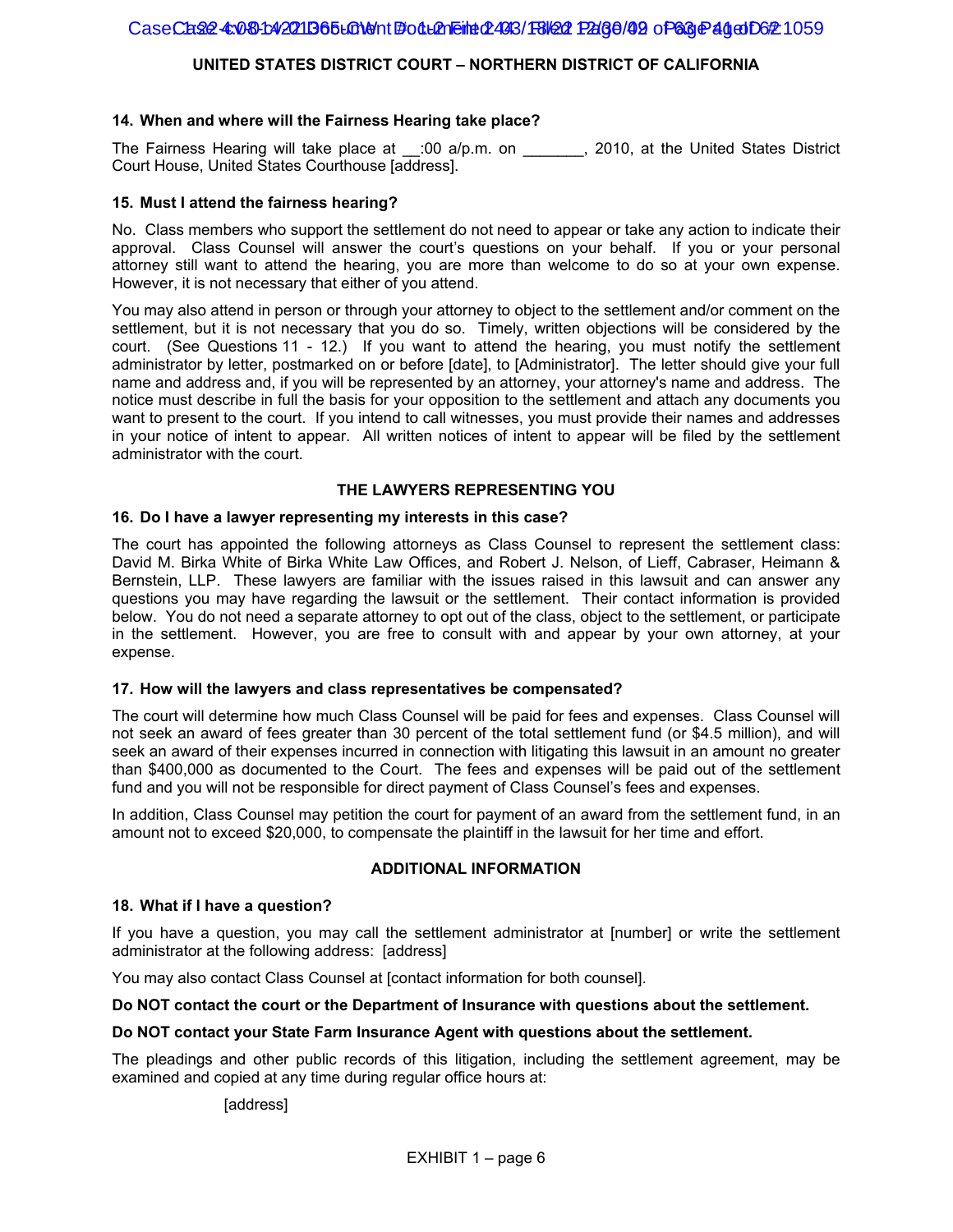#### CaseCase4: 08-1:4221 B65+014 http://den.Filed: 443/18/22 Page/09 of 63 Page 1062 1060

#### **UNITED STATES DISTRICT COURT – NORTHERN DISTRICT OF CALIFORNIA**

#### **19. How do I get a copy of the settlement agreement?**

This is a summary of the terms of the settlement. A copy of the settlement agreement can be obtained by either written request mailed to: [ADDRESS], or by calling toll free to 1-\_\_\_-\_\_\_\_\_\_. If you make a written request for a copy of the settlement agreement, be sure to include your full name and correct mailing address.

Dated: \_\_\_\_\_\_\_\_\_\_ \_\_\_, 2009.

The Honorable Claudia Wilken United States District Court Judge

[SPANISH LANGUAGE VERSION TO FOLLOW]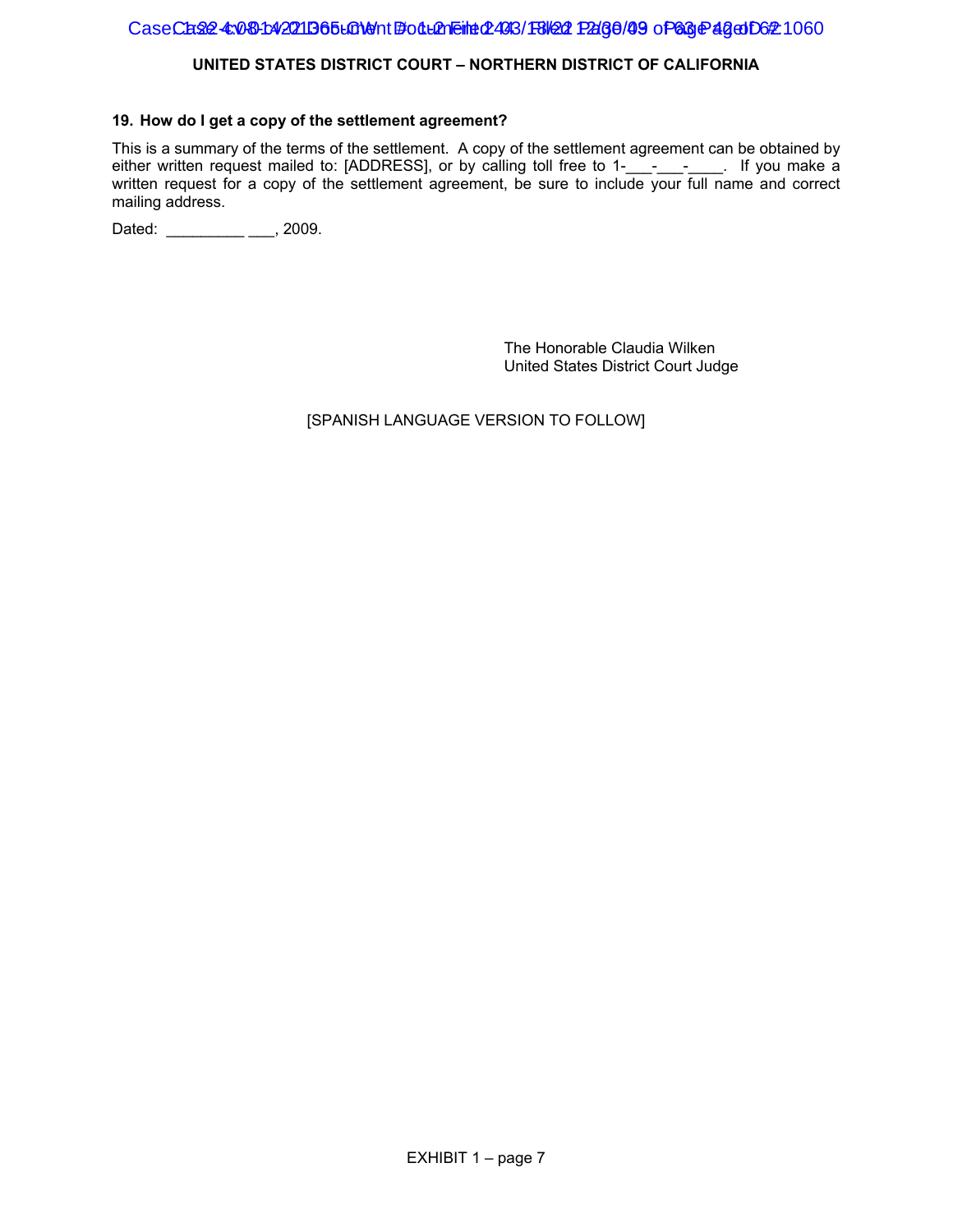## CaseCase: 4:08-1:42011365 LOMent #001 LAN Filed: 18/20 Page / 03 of 63 Page 46 df 062 1061

|    | SEDGWICK, DETERT, MORAN &<br><b>ARNOLD LLP</b>                                            | LIEFF, CABRASER, HEIMANN &<br><b>BERNSTEIN, LLP</b>                                            |  |
|----|-------------------------------------------------------------------------------------------|------------------------------------------------------------------------------------------------|--|
| 2  | KEVIN J. DUNNE Bar No. 40030<br>LAURA L. GOODMAN Bar No. 142689                           | ROBERT J. NELSON Bar No. 132797<br>MICHAEL W. SOBOL Bar No. 194857                             |  |
| 3  | MICHELLE Y. MCISAAC Bar No. 215294                                                        | ROGER HELLER Bar No. 215348                                                                    |  |
| 4  | ANDREW J. KING Bar No. 253962<br>One Market Plaza                                         | <b>Embarcadero Center West</b><br>275 Battery Street, 30th Floor                               |  |
| 5  | Steuart Tower, 8th Floor<br>San Francisco, California 94105                               | San Francisco, California 94111<br>Telephone: (415) 956-1000                                   |  |
| 6  | Telephone: (415) 781-7900<br>Facsimile: (415) 781-2635                                    | Facsimile: (415) 956-1008                                                                      |  |
| 7  | SKADDEN, ARPS, SLATE, MEAGHER &                                                           | <b>BIRKA-WHITE LAW OFFICES</b><br>DAVID M. BIRKA-WHITE Bar No. 85721                           |  |
| 8  | <b>FLOM LLP</b><br>KATHERINE ARMSTRONG (pro hac vice)                                     | 411 Hartz Avenue, Suite 200<br>Danville, California 94526                                      |  |
| 9  | Four Times Square<br>New York, New York 10036                                             | Telephone: (925) 362-9999<br>Facsimile: (925) 362-9970                                         |  |
| 10 | Telephone: (212) 735-3000<br>Facsimile: (212) 735-2000                                    | <b>Attorneys for Plaintiff</b><br>ARNESHA M. GARNER                                            |  |
| 11 | <b>Attorneys for Defendant</b><br>STATE FARM MUTUAL AUTOMOBILE                            |                                                                                                |  |
| 12 | <b>INSURANCE COMPANY</b>                                                                  |                                                                                                |  |
| 13 |                                                                                           |                                                                                                |  |
| 14 |                                                                                           | UNITED STATES DISTRICT COURT                                                                   |  |
| 15 |                                                                                           |                                                                                                |  |
| 16 | NORTHERN DISTRICT OF CALIFORNIA                                                           |                                                                                                |  |
| 17 | ARNESHA M. GARNER, on behalf of<br>herself and all others similarly situated,             | CASE NO. CV 08 1365 CW (EMC)                                                                   |  |
| 18 | Plaintiff,                                                                                | PRELIMINARY APPROVAL ORDER                                                                     |  |
| 19 | V.                                                                                        |                                                                                                |  |
| 20 |                                                                                           |                                                                                                |  |
| 21 | <b>STATE FARM MUTUAL</b><br><b>AUTOMOBILE INSURANCE</b><br>COMPANY,                       |                                                                                                |  |
| 22 |                                                                                           |                                                                                                |  |
| 23 | Defendant.                                                                                |                                                                                                |  |
| 24 | Upon considering the Motions for Preliminary Approval of Class Settlement, Settlement     |                                                                                                |  |
| 25 | Notice and Related Matters, filed by Plaintiff and defendant State Farm Mutual Automobile |                                                                                                |  |
| 26 | Insurance Company, seeking preliminary approval of the proposed Settlement Agreement,     |                                                                                                |  |
| 27 |                                                                                           | together with all of its Exhibits attached thereto, dated [date] (the "Agreement"), and on     |  |
| 28 |                                                                                           | considering the record of these proceedings, the representations, argument, and recommendation |  |
|    |                                                                                           | EXHIBIT $2$ – page 1-                                                                          |  |
|    |                                                                                           | PRELIMINARY APPROVAL ORDER                                                                     |  |
|    |                                                                                           |                                                                                                |  |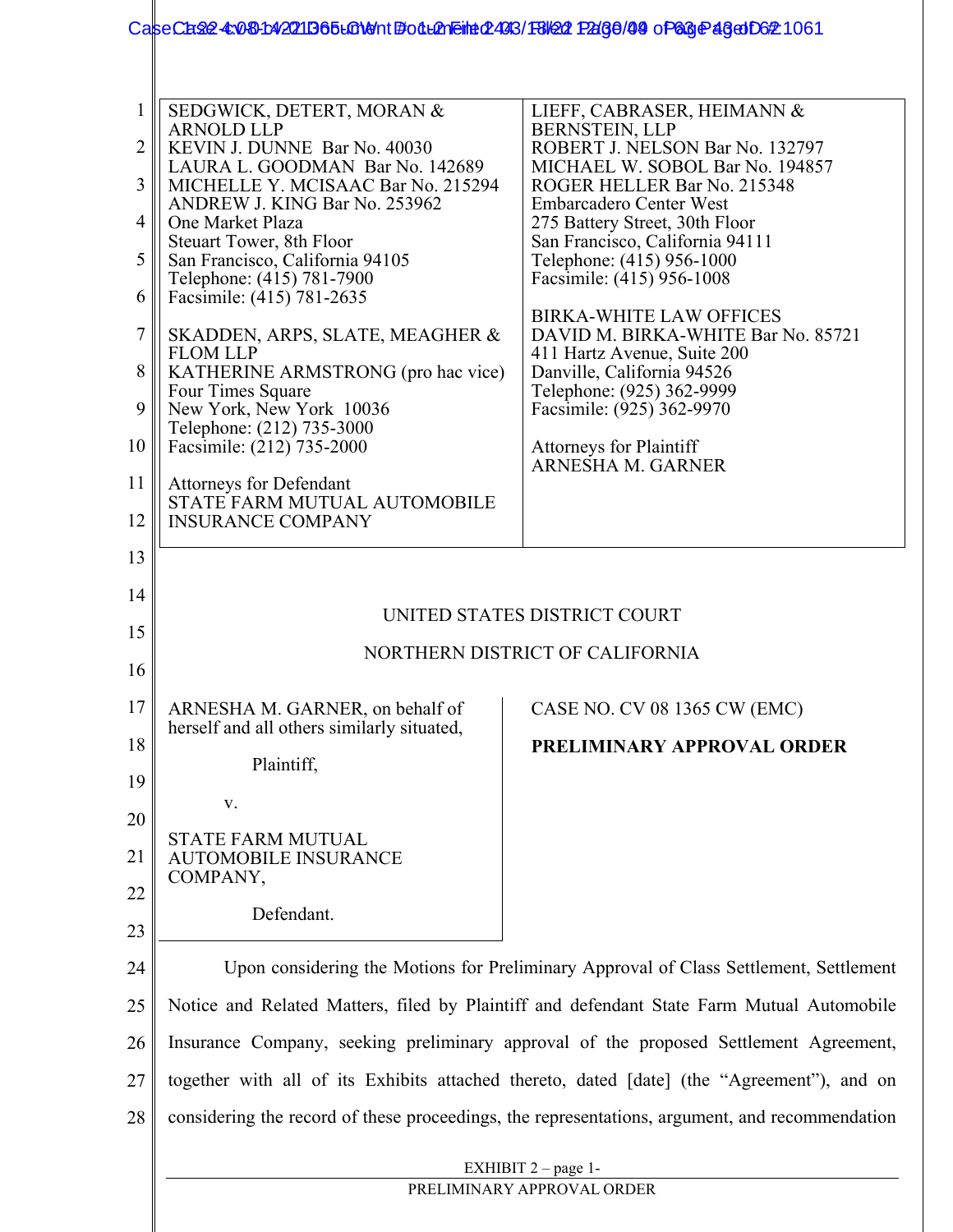1 2 3 4 5 6 7 8 9 10 11 12 13 14 15 16 of counsel for the moving parties, and the requirements of law, the Court finds that (1) this Court has jurisdiction over the subject matter and parties to this proceeding; (2) the proposed Class meets the requirements of Federal Rule of Civil Procedure 23 and should be certified for purposes of settlement only and the persons and entities set forth below should be appointed Class Representative and Class Counsel; (3) the Agreement is the result of arms-length negotiations between the parties; (4) the Agreement is not the result of collusion; (5) the Agreement bears a probable, reasonable relationship to the claims alleged by the Plaintiff and the litigation risks of State Farm; (6) the Agreement is within the range of possible judicial approval; (7) the proposed Settlement Notice substantially in the form attached as Exhibit 1 to the Agreement and the proposed Notice Plan set forth in the Agreement will provide the best practicable notice to the putative Class under the circumstances, satisfying the requirements of due process; (8) reasonable cause exists to conduct a hearing, pursuant to Federal Rule of Civil Procedure 23(e) to consider whether the Agreement is fair, reasonable and adequate and whether it should be approved pursuant to Rule 23 of the Federal Rules of Civil Procedure; and (9) the other related matters pertinent to the preliminary approval of the Agreement should also be approved.

17

#### IT IS HEREBY ORDERED, ADJUDGED AND DECREED that:

18 19 1. As used in this Preliminary Approval Order, capitalized terms shall have the definitions and meanings accorded to them in the Agreement.

20 21 2. The Court has jurisdiction over the subject matter and parties to this proceeding pursuant to 28 U.S.C. § 1332.

22

3. Venue is proper in this district.

23 24 25 26 27 4. The Court finds, for settlement purposes only, that the Federal Rule of Civil Procedure 23 factors are present and that certification of the proposed Settlement Class, as defined and set forth below, is appropriate under Rule 23. The Court, therefore, certifies the following "Settlement Class": Any and all persons insured under a State Farm vehicle insurance policy who received a first party total loss comprehensive or collision payment on a claim

28

#### EXHIBIT 2 – page 2-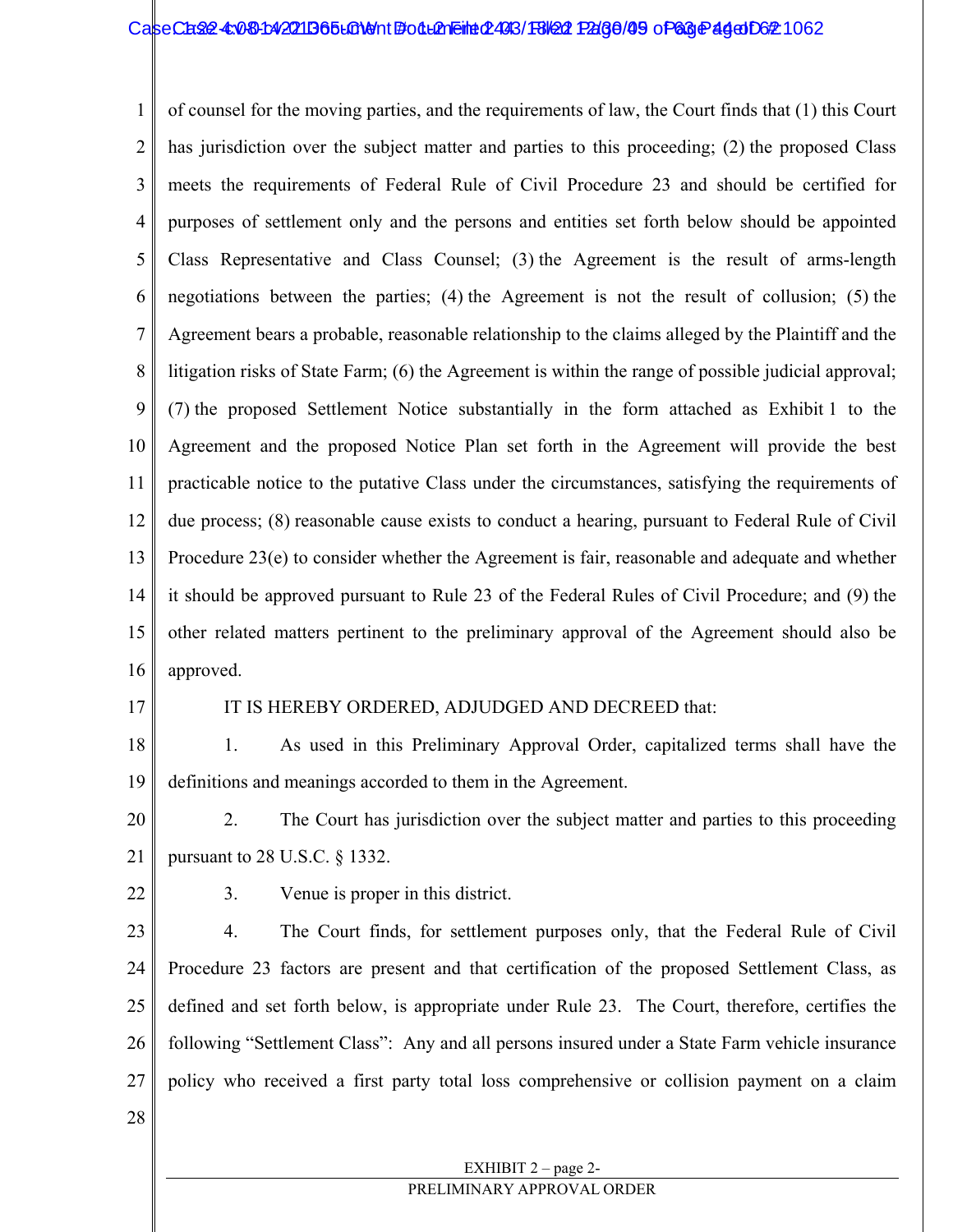#### CaseCase: 4:081:42211365LGN9ht #: 04L2n Filmed: 493/18/22 Page/00 of 63 Page 45 of Document 24

1 2 administered in California, based in whole or in part on a Total Loss Comparable Vehicle Valuation Report that used a Projected Sold Adjustment and/or Age of Ad Adjustment.

- (a) "State Farm" means State Farm Mutual Automobile Insurance Company and/or State Farm Fire and Casualty Insurance Company.
- 5

6

7

8

9

10

19

20

3

4

(b) "Total Loss Comparable Vehicle Valuation Report" means a report generated by a computerized system that values a Total Loss Vehicle by identifying comparable vehicles and making adjustments to either the asking or selling price of such vehicles in an attempt to determine the actual cash value of the Total Loss Vehicle at the time of loss. Total Loss Comparable Vehicle Valuation Reports do not include either appraisals or reports that use dealer quotes.

11 12 13 14 (c) "Projected Sold Adjustment" means an adjustment to the asking price of comparable vehicles used in Total Loss Comparable Vehicle Valuation Reports provided by Mitchell to State Farm in California to reflect the price for which that comparable vehicle was projected to sell.

15 16 17 18 (d) "Age of Ad Adjustment" means the adjustment to comparable vehicles used in Total Loss Comparable Vehicle Valuation Reports provided by Mitchell to State Farm in California, to account for depreciation of a vehicle between the time that it is listed for sale and the date of loss.

(e) "Total Loss Vehicle" means a vehicle owned by a person within the Settlement Class that was determined by State Farm to be a total loss.

21 22 23 5. Specifically, the Court finds for settlement purposes only that the proposed Settlement Class described above satisfies the following factors of Federal Rule of Civil Procedure 23:

24 25 (a) Numerosity: In this case, thousands of individuals and/or entities have potential claims. Thus, the Rule  $23(a)(1)$  numerosity requirement has been met.

26 27 28 (b) Commonality: The threshold for commonality under Rule  $23(a)(2)$  is not high and a single common issue will suffice. In this case, Plaintiff alleges that State Farm's use of a Projected Sold Adjustment and/or Age of Ad Adjustment violated Title

#### EXHIBIT 2 – page 3-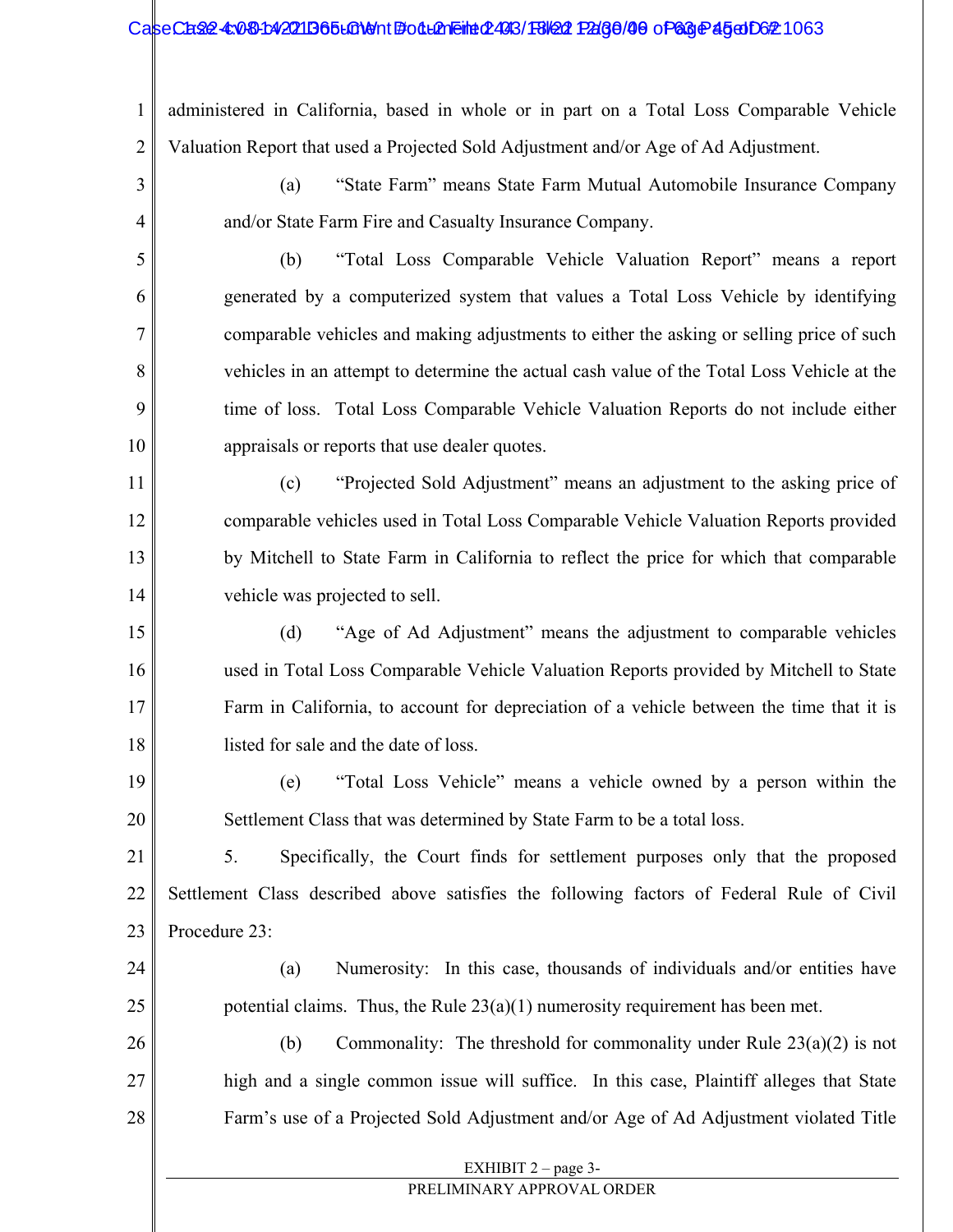#### CaseCase: 4:081:42211365LGN9nt #odL2neint 2493/F8/22 Page/09 of 68 Page 46 of D62 1064

10 of California Code of Regulations § 2695.8 (the "Total Loss Regulation" or "TLR"), an allegation that is denied by State Farm. This issue is common to the Settlement Class.

3 4

5

6

7

8

9

1

2

(c) Typicality: The Plaintiff's claims are typical of those of the Settlement Class and satisfy Rule  $23(a)(3)$ .

(d) Adequacy: There are no disabling conflicts of interest between the Plaintiff and Settlement Class Members and the Plaintiff has retained competent counsel to represent the Settlement Class. Class Counsel regularly engage in complex litigation similar to the present case and have dedicated substantial resources to the prosecution of this matter. The adequacy requirement is satisfied.

10 11 12 13 14 15 16 (e) There is predominance and superiority. The common legal and factual issue listed is predominant of all claims in the litigation. Resolution of the common question constitutes a significant part of Plaintiff's and Settlement Class Members' claim. Further, because the Settlement Class is being certified for purposes of settlement only, the Court need not consider factors, if any, that might render a class action unmanageable and which might otherwise destroy superiority so as to preclude certification of a class for trial.

17 18 19 20 21 22 23 6. In the interest of clarity, the Court notes that the Court makes the findings set forth above regarding certification of the proposed Settlement Class subject to the provision in the Agreement which provides for restoring the Parties to their positions as of October 29, 2009 if the settlement is not consummated. The Court's findings regarding the class certification requirements of Rule 23 are subject to the Fairness Hearing and are done without prejudice to the facts, record, and argument that will be before the Court in connection with any class proposed for litigation of any remaining claims in the case against any other party.

24 25 7. The Court appoints the following person as Class Representative: Arnesha M. Garner.

26 27 28 8. The Court appoints the following persons as Class Counsel: David M. Birka-White of Birka-White Law Offices, and Robert J. Nelson, of Lieff, Cabraser, Heimann & Bernstein, LLP.

### EXHIBIT  $2$  – page 4-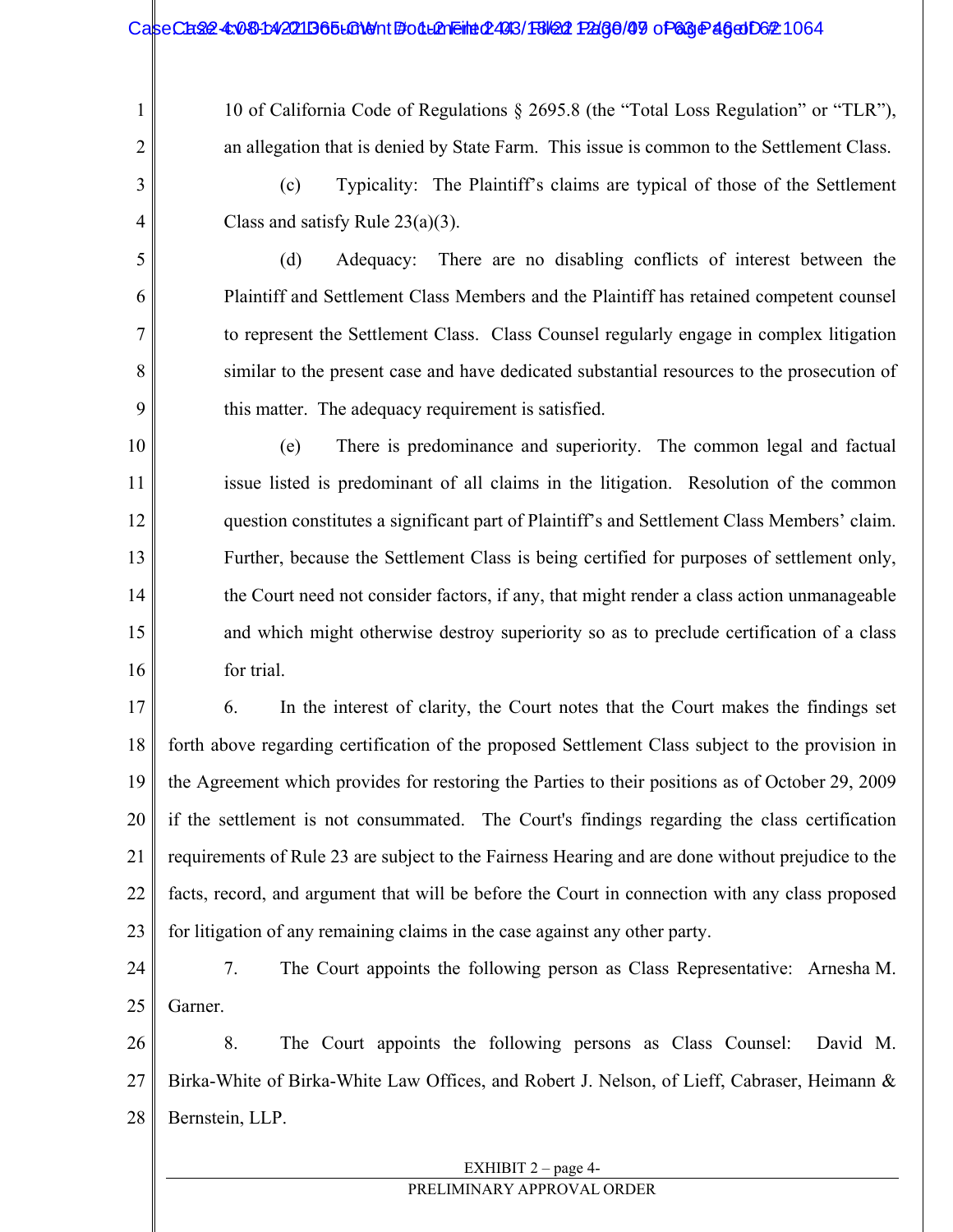#### CaseCase: 4:081:42211B65L01911 FolLeneine 2493/18/22 Page/09 of 63 Page 47 of 062 1065

1 2 3 9. The Court preliminarily approves the Agreement, together with all of its Exhibits, attached hereto as Exhibit A, as being fair, reasonable and adequate, entered into in good faith, free of collusion, and within the range of possible judicial approval.

4 5 6 7 8 9 10 11 10. The Court approves the form and content of the Settlement Notice, substantially in the form attached as Exhibit 1 to the Agreement. This Court finds that the Notice Plan, described in section 5 of the Agreement, is the best practicable under the circumstances. The Notice Plan is reasonably calculated to apprise the Settlement Class Members of class certification, as well as the proposed Settlement and Class Counsel's application for fees and expenses, and constitutes sufficient notice to all persons entitled to notice. The Notice Plan satisfies all applicable requirements of law, including, but not limited to, Rule 23 of the Federal Rules of Civil Procedure and the Constitutional requirement of due process.

12 13 14 15 11. The Court directs that Rust Consulting, Inc. act as the Administrator (as defined in the Agreement) and directs the Administrator to disseminate the Settlement Notice in the following manner, which satisfies the requirements of Federal Rule of Civil Procedure 23 and due process:

16 17 18 19 20 21 22 (a) Within 25 days following entry of the Preliminary Approval Order, the Administrator shall mail, or cause to be mailed, copies of the Settlement Notice, by first class United States mail, postage prepaid, to all potential Settlement Class Members at the most recent address obtained by the methods described in the Agreement. The Court finds that the procedures provided for in the Agreement constitute an appropriate effort to locate current addresses for Settlement Class Members. No additional efforts are required.

23 24

25

(b) The Administrator shall create and manage a toll free number with an automated system providing information about the Agreement, with the ability to request copies of the Settlement Notice or the Agreement, and to speak with live operators.

26 27 12. Rust Consulting, Inc. is directed to perform all other responsibilities under the Notice Plan assigned to the Administrator in the Agreement.

28

## EXHIBIT 2 – page 5-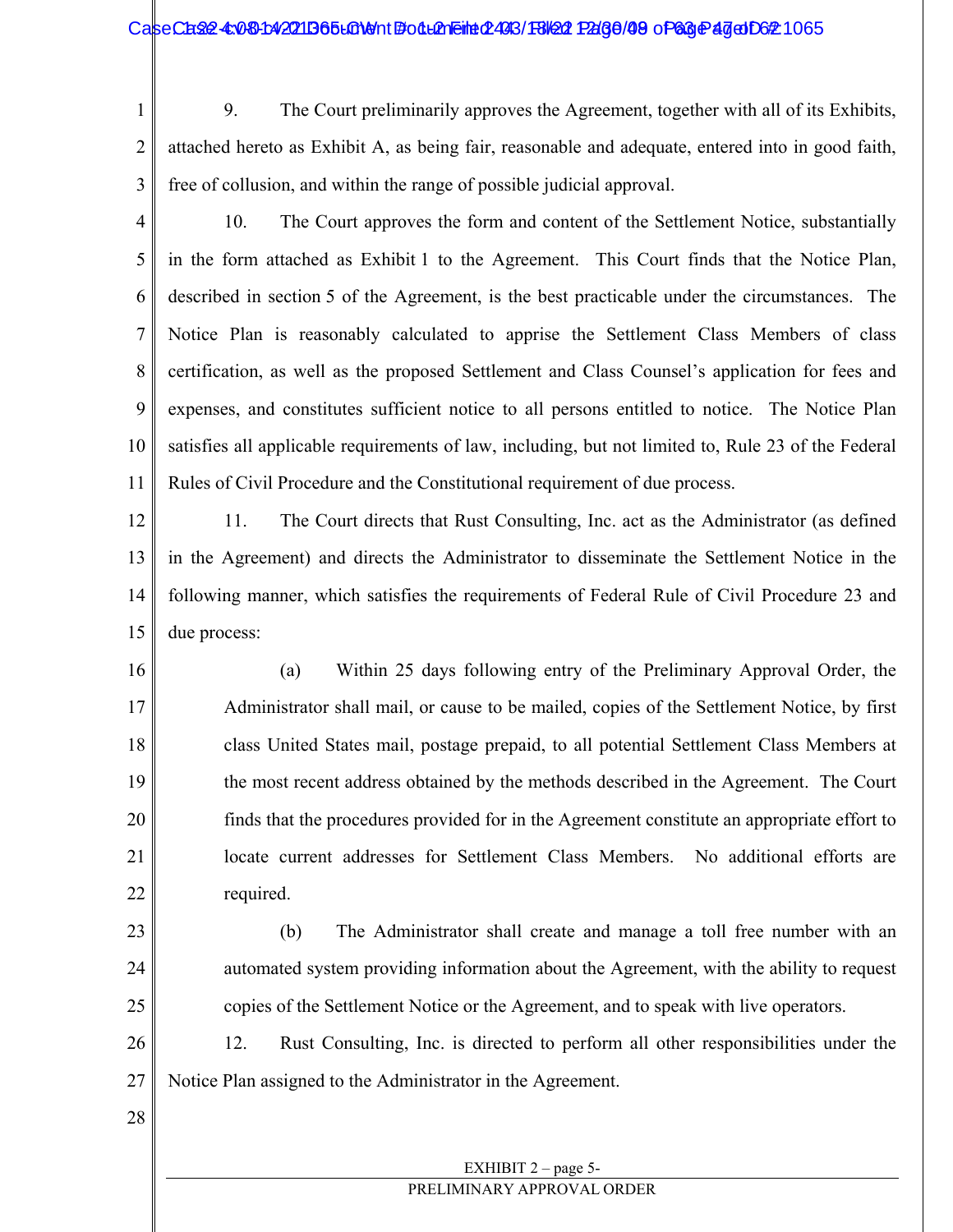#### CaseCase: 4:081:42211B65L01911 Follemeint 2493/18/22 Page/99 of 63 Page 46 of 02:1066

1 2 3 4 5 6 13. The Court directs that a hearing be scheduled for  $\qquad \qquad , 2010, \text{ at }$ o'clock \_\_.m. (the "Fairness Hearing") to assist the Court in determining whether the Settlement provided for in the Agreement is fair, reasonable and adequate; whether Final Judgment should be entered dismissing with prejudice the above-captioned action and any other actions by Settlement Class Members pending before this Court; and whether Class Counsel's application for fees and expenses should be approved.

7 8 9 10 11 12 13 14 14. The Court further directs that any Settlement Class Member who objects to the Agreement must mail his, her or its objection to the Administrator postmarked by the U.S. Postal Service on or before the Objection Deadline. Objections must be in writing and must provide a detailed description of the nature and basis for each objection, the Settlement Class Member's name, address and telephone number and, if represented by personal counsel, counsel's name, address, and telephone number. Prior to the Fairness Hearing, the Administrator will file with the Court any timely objections received, and will promptly provide unredacted copies of any timely objections received to Class Counsel and State Farm.

15 16 17 18 19 20 21 22 23 24 25 26 15. The Court further directs that any Settlement Class Member may appear at the Fairness Hearing, either in person or through personal counsel, retained at the Settlement Class Member's expense, to voice an objection to the Settlement or to Class Counsel's application for fees and expenses, only if the Settlement Class Member has made a timely written objection postmarked by the U.S. Postal Service on or before the Objection Deadline. Settlement Class Members or their attorneys who wish to appear at the Fairness Hearing must make such a request in writing and mail it to the Administrator prior to the Objection Deadline. The written request to appear must include the name, address and telephone number of the person who will appear at the Fairness Hearing and a copy of the written objection to the Settlement. Prior to the Fairness Hearing, the Administrator will file with the Court any timely written requests to appear received, and will promptly provide unredacted copies of any timely written requests to appear received to Class Counsel and State Farm.

27 28 16. The Court further directs that any person within the Settlement Class definition who wishes to be excluded from the Settlement Class must mail a written Request for Exclusion

#### EXHIBIT 2 – page 6-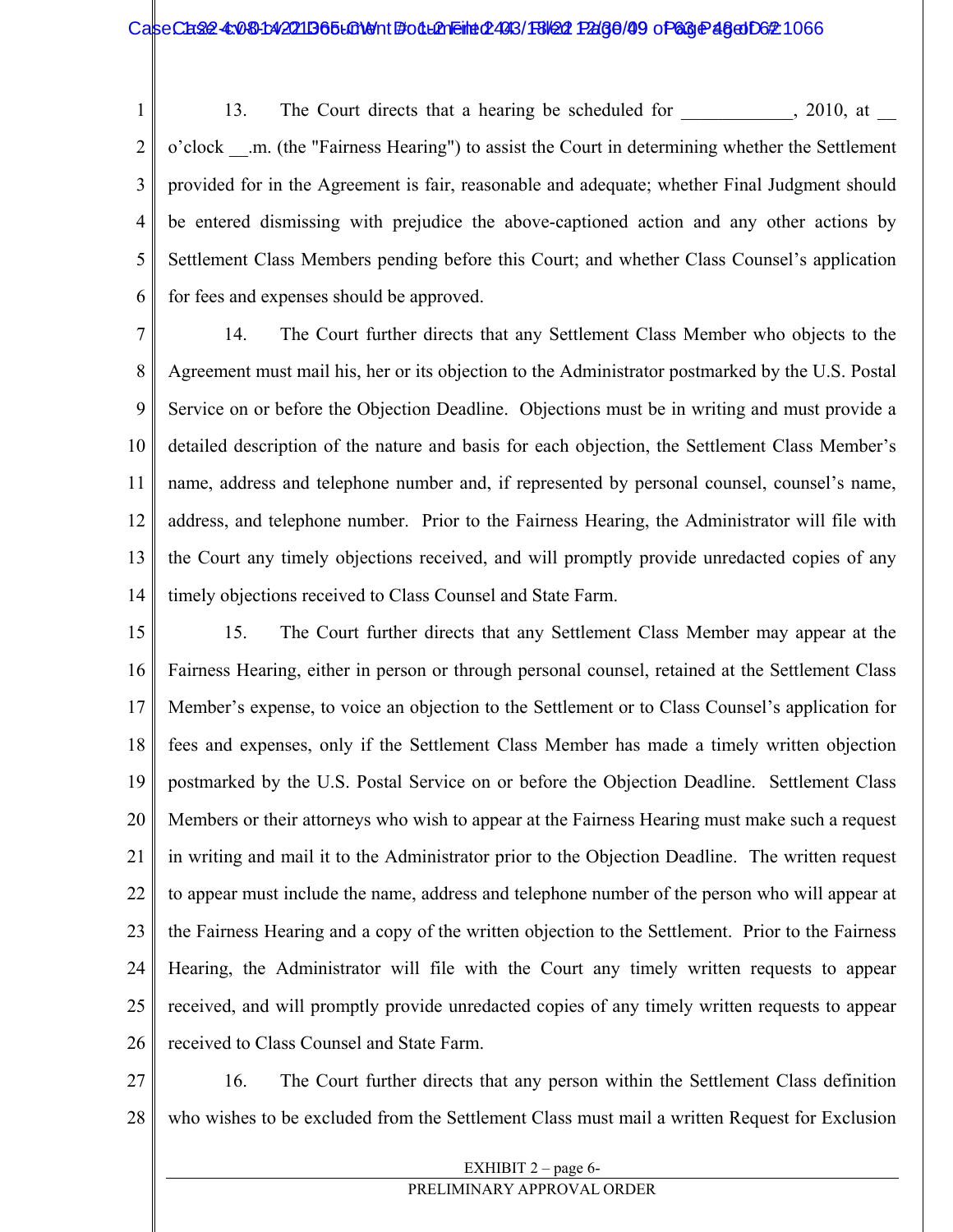#### CaseCase: 4:081:42211B65L01911 Follemeint 2493/18/22 Page/60 of 63 Page 49 of 062 1067

1 2 3 4 5 6 7 to the Administrator postmarked by the U.S. Postal Service on or before the Opt Out Deadline. Any Request for Exclusion must be signed by the person seeking exclusion, or the authorized representative of an entity seeking exclusion, and must clearly state his, her or its desire to be excluded from the Settlement Class, and include his, her or its name, address and telephone number. Any person within the Settlement Class definition who mails a Request for Exclusion to the Administrator may withdraw such Request for Exclusion, and thus elect to be included as a Settlement Class Member, at any time prior to the Opt-Out Deadline.

8 9 10 11 12 13 14 17. The names, addresses, telephone numbers, and any other personal identifying information of all potential Settlement Class Members and Settlement Class Members shall be kept confidential by the Administrator and not disclosed to any person except as ordered by the Court upon good cause shown and shall be used only for the purposes of this Agreement. Whenever in a report, the Administrator or any other Party needs to identify a specific claim, it can refer to the claim by State Farm Claim Number, which is not required to be redacted from publicly available documents.

15 16 17 18. The Court further directs the Administrator to file with the Court a report on efforts undertaken to implement the Notice Plan on or before the Fairness Hearing. Copies shall be provided to Class Counsel and State Farm.

18 19 19. The cost of providing Notice, as provided for by this Order and the Agreement, shall be paid from the Gross Settlement Fund.

20 21 22 23 24 25 26 20. The Court further directs the Administrator to promptly provide unredacted copies of any Requests for Exclusion, and any withdrawals thereof, to State Farm and Class Counsel. On the date of the Fairness Hearing, the Administrator will submit to the Court, under seal, a report identifying all persons making Requests for Exclusion that were not thereafter timely withdrawn and the date on which each request was postmarked (or if there is no legible postmark date, the date received by the Administrator). A copy of the report will be provided to State Farm and Class Counsel, who will keep the report confidential.

27 28 21. The Court further directs that, pending final determination of whether the Agreement should be approved, neither the Plaintiff, nor any Settlement Class Member, either

#### EXHIBIT  $2$  – page 7-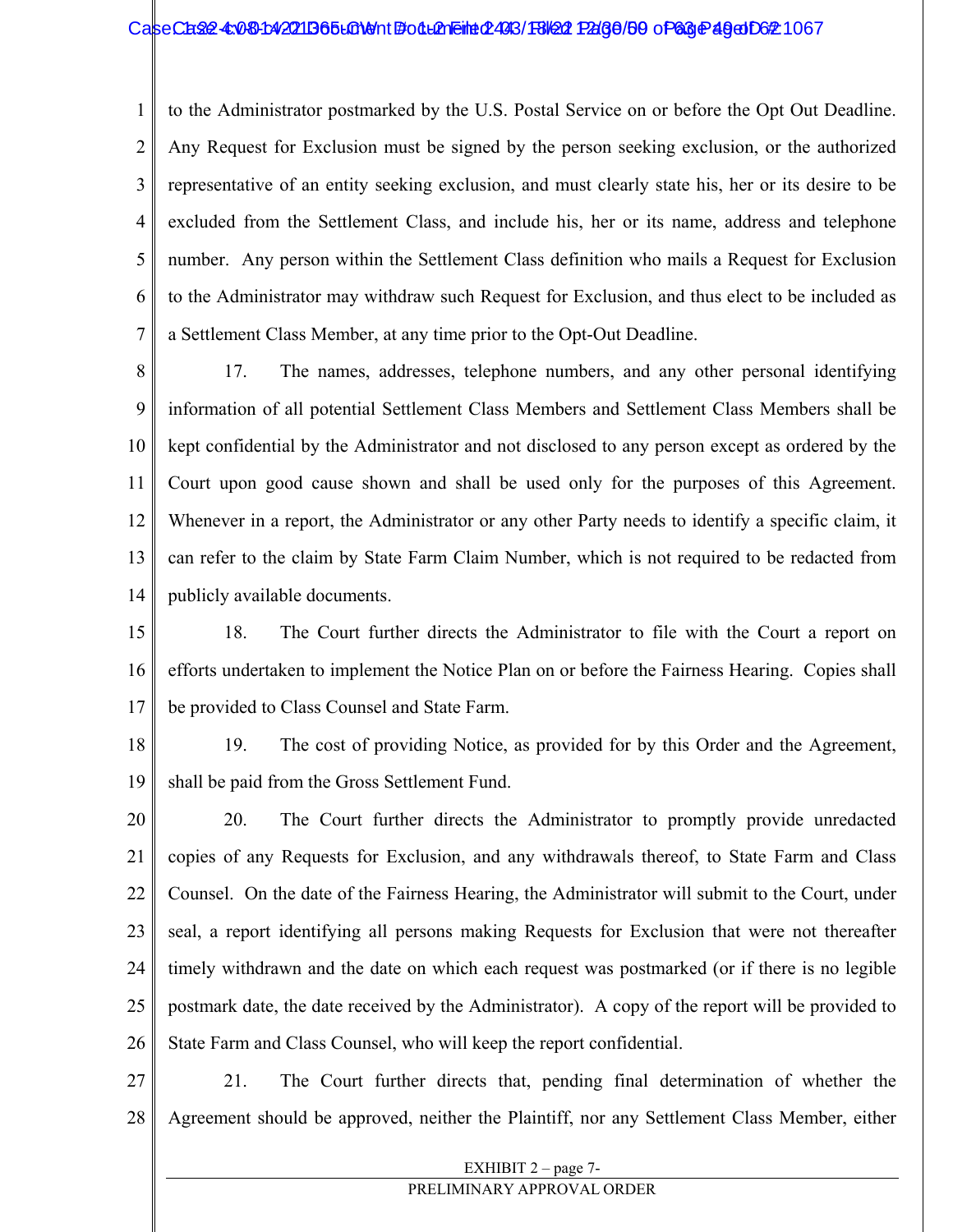#### CaseCase4: 0304042211365L01011 #00LA1Eint 02493/18/202 Page/69 of 63 Page 50 of 621 068

1 2 3 directly, representatively, or in any other capacity, shall commence or prosecute any action or proceeding in any court or tribunal asserting any of the Released Claims (as defined in the Agreement) against the Released Parties (as defined in the Agreement).

4 5 6 7 8 9 22. Neither the Agreement, nor any exhibit, document or instrument delivered thereunder shall be construed as or deemed to be evidence of an admission or concession by State Farm or the Released Parties of an interpretation of, or course of conduct in connection with, the policy language and forms of the Subject Insurance Policies, or of any liability or wrongdoing by State Farm, or of the truth of any allegations asserted by Plaintiff, Settlement Class Members or any other person.

10 11 12 13 14 15 23. The Court finds that the Agreement, along with all related drafts, motions, court papers, conversations, negotiations, mediations and correspondence, including statements made in mediations or written submissions to the mediator, constitute an offer to compromise and a compromise within the meaning of Federal Rule of Evidence 408, California Rule of Evidence 1152 and any equivalent rule of evidence of any state; and are privileged pursuant to Section 1119 of the California Evidence Code.

16 17 18 19 20 21 22 23 24 25 26 24. Except as provided in paragraph 25, neither the Agreement, approved or not approved, nor any exhibit, document or instrument delivered thereunder, nor any statement, transaction or proceeding in connection with the negotiation, execution or implementation of the Agreement, shall be admissible in evidence in this or any other proceeding for any purpose, including as evidence of an interpretation of, or course of conduct in connection with, the policy language and forms of the Subject Insurance Policies. Without limitation of the foregoing, nothing contained in the Agreement, approved or not approved, nor any exhibit, document or instrument delivered hereunder, nor any statement, transaction or proceeding in connection with the negotiation, execution or implementation of the Agreement, shall be given any form of res judicata, collateral estoppel or judicial estoppel effect against State Farm or the Released Parties in any administrative or judicial forum or proceeding.

- 27
- 28

#### EXHIBIT 2 – page 8- PRELIMINARY APPROVAL ORDER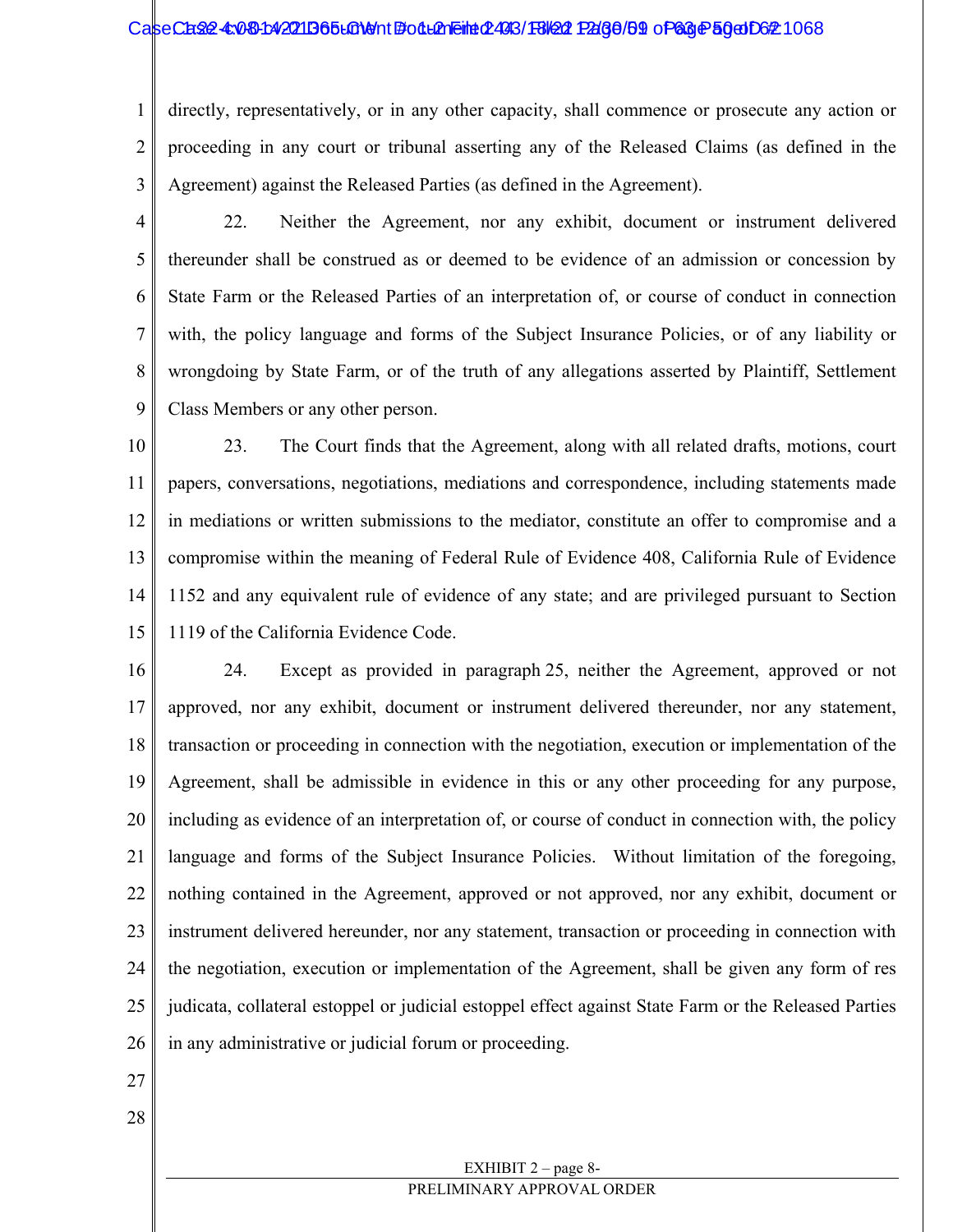#### CaseCase: 4:081:42211365L01911 Foll=21969/Halled: 0469 Page 64:000 Page 54:0002 1069

1 2 3 25. Notwithstanding the foregoing, the Agreement, any order granting preliminary or final approval of the Agreement and any appellate decision affirming Final Judgment is admissible as follows.

(a) The Agreement is admissible by any Party for the purpose of obtaining approval of, implementing and/or enforcing the Agreement.

(b) The Agreement, any order granting preliminary or final approval to the Agreement, any appellate decision affirming Final Judgment, and any proceedings and submissions in connection with this Agreement are admissible for purposes of determining Class Counsel's application for attorneys' fees and costs or in connection with any appeal of an award of Class Counsel's attorneys' fees and costs in this Action.

11 12 13 14 15 16 17 18 19 20 (c) If finally approved, the Agreement, any order granting preliminary or final approval to the Agreement and any appellate decision affirming any order of this Court with respect to the Agreement, may be pleaded by State Farm or the Released Parties as a full and complete defense (including any defense based upon release, res judicata, or injunction) to any action, suit or other proceeding that has been or may be instituted, prosecuted or attempted with respect to any of the Released Claims; and the Agreement, any order granting preliminary or final approval to the Agreement and any appellate decision affirming this Final Judgment, or any other proceedings in connection therewith, may be filed, offered or submitted by State Farm or the Released Parties or otherwise used in support of such defense.

(d) If finally approved, the Agreement, any order granting preliminary or final approval to the Agreement, any appellate decision affirming Final Judgment, any proceedings in connection with the Agreement, or any action by the California Department of Insurance regarding the Agreement, may be filed, offered or submitted only by State Farm or the Released Parties as evidence that the action that State Farm agrees to undertake in section 11 of the Agreement is fair and reasonable and complies with the TLR.

28

21

22

23

24

25

26

27

4

5

6

7

8

9

10

#### EXHIBIT  $2$  – page 9-PRELIMINARY APPROVAL ORDER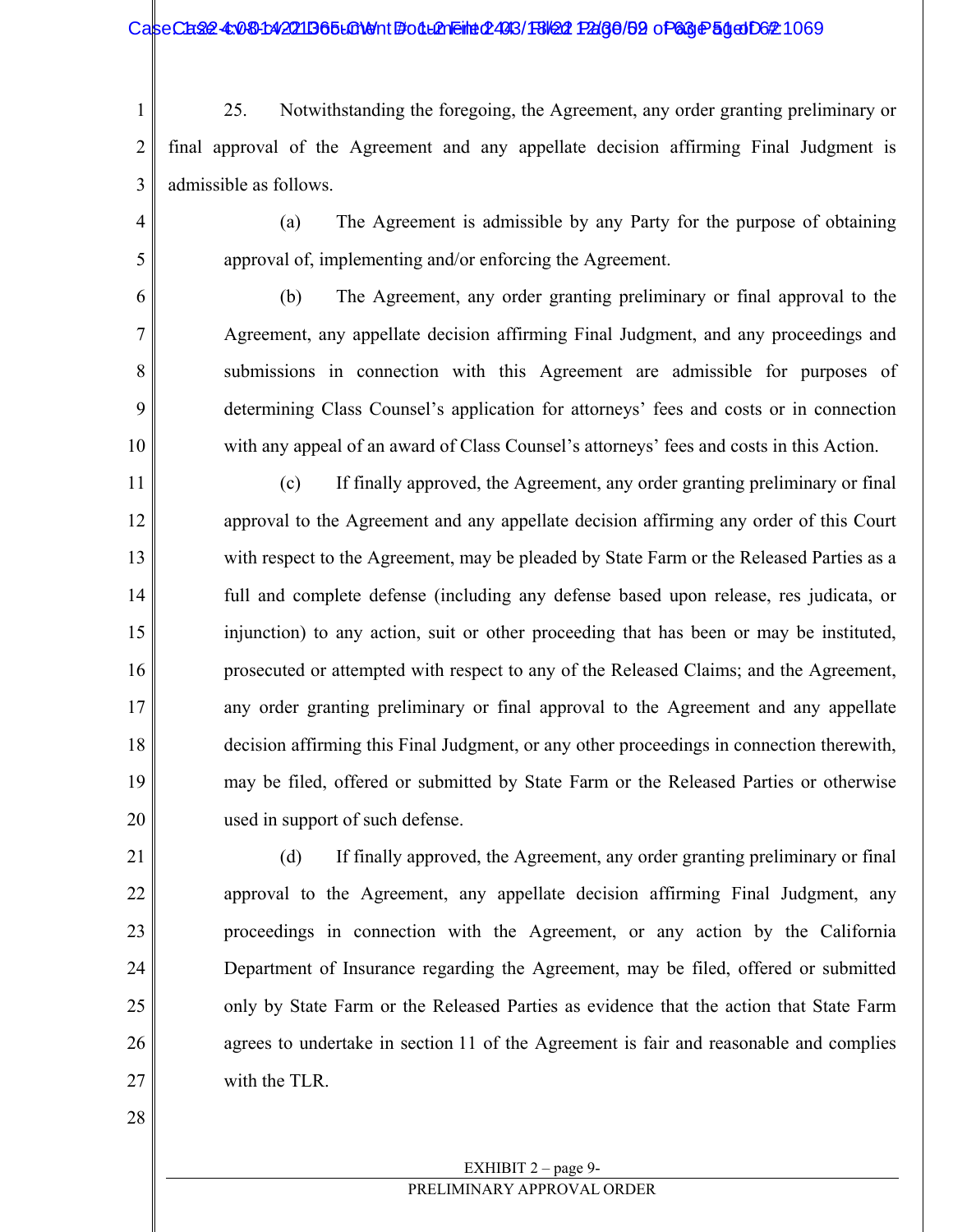| 1              | If the Settlement Agreements is not approved, or the Effective Date does not<br>26.                   |  |  |
|----------------|-------------------------------------------------------------------------------------------------------|--|--|
| $\overline{2}$ | occur, or the Agreement is terminated pursuant to its terms, then (a) all parties will be restored to |  |  |
| 3              | their respective positions in this litigation as they were on October 29, 2009; (b) all parties will  |  |  |
| 4              | proceed in all respects as if the Agreement (except those provisions that, by their terms,            |  |  |
| 5              | expressly survive disapproval or termination of the Settlement) had not been executed and the         |  |  |
| 6              | related orders and judgment had not been entered, preserving in that event all of their respective    |  |  |
| 7              | claims and defenses in the Action; and (c) all releases given will be null and void. In such an       |  |  |
| 8              | event, this Court's orders regarding the Settlement, including this Preliminary Approval Order,       |  |  |
| 9              | shall not be used or referred to in litigation for any purpose whatsoever.                            |  |  |
| 10             | 27.<br>The Court further directs that the following deadlines are established by this                 |  |  |
| 11             | Preliminary Approval Order:                                                                           |  |  |
| 12             | Opt Out Deadline                                                                                      |  |  |
| 13             | <b>Objection Deadline</b>                                                                             |  |  |
| 14             | <b>Fairness Hearing</b>                                                                               |  |  |
| 15             | Dated this $\_\$ day of $\_\_\_\_$ , 2010.                                                            |  |  |
| 16             | The Honorable Claudia Wilken                                                                          |  |  |
| 17             | United States District Court Judge                                                                    |  |  |
| 18             |                                                                                                       |  |  |
| 19             |                                                                                                       |  |  |
| 20             |                                                                                                       |  |  |
| 21             |                                                                                                       |  |  |
| 22             |                                                                                                       |  |  |
| 23             |                                                                                                       |  |  |
| 24             |                                                                                                       |  |  |
| 25             |                                                                                                       |  |  |
| 26             |                                                                                                       |  |  |
| 27             |                                                                                                       |  |  |
| 28             |                                                                                                       |  |  |
|                | EXHIBIT $2$ – page 10-                                                                                |  |  |
|                | PRELIMINARY APPROVAL ORDER                                                                            |  |  |
|                |                                                                                                       |  |  |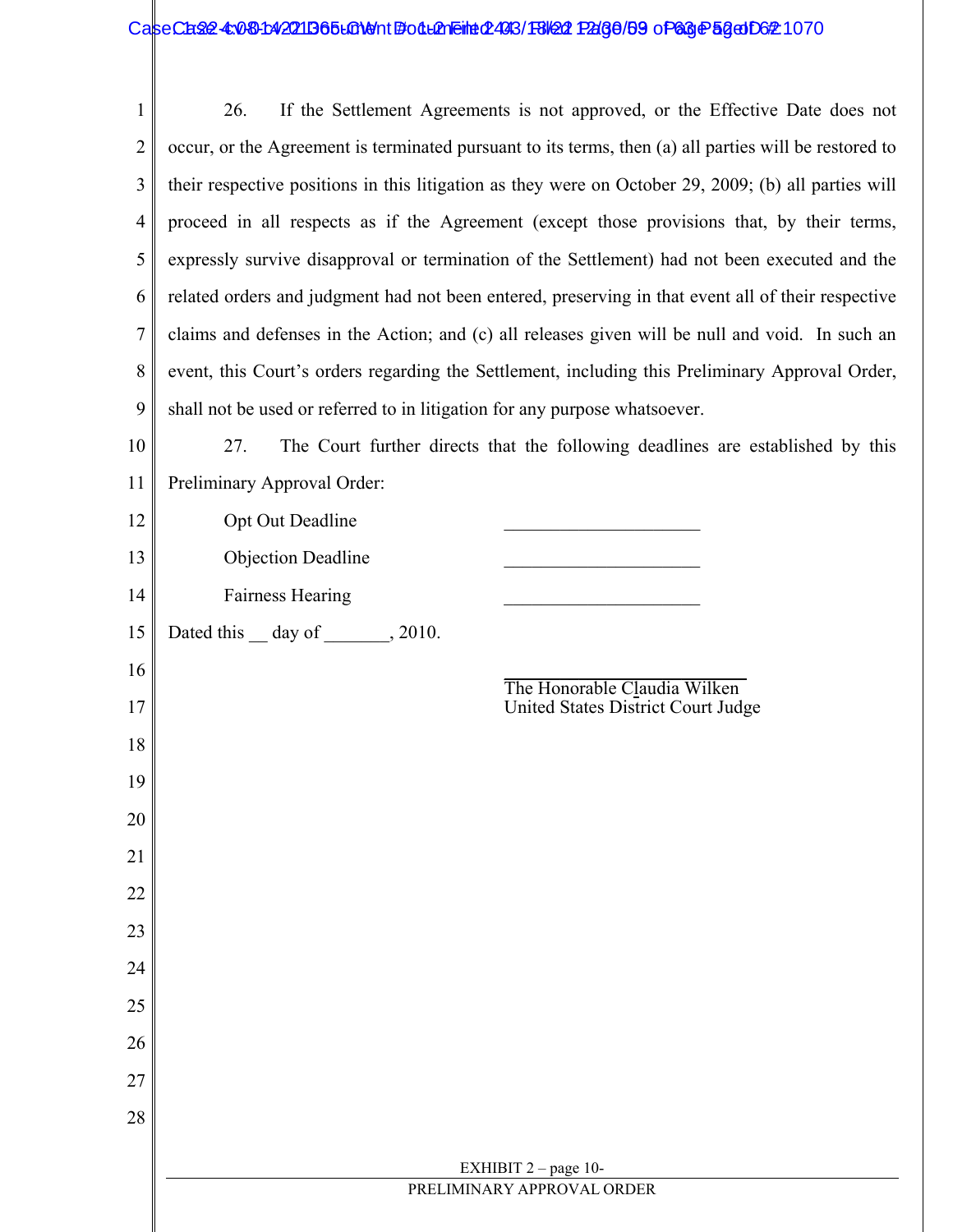## CaseCase: 4:08-1:42011365 LOMent #001 LANE interpediated: 031 Page / 53 of 63 Page 53 of 02 1071

|    | SEDGWICK, DETERT, MORAN &<br><b>ARNOLD LLP</b>                                                  | LIEFF, CABRASER, HEIMANN &<br><b>BERNSTEIN, LLP</b>                  |
|----|-------------------------------------------------------------------------------------------------|----------------------------------------------------------------------|
| 2  | KEVIN J. DUNNE Bar No. 40030                                                                    | ROBERT J. NELSON Bar No. 132797                                      |
| 3  | LAURA L. GOODMAN Bar No. 142689<br>MICHELLE Y. MCISAAC Bar No. 215294                           | MICHAEL W. SOBOL Bar No. 194857<br>ROGER HELLER Bar No. 215348       |
| 4  | ANDREW J. KING Bar No. 253962<br>One Market Plaza                                               | <b>Embarcadero Center West</b><br>275 Battery Street, 30th Floor     |
| 5  | Steuart Tower, 8th Floor<br>San Francisco, California 94105                                     | San Francisco, California 94111<br>Telephone: (415) 956-1000         |
| 6  | Telephone: (415) 781-7900<br>Facsimile: (415) 781-2635                                          | Facsimile: (415) 956-1008                                            |
| 7  | SKADDEN, ARPS, SLATE, MEAGHER &                                                                 | <b>BIRKA-WHITE LAW OFFICES</b><br>DAVID M. BIRKA-WHITE Bar No. 85721 |
| 8  | <b>FLOM LLP</b><br>KATHERINE ARMSTRONG (pro hac vice)                                           | 411 Hartz Avenue, Suite 200<br>Danville, California 94526            |
| 9  | Four Times Square<br>New York, New York 10036                                                   | Telephone: (925) 362-9999<br>Facsimile: (925) 362-9970               |
| 10 | Telephone: (212) 735-3000<br>Facsimile: (212) 735-2000                                          | <b>Attorneys for Plaintiff</b>                                       |
| 11 | <b>Attorneys for Defendant</b>                                                                  | <b>ARNESHA M. GARNER</b>                                             |
| 12 | STATE FARM MUTUAL AUTOMOBILE<br><b>INSURANCE COMPANY</b>                                        |                                                                      |
| 13 |                                                                                                 |                                                                      |
| 14 |                                                                                                 |                                                                      |
| 15 |                                                                                                 | UNITED STATES DISTRICT COURT                                         |
| 16 | NORTHERN DISTRICT OF CALIFORNIA                                                                 |                                                                      |
| 17 | ARNESHA M. GARNER, on behalf of                                                                 | CASE NO. CV 08 1365 CW (EMC)                                         |
| 18 | herself and all others similarly situated,                                                      | <b>FINAL ORDER AND JUDGMENT</b>                                      |
| 19 | Plaintiff,                                                                                      |                                                                      |
| 20 | V.                                                                                              |                                                                      |
| 21 | <b>STATE FARM MUTUAL</b><br><b>AUTOMOBILE INSURANCE</b>                                         |                                                                      |
| 22 | COMPANY,                                                                                        |                                                                      |
| 23 | Defendant.                                                                                      |                                                                      |
| 24 | Having considered all motions, memoranda and submissions made in connection with the            |                                                                      |
| 25 | proposed class action settlement agreement, together with all of its Exhibits attached thereto, |                                                                      |
| 26 | dated [date], (the "Agreement"), and the record of these proceedings, the representations,      |                                                                      |
| 27 | argument, and recommendation of counsel for the moving parties, and the requirements of law;    |                                                                      |
| 28 | IT IS HEREBY ORDERED, ADJUDGED AND DECREED that:                                                |                                                                      |
|    |                                                                                                 | EXHIBIT $3$ – page 1-                                                |
|    |                                                                                                 | FINAL ORDER AND JUDGMENT                                             |
|    |                                                                                                 |                                                                      |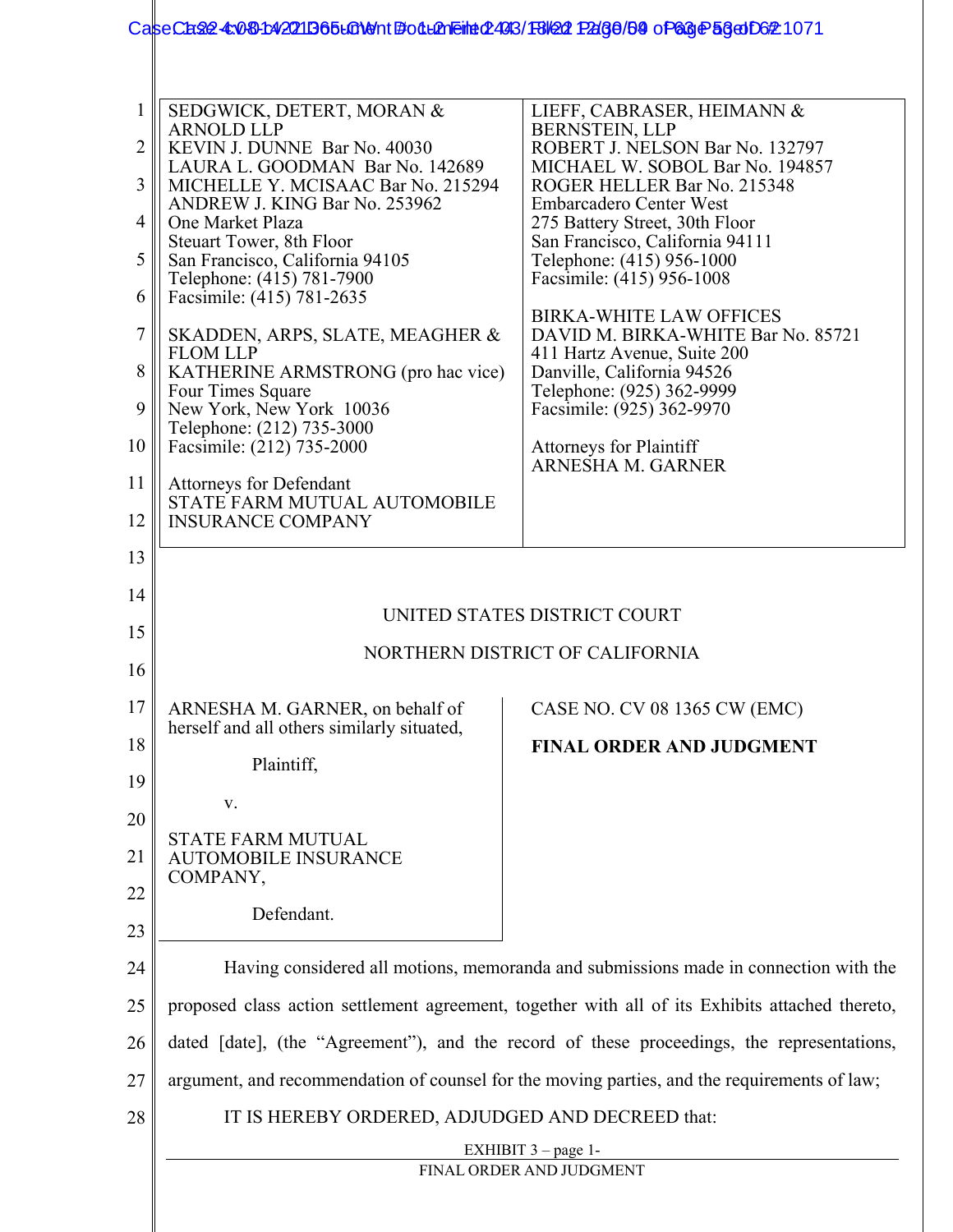CaseCase: 4:081:42211B65L019ht #odL21Eined2493/18/22 Page/69 of 63 Page 54 of 062 1072

- 1 2 1. The definitions and terms set forth in the Agreement are hereby adopted and incorporated into this Final Order and Judgment.
- 3 4 2. The Court has jurisdiction over the subject matter and parties to this proceeding pursuant to 28 U.S.C. § 1332.
- 5

3. Venue is proper in this district.

6 7 4. This Court incorporates into this Final Judgment its prior rulings in this Action, including the following:

8 9 10 11 12 13 14 15 16 (a) On June 30, 2008, this Court entered an order granting the motion to compel an appraisal filed by Defendant State Farm Mutual Automobile Insurance Company ("State Farm"). This Court held that State Farm "had the contractual right to demand an appraisal, and Plaintiff had the contractual obligation to proceed with the appraisal process. Pursuant to the terms of the contract, this was a precondition to Plaintiff's filing a lawsuit." (Docket 47, June 30, 2008 Order at 14-15.) This Court further found that the appraisal process provided for in State Farm's insurance policy was not one-sided, was sanctioned by state statute and was not unconscionable. (*Id.* at 18-19.)

17 18 19 20 21 22 23 24 25 26 27 28 (b) On March 23, 2009, this Court entered an order denying State Farm's motion for summary judgment and granting Plaintiff's cross-motion for summary adjudication, holding that the TLR was in effect during the relevant time frame. (Docket 159, March 23, 2009 Order at 17-19.) In its March 23, 2009 Order, this Court found that the "CDI [had] informed Mitchell that the agency would be satisfied if Mitchell used the midpoint of the [DMV VLF Data] range in conducting [total loss] valuations." (*Id.* at 10.) The Court further found that "the \$200 dollar range of sales prices that can be derived from the DMV's VLF codes constitute[d] sales price data" that could be used by insurers as actual sales price data for comparable vehicles in performing total loss valuations pursuant to the TLR. The Court noted that "the CDI takes the position that VLF data relates to 'actual sales prices,' and thus can be used to conduct valuations in accordance with the TLR," that CDI had indicated that the mid-range of the

EXHIBIT 3 – page 2-

FINAL ORDER AND JUDGMENT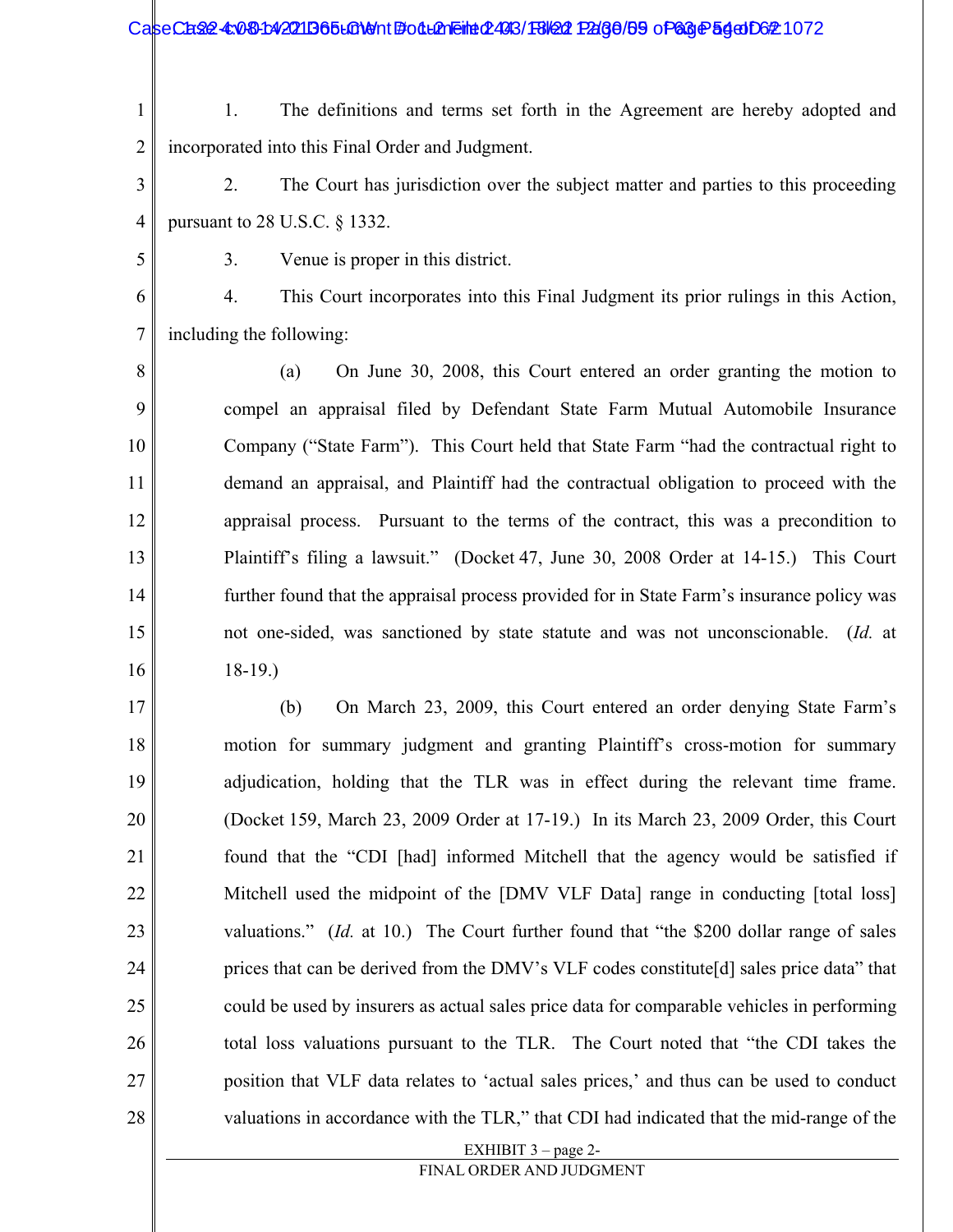#### CaseCase4: 080142211365LGNont #odLAneint 2493/FBI22 PAG0/50 of 68 Page 55 of 062 1073

1

2

VLF Data could be used, and that "the \$200 [VLF] range . . . is suitable and is accepted by the agency in charge of enforcing the TLR." (*Id.* at 13.)

3 4 5. The Court hereby confirms its prior findings regarding certification of the Settlement Class for settlement purposes only pursuant to Federal Rule of Civil Procedure 23.

5 6 6. The Court reconfirms the appointment of the following person as Class Representative: Arnesha M. Garner.

7 8 9 7. The Court reconfirms the appointment of the following attorneys as Class Counsel: David M. Birka-White of Birka-White Law Offices, and Robert J. Nelson, of Lieff, Cabraser, Heimann & Bernstein, LLP.

10 11 8. The Court reconfirms the appointment of Rust Consulting, Inc. as the Administrator.

EXHIBIT 3 – page 3- 12 13 14 15 16 17 18 19 20 21 22 23 24 25 26 27 28 9. The Court finds that the Settlement Notice and Notice Plan as carried out by the Administrator complied with this Court's Preliminary Approval Order dated [date] and satisfied the requirements of Federal Rule of Civil Procedure 23(e) and due process. This Court has previously held the Notice Plan to be the best practicable under the circumstances. The Court ordered notice by mail to identifiable Settlement Class Members and finds that such notice was reasonably calculated to apprise the Settlement Class Members of class certification, the proposed Settlement and Class Counsel's application for fees and expenses, constituted sufficient notice to all persons entitled to notice, and satisfied all applicable requirements of law, including, but not limited to, Rule 23 of the Federal Rules of Civil Procedure and the Constitutional requirement of due process. The Settlement Notice clearly and concisely informed Settlement Class Members of the relevant aspects of the litigation and the Settlement, including: (i) the definition of who is a Settlement Class Member; (ii) the history of the litigation; (iii) the terms of the Settlement; (iv) the binding effect of any judgment for those persons who are Settlement Class Members; (v) the right of Settlement Class Members to request exclusion (opt out) from the Settlement Class and the procedures and deadlines for doing so; (vi) the right of Settlement Class Members to object to any aspect of the Settlement and/or to appear at the Fairness Hearing and the procedures and deadlines for doing so; (vii) the date, time,

FINAL ORDER AND JUDGMENT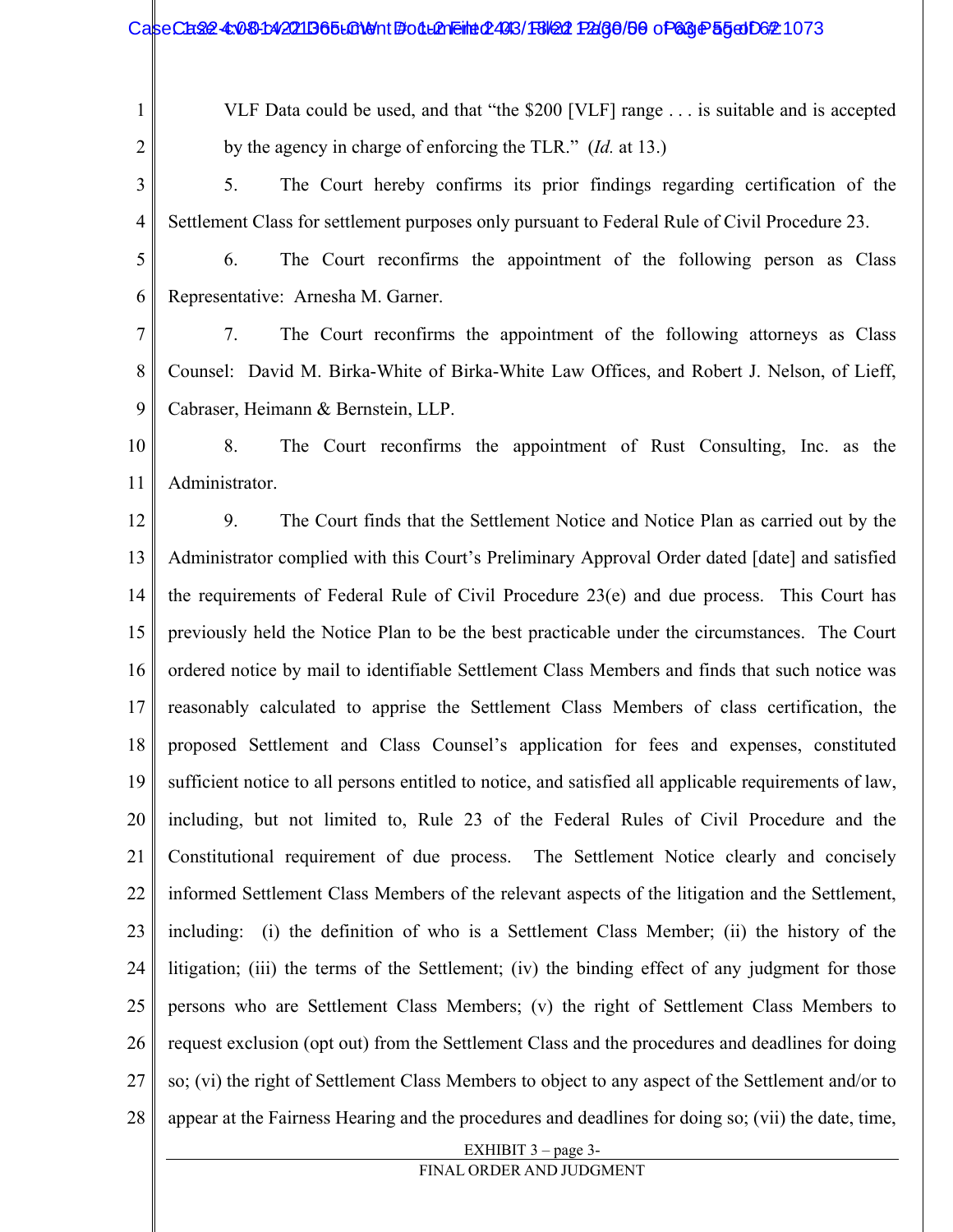#### CaseCase4: 0804: 42211965 LON9 http: 04 LA Reine 4:443/18/24 Page 69 of 63 Page 56 at D6 21074

1 2 3 and location of the Fairness Hearing; (viii) how to obtain additional information; (ix) the benefits of the Settlement and how to participate in the Settlement; and (x) information on Class Counsel's fees and expenses.

4 5 10. The Court holds that the notice provisions set forth under the Class Action Fairness Act, 28 U.S.C. § 1715, were complied with in this case.

6 7 8 9 11. The Court approves the Agreement, all terms of which are incorporated herein by reference, as being fair, adequate, and reasonable and in the best interests of the Settlement Class, satisfying Federal Rule of Civil Procedure 23(e) and the fairness and adequacy factors of this Circuit.

10 11 12 13 14 15 16 17 18 19 20 21 22 23 24 25 26 27 12. In the Agreement, State Farm agrees that, with respect to claims administered in California, within thirty (30) days following the Effective Date, Mitchell (or any other total loss vendor that State Farm may in the future use) will use any one or some combination of the following for comparable vehicles used by Mitchell (or any other total loss vendor) when preparing a Total Loss Comparable Vehicle Valuation Report for State Farm: (i) the high point of VLF Data obtained from the DMV, or (ii) actual sales prices from other sources compliant with the TLR, or (iii) the asking price of advertised vehicles (without a projected sold or age of ad adjustment). State Farm will continue to require the company that provides it with Total Loss Comparable Vehicle Valuation Reports in California to use either the high point of DMV VLF Data, or actual sales prices from other sources compliant with the TLR, or the asking price of advertised vehicles (without a projected sold or age of ad adjustment), or a combination thereof, when preparing a Total Loss Comparable Vehicle Valuation report for use by State Farm in California in connection with vehicle total loss claims made under the Physical Damages Coverages of automobile policies administered in California until (1) a change in the law (including, without limitation, any changes to applicable regulations, case law or CDI statements interpreting those regulations, or constitutional challenges to the validity of the regulations) requires or permits use of a different method of computation, or (2) State Farm is instructed to use a different method of computation by the CDI or any court of law.

28

#### EXHIBIT 3 – page 4- FINAL ORDER AND JUDGMENT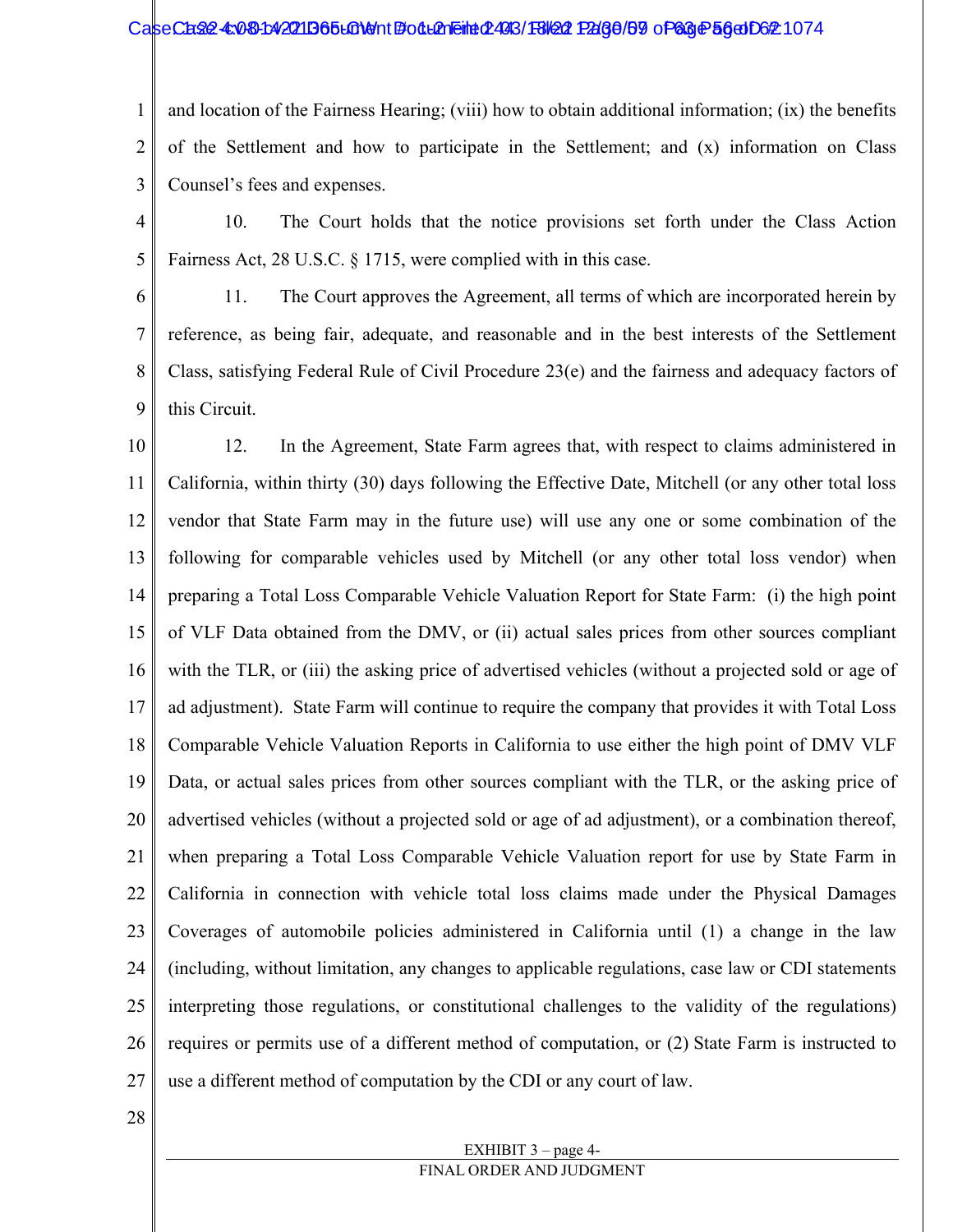#### CaseCase: 4:08142211365LGN9nt #odLAneint 2493/F8/22 Page/69 of 68 Page 57 of 062 1075

1 2 3 4 5 6 7 13. The Settlement of this Action on the terms and conditions set forth in the Agreement is approved and confirmed in all respects as fair, reasonable and adequate under Federal Rule of Civil Procedure 23, and in the best interest of the Settlement Class and Settlement Class Members, especially in light of the benefits to the Settlement Class and the costs and risks associated with the complex proceedings necessary to achieve a favorable result at trial and through any post-judgment appeals. Class Counsel and State Farm are directed to consummate the Settlement in accordance with the Agreement.

- 8 9 14. The Court directs Rust Consulting, Inc. to perform the responsibilities of the Administrator as set forth in the Agreement.
- 10 11 12 15. Upon the Effective Date of the Agreement, each Settlement Class Member fully releases and discharges each Released Party (as defined below) from any and all of the Released Claims (as defined below).
- 13 14 15 16 17 18 19 20 21 22 23 24 25 26 27 28 (a) "Released Claims" means any and all claims that Settlement Class Members may have or may acquire against the Released Parties, or any of them, arising out of or related to State Farm's use of the Subject Valuation Reports, including without limitation, all claims for damages or remedies of whatever kind or character, known or unknown, that are now recognized by law or that may be created or recognized in the future by statute, regulation, judicial decision, administrative adjudication, or in any other manner, including without limitation for actual damages, exemplary and punitive damages, statutory damages, penalties of any kind, property damage, personal injuries, emotional distress, loss of wages, income, earning, and earning capacity, economic or business losses, restitution, disgorgement of profits, prejudgment and postjudgment interest, injunctive or declaratory relief, and any other losses or detriment of any kind. Without limiting the foregoing, Released Claims include any and all claims for breach of contract, negligence, breach of fiduciary duty, bad faith, fraud, unfair business practices, unfair competition, deceptive trade practices, conspiracy, concert of action, violations of any statute or regulation and all claims that were or could have been asserted in the Action.

#### EXHIBIT 3 – page 5- FINAL ORDER AND JUDGMENT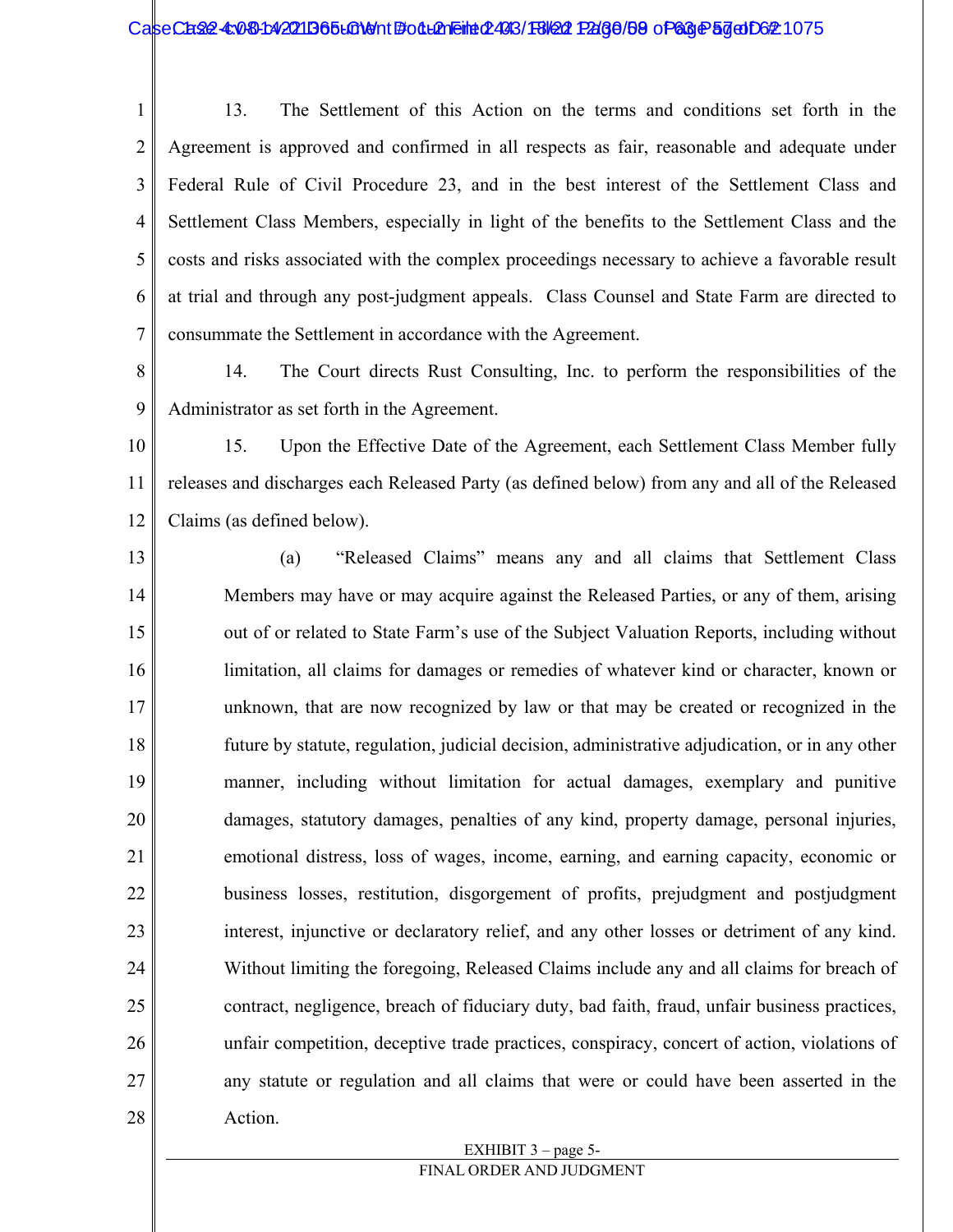1

2

3

4

5

6

(b) "Subject Valuation Report" means a Total Loss Comparable Vehicle Valuation Report provided by Mitchell to State Farm that included a Projected Sold Adjustment and/or Age of Ad Adjustment and which was used by State Farm to make a payment to a Settlement Class Member under the comprehensive or collision provisions of a Subject Insurance Policy (and not pursuant to uninsured or underinsured motorist coverage).

7 8 9 10 11 12 13 14 15 16 (c) The "Released Parties" are State Farm, Mitchell, J.D. Power & Associates, and each of their current and former agents, employees, officers, directors, attorneys, owners, shareholders, policyholders, associated and affiliated companies, parents, divisions, subsidiaries, successors, assigns, reinsurers, and liability insurance carriers. To the extent of their liability for the alleged acts or omissions giving rise to the Released Claims, "Released Parties" also means State Farm Insurance Agents, and independent or contract vehicle repair shops consulted by State Farm, together with each of the foregoing's current and former agents, employees, officers, directors, attorneys, owners, shareholders, associated and affiliated companies, parents, divisions, subsidiaries, successors, assigns, and insurers.

17 18 19 20 21 22 23 24 25 26 16. Upon the Effective Date of the Agreement, each Settlement Class Member shall be deemed to acknowledge and agree that the Released Claims may include claims that Settlement Class Members do not know or suspect to exist in their favor at the time of the release of the Released Parties and which, if known by them, might have affected their decision to settle and release the Released Claims or take any other action, including, but not limited to, the decision not to object to the Agreement. Upon the Effective Date of the Agreement, Settlement Class Members expressly waive any and all rights that they may have under any statute, regulation, administrative adjudication, or common law principle that would limit the effect of the Release provided in the Agreement to the claims actually known or suspected to exist at the time of the Agreement, including the provisions of Section 1542 of the California Civil Code.

27 28 17. Each Settlement Class Member who negotiates (i.e., cashes, deposits or endorses) the check sent to him, her or it pursuant to the Distribution Plan, shall be deemed to represent

EXHIBIT 3 – page 6-

FINAL ORDER AND JUDGMENT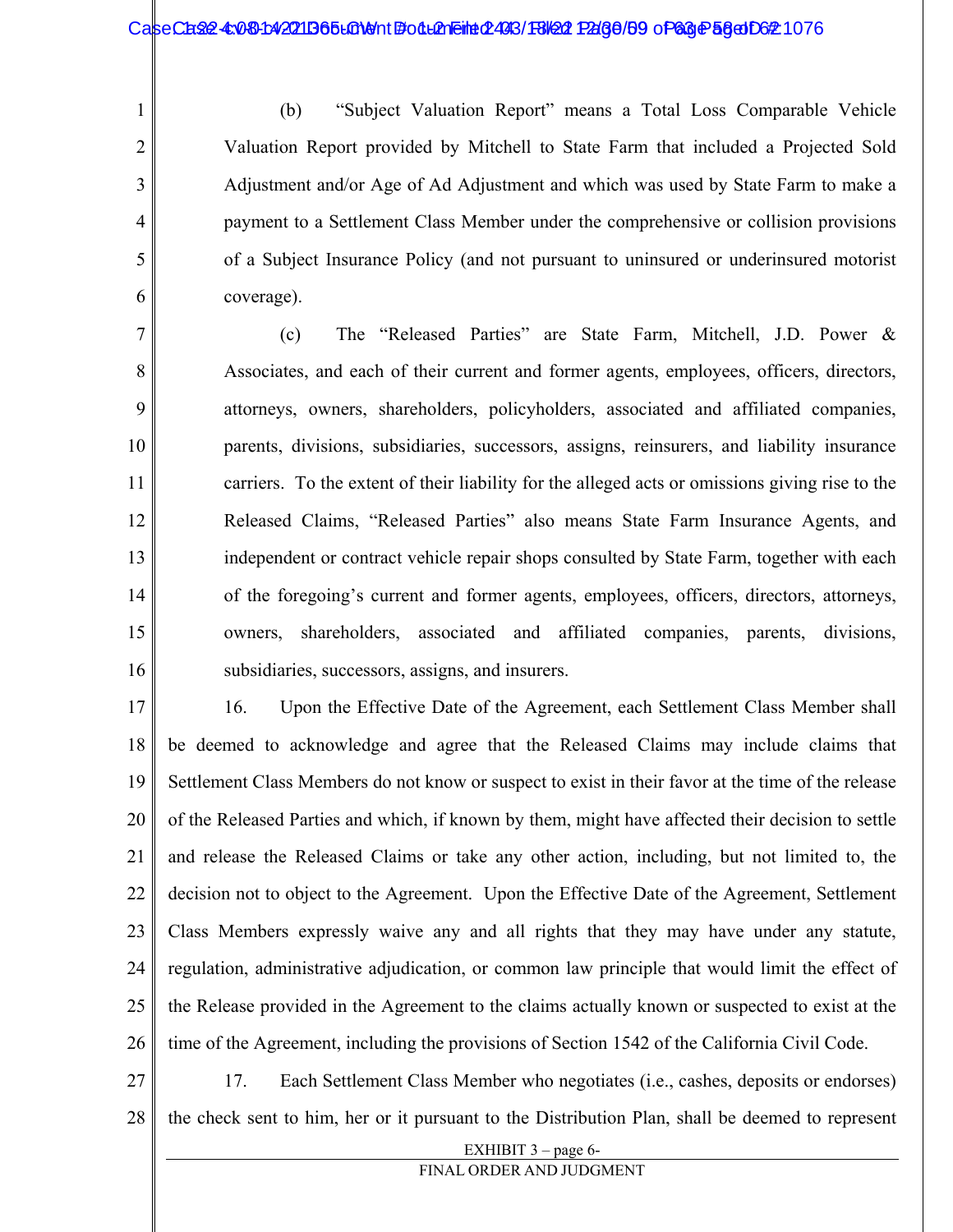#### CaseCase4: 03014221 D65L01911 Folleneine 2493/F8/22 Page / 69 of 63 Page 59 of 021

1 2 3 4 5 6 7 8 9 10 and warrant that he, she or it does not owe any money to any person or entity who provided financing for, the Total Loss Vehicle that was the subject of the claim for which he, she or it is receiving a payment pursuant to the Settlement or to any other person or entity with a security interest in the Total Loss Vehicle, a lessor of the Total Loss Vehicle, or a lien on any insurance payments that the Settlement Class Member may receive for such Total Loss Vehicle. The Supplemental Notice will advise Settlement Class Members of this provision of the Settlement and that, if they cannot make this representation and warranty, they should contact the Administrator, who will re-issue payment jointly to the Settlement Class Member and any relevant lender, lien holder or lessor. The Supplemental Notice will advise Settlement Class Members that knowingly making a false representation may constitute fraud.

11 12 13 14 15 16 18. Each Settlement Class Member who cashes, deposits, endorses, or otherwise negotiates any check from the Administrator for his, her or its share of the Net Settlement Fund will be deemed to have agreed to hold harmless and indemnify the Released Parties from any and all liens, assignments, subrogation, encumbrances, garnishments, security interests or any other legally perfected right of another person with respect to any amounts to be paid to that Settlement Class Member by State Farm as a result of the Agreement.

17 18 19 20 19. By entry of this Final Judgment, each Settlement Class Member is hereby forever barred and permanently enjoined from commencing, filing, initiating, instituting, prosecuting, maintaining, or consenting to any action against the Released Parties with respect to the Released Claims.

21 22 23 24 25 26 20. Neither the Agreement, nor any exhibit, document or instrument delivered thereunder shall be construed as or deemed to be evidence of an admission or concession by State Farm or the Released Parties of an interpretation of, or course of conduct in connection with, the policy language and forms of the Subject Insurance Policies, or of any liability or wrongdoing by State Farm, or of the truth of any allegations asserted by Plaintiff, Settlement Class Members or any other person.

27 28 21. The Court finds that the Agreement, along with all related drafts, motions, court papers, conversations, negotiations, mediations and correspondence, including statements made

> EXHIBIT 3 – page 7- FINAL ORDER AND JUDGMENT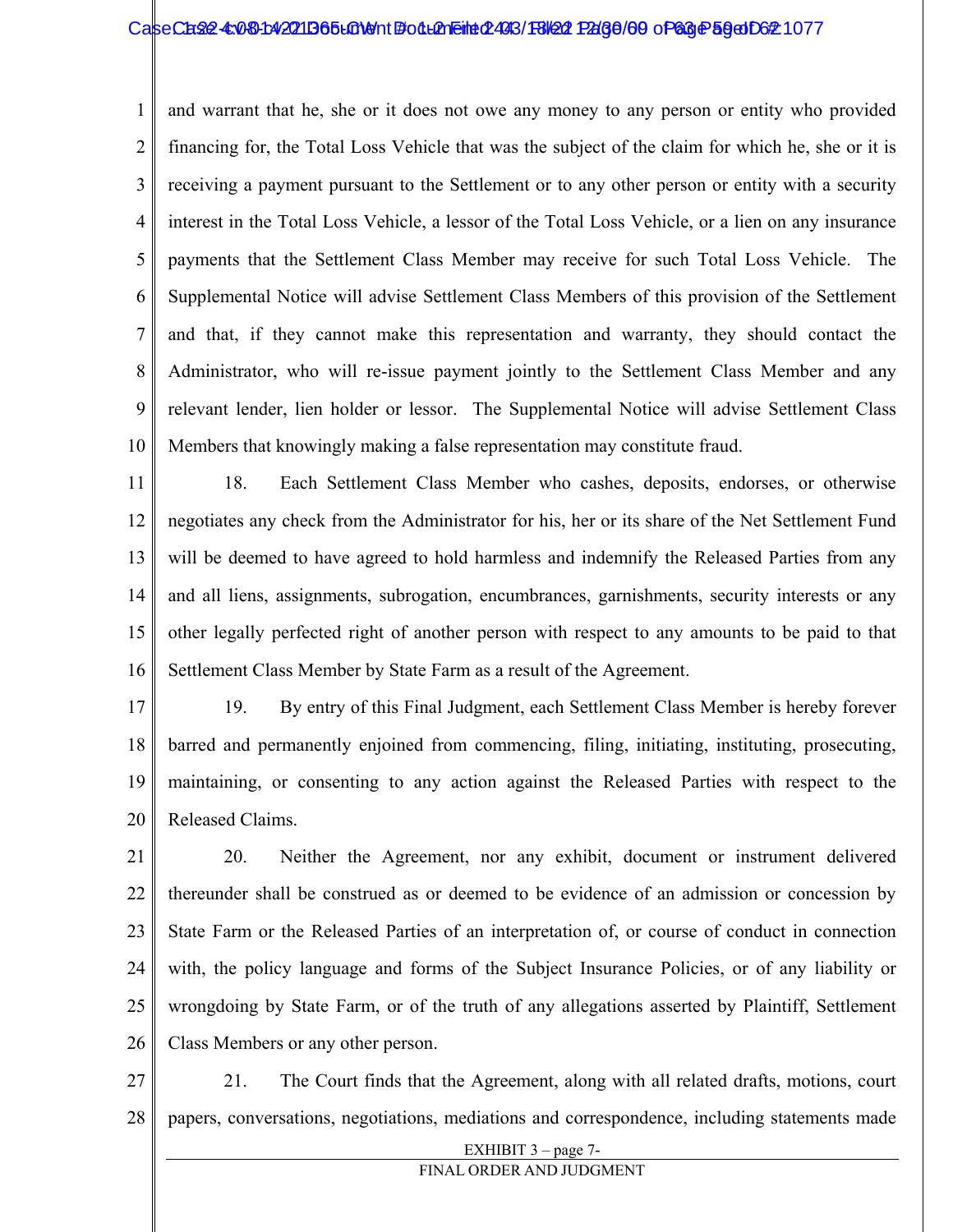#### CaseCase4: 030-1:42211365-LGNeht #od-L2n Filed: 1980 Page 109 of 63 Page 80 of 02:1078

1 2 3 4 in mediations or written submissions to the mediator, constitute an offer to compromise and a compromise within the meaning of Federal Rule of Evidence 408, California Rule of Evidence 1152 and any equivalent rule of evidence of any state; and are privileged pursuant to Section 1119 of the California Evidence Code.

5 6 7 8 9 10 11 12 13 14 15 22. Except as provided in paragraph 23, neither the Agreement, approved or not approved, nor any exhibit, document or instrument delivered thereunder, nor any statement, transaction or proceeding in connection with the negotiation, execution or implementation of the Agreement, shall be admissible in evidence in this or any other proceeding for any purpose, including as evidence of an interpretation of, or course of conduct in connection with, the policy language and forms of the Subject Insurance Policies. Without limitation of the foregoing, nothing contained in the Agreement, approved or not approved, nor any exhibit, document or instrument delivered hereunder, nor any statement, transaction or proceeding in connection with the negotiation, execution or implementation of the Agreement, shall be given any form of res judicata, collateral estoppel or judicial estoppel effect against State Farm or the Released Parties in any administrative or judicial forum or proceeding.

16 17 18 23. Notwithstanding the foregoing, the Agreement, any order granting preliminary or final approval of the Agreement and any appellate decision affirming Final Judgment is admissible as follows.

19

20

(a) The Agreement is admissible by any Party for the purpose of obtaining approval of, implementing and/or enforcing the Agreement.

21 22 23 24 25 (b) The Agreement, any order granting preliminary or final approval to the Agreement, any appellate decision affirming Final Judgment, and any proceedings and submissions in connection with this Agreement are admissible for purposes of determining Class Counsel's application for attorneys' fees and costs or in connection with any appeal of an award of Class Counsel's attorneys' fees and costs in this Action.

26 27 28 (c) The Agreement, any order granting preliminary or final approval to the Agreement and any appellate decision affirming this Final Judgment, may be pleaded by State Farm or the Released Parties as a full and complete defense (including any defense

EXHIBIT 3 – page 8-

FINAL ORDER AND JUDGMENT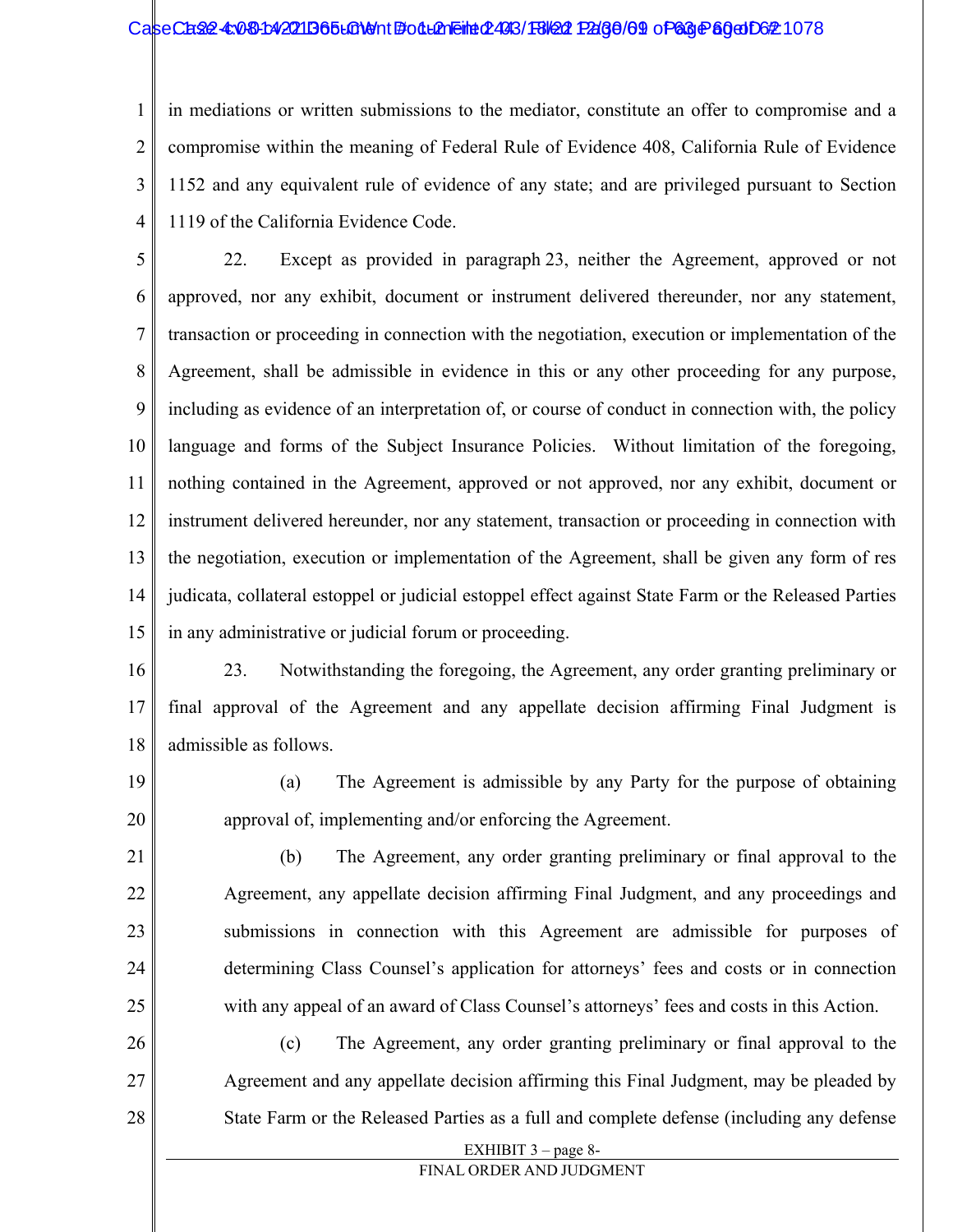#### CaseCase: 4:081:42211B65L01911 Follemeint 2493/18/22 Page/62 of 63 Page 84 of 062 1079

1

2

3

4

5

6

24

Dated this <u>day</u> of \_\_\_\_\_\_, 2010

25

26

27

28

based upon release, res judicata, or injunction) to any action, suit or other proceeding that has been or may be instituted, prosecuted or attempted with respect to any of the Released Claims; and the Agreement, any order granting preliminary or final approval to the Agreement and any appellate decision affirming this Final Judgment, or any other proceedings in connection therewith, may be filed, offered or submitted by State Farm or the Released Parties or otherwise used in support of such defense.

7 8 9 10 11 12 (d) The Agreement, any order granting preliminary or final approval to the Agreement, any appellate decision affirming Final Judgment, any proceedings in connection with the Agreement, or any action by the California Department of Insurance regarding the Agreement, may be filed, offered or submitted only by State Farm or the Released Parties as evidence that the action that State Farm agrees to undertake in section 11 of the Agreement is fair and reasonable and complies with the TLR.

13 14 15 24. Pursuant to the All Writs Act, 28 U.S.C. § 1651, this Court shall retain the authority to issue any order necessary to protect its jurisdiction from any action, whether in state or federal court, that threatens to undermine the settlement in this case and this Final Judgment.

16 17 25. The Court also awards \$ to Arnesha Garner to compensate her for the effort, time and expense spent by her in connection with the prosecution of this action.

18 19 26. FINAL JUDGMENT is hereby ENTERED dismissing with prejudice the above captioned action.

20 21 22 23 27. This Final Judgment constitutes a final judgment pursuant to Federal Rule of Civil Procedure 54(a). Alternatively, the Court finds that there is no just reason for delay and this Final Judgment is a final judgment pursuant to Federal Rule of Civil Procedure 54(b). The Court DIRECTS the ENTRY OF JUDGMENT on all issues contained in this Final Judgment.

> $\overline{\phantom{a}}$  , where  $\overline{\phantom{a}}$  , where  $\overline{\phantom{a}}$  , where  $\overline{\phantom{a}}$ The Honorable Claudia Wilken United States District Court Judge

EXHIBIT 3 – page 9- FINAL ORDER AND JUDGMENT